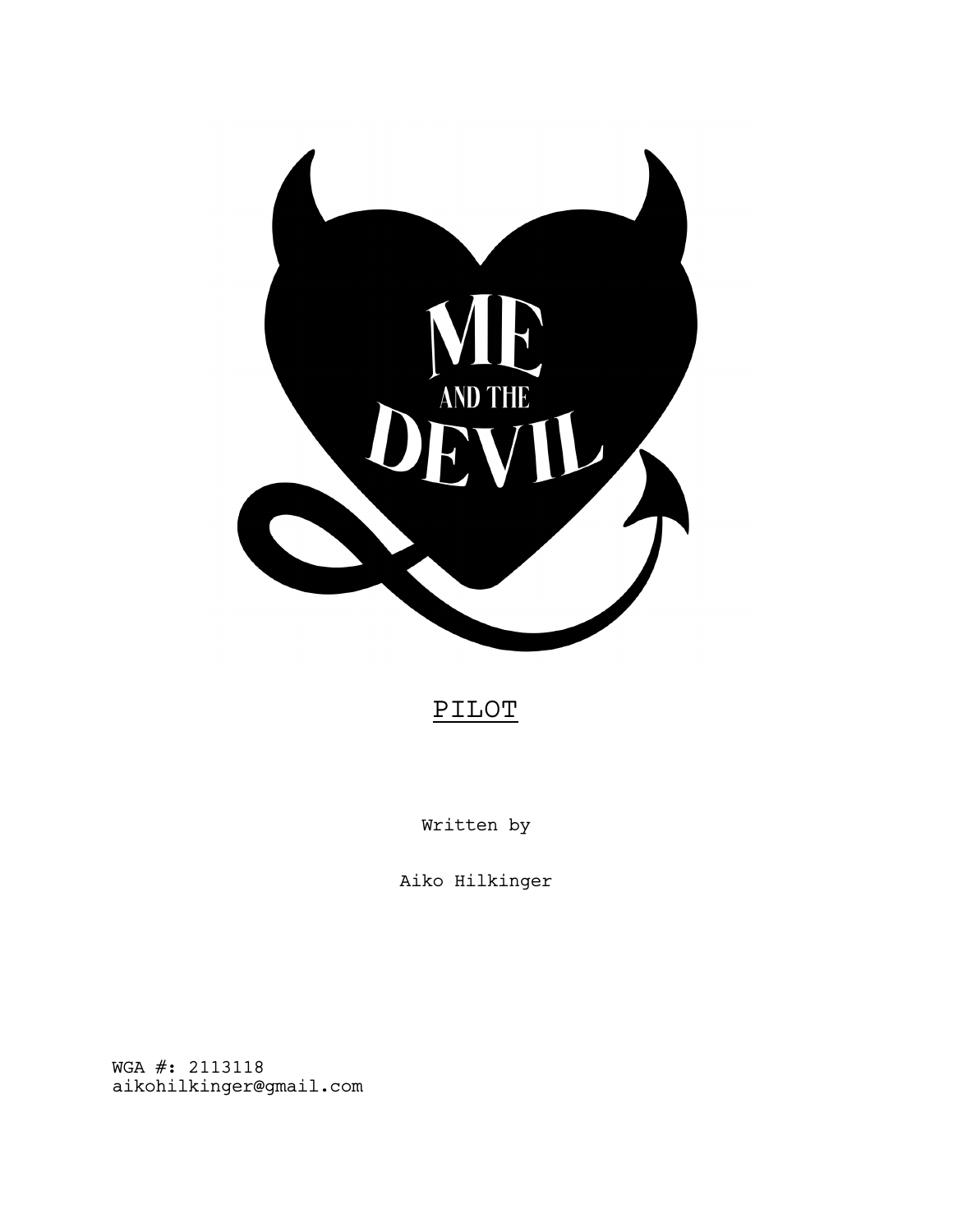#### **EXT. WOODS - NIGHT**

Darkness all around. The MUFFLED sounds of the WOODS at night can be heard faintly.

Shovels DIG into the ground, louder and louder.

As they do, voices can be heard above.

 $MAX (0.S.)$ (muffled) Fuck! Who knew digging would be so fucking hard?

WILLOW (O.S.) (muffled) It would be a lot faster if you helped us!

MAX (O.S.) (muffled) It's not my fault your parents don't have more shovels.

WILLOW You have hands, don't you--

LUNA Will you please focus!

Silence.

A shovel breaks through the soil, reveals WILLOW ZHANG (16, Asian), a "I don't need anyone but me" girl who is unafraid to speak her mind, even if it costs her everything.

She digs, strong and hard. She's clearly distraught.

The hole opens up to reveal LUNA DAVIS (17, Black), always prepared like a girl scout and the blindly optimistic one of the group.

Luna's mascara runs down her face, her hands shake as she shovels small amounts of soil.

MAXINE "MAX" BORDWELL (17, White), definitely the wild child who pretends to be unbothered by others' opinion of her, jumps into the hole they've been digging.

> MAX Luna, give me the shovel.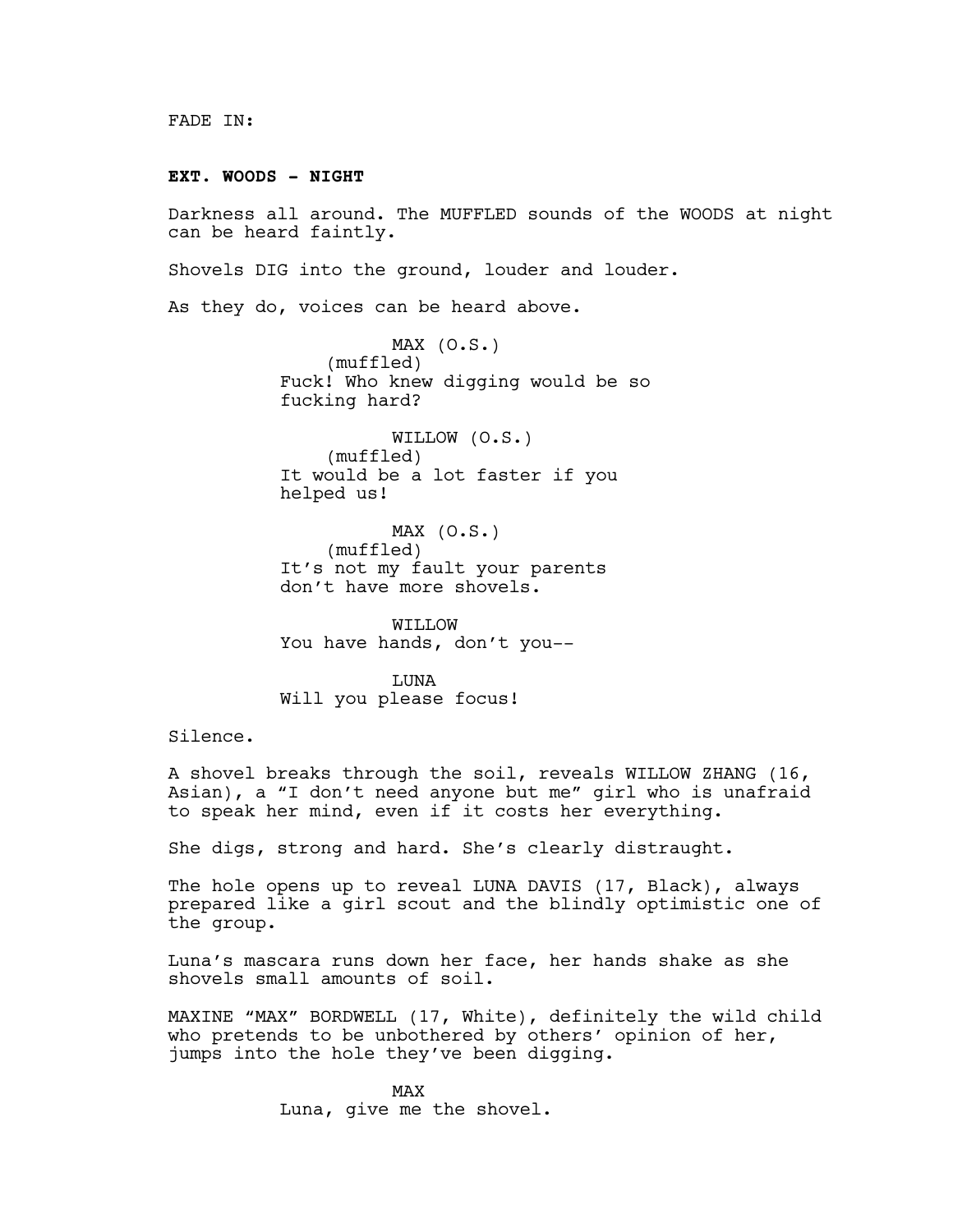**TJUNA** (to herself) I can do this.

Willow stops.

WILLOW You have nothing to prove, Lu. Just give Max the shovel. The sooner we're done--

LUNA

The sooner we can get out of here.

Luna hands Max the shovel and steps back. She wipes away fresh tears.

Max gets to work, matching Willow's determination.

Luna backs away and walks towards Max's blue car.

The trunk is open.

Crying, Luna approaches, turning her head away to reveal--

GUINEVERE "GWEN" EASTON (17, White), the heir to the Easton fortune and the type of girl who bullies people into liking her, lies bent inside the trunk, wrapped in a rug.

She's dead.

**OPENING TITLES.**

**INT. GREENLANDS HIGH SCHOOL - CORRIDOR - DAY (PAST)**

**SUPER**: **ONE DAY EARLIER**

Your typical rich American high school that looks a little too perfect.

A bell RINGS, annoyingly.

Students shuffle out of class and down the corridor.

Luna walks up to her locker and opens it.

Max rushes up to her, casual determination.

MAX Hey Lulu.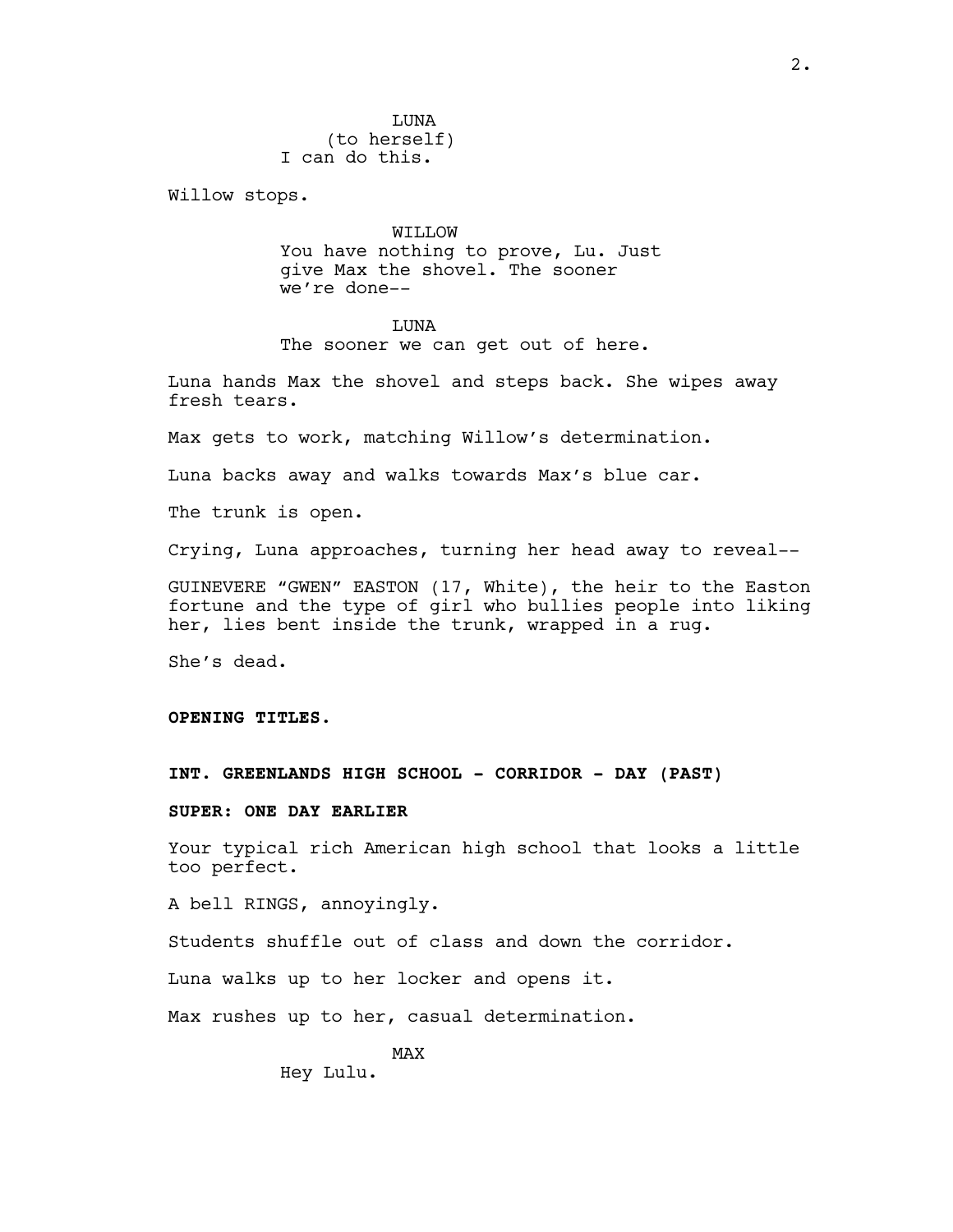**TJUNA** What's up, Max?

MAX So, I've got Mr. Muschietti next period and I may or may not have done the reading. Could you help me out? Please?

Luna fights the urge to roll her eyes as she pulls out her sticker covered notebook and hands it to Max.

> MAX (CONT'D) Thank you, thank you. I don't know what I'd do without you.

Max quickly turns to the latest page and quickly snaps a picture of it.

> MAX (CONT'D) I would ask Willow, but she's, you know...

Max closes the notebook and returns it to Luna.

MAX (CONT'D) You're the best, baby.

Max kisses Luna with intent on the forehead, rushes away.

Luna stays paralyzed for a moment, her heart races.

Willow walks down the hallway, notices Luna's demeanor.

She approaches Luna, understanding.

WILLOW

Max?

Luna nods, wordlessly.

WILLOW (CONT'D) You have to stop letting her walk all over you, Lu.

Luna doesn't respond.

Willow CHUCKLES playfully. She grabs Luna and drags her away.

# **INT. GREENLANDS HIGH SCHOOL - CANTEEN - DAY (PAST)**

Willow and Luna hold trays with organic, gluten free lunches.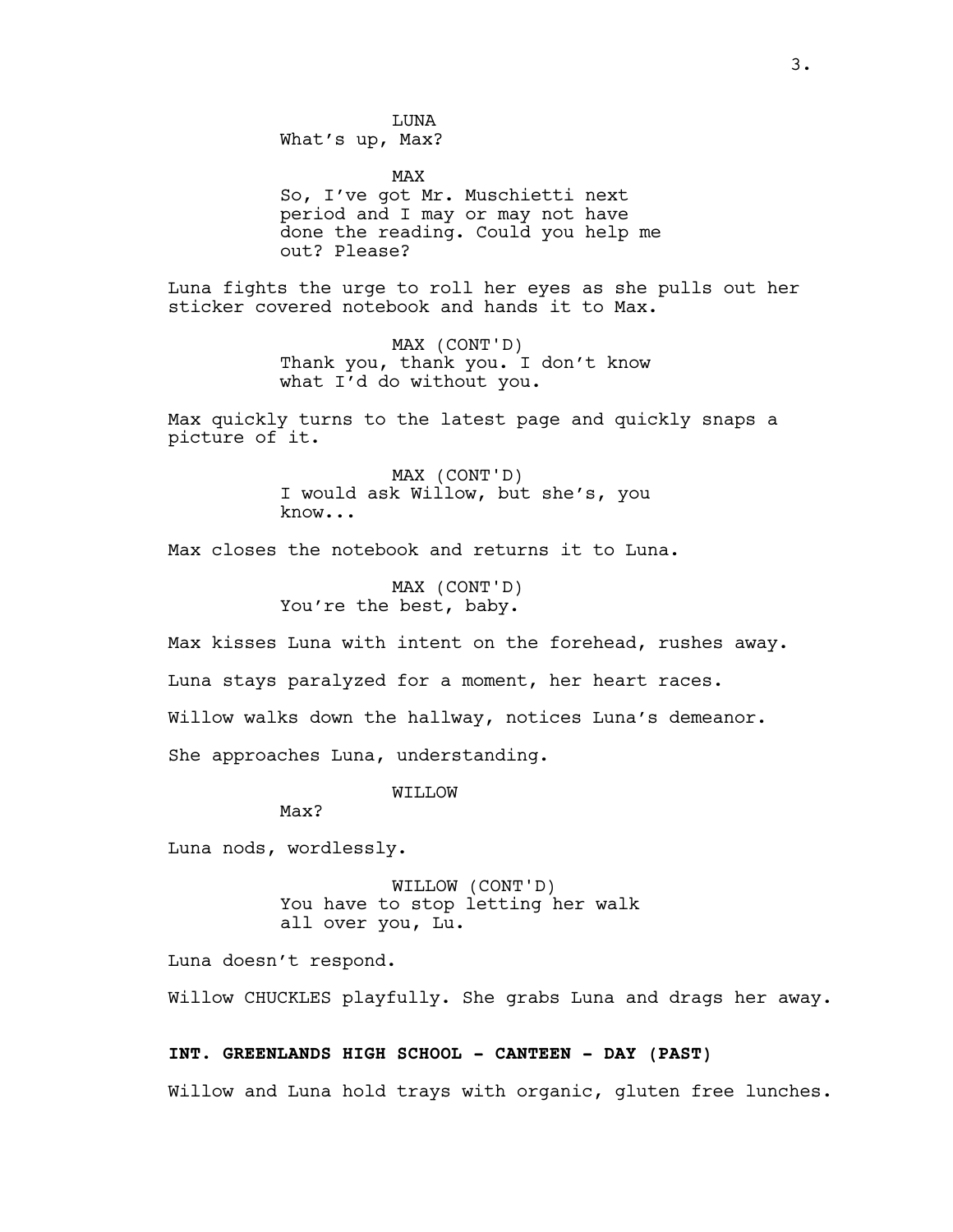They sit down.

LAUGHTER from a nearby table catches their attention.

Gwen, in her prime, sits on the table, surrounded by a group of GIRLS and GUYS that look like they could buy a country together.

Gwen LAUGHS loudly at something CHARLES (18, White), the literal stock image of a college frat guy, said.

Willow watches them, brow furrowed.

WILLOW I still don't understand why we can't sit with her.

LUNA It's quite simple, actually. She wants to continue having status and power in school so she can't be seen hanging out with us.

WILLOW But doesn't it bother you?

LUNA I'm used to being ignored.

Luna glances longingly at Max at the stoner's table on the other side of the room. Ignored.

Willow watches Luna, lovingly. Ignored.

## **EXT. GREENLANDS HIGH SCHOOL - AFTERNOON (PAST)**

Willow and Luna walk out of the building into the vast parking lot.

Max makes out with JACOB (17, White), her stoner not-reallyboyfriend boyfriend.

Luna sees them first. She trudges ahead, hurt.

Willow follows her like a lost puppy, angered by the fact that Luna would never feel that way about her.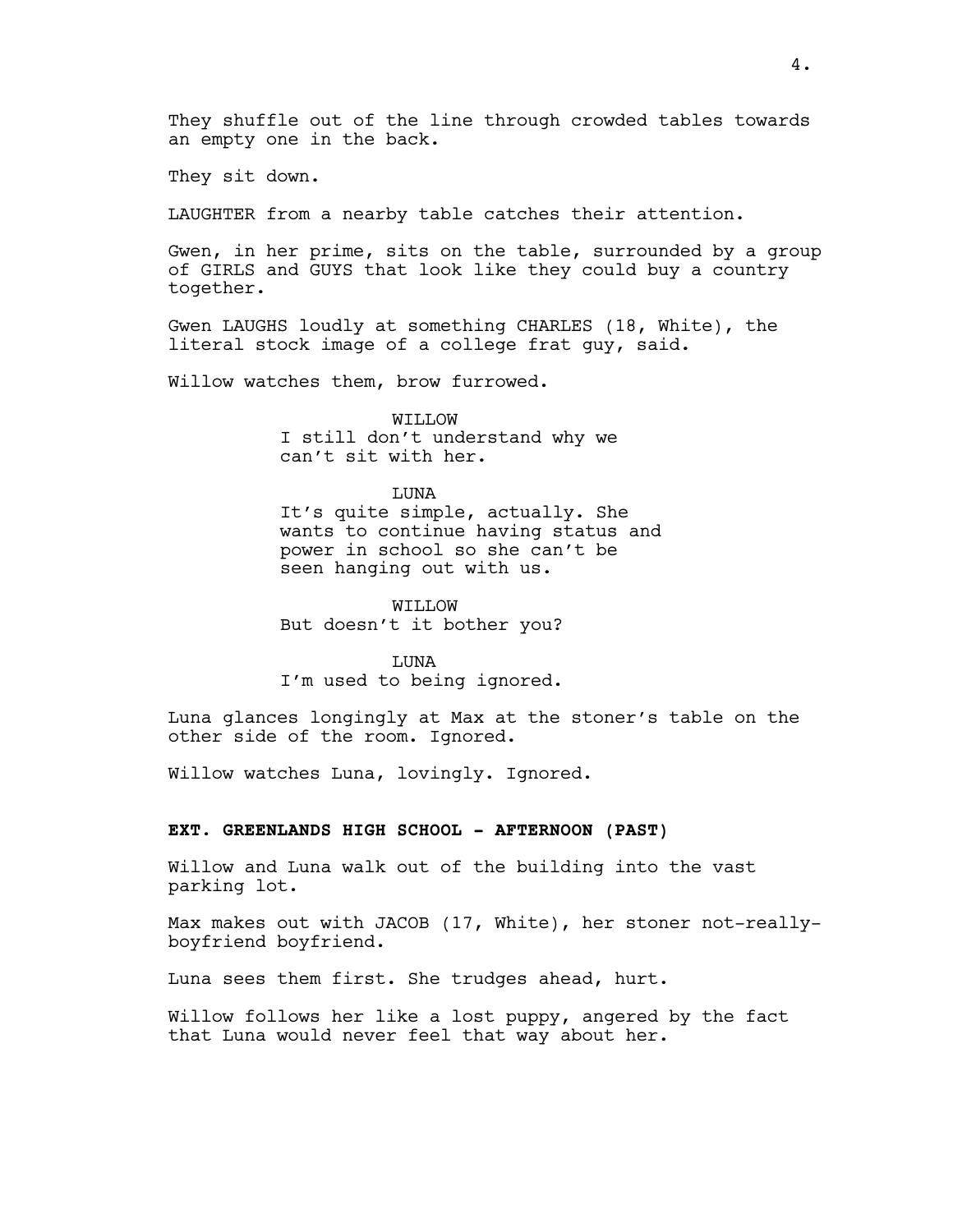## **EXT. SIDEWALK - DAY (PAST)**

Willow and Luna walk in heavy silence, the school fading away in the background.

## WILLOW

Lu, are you--

Willow is interrupted by the WHIR of a car.

Gwen, in her sexy convertible, pulls over next to them.

GWEN Get in losers, we're going--

**TJUNA** I'm such an idiot! Of course she has a boyfriend.

Luna quickly opens the passenger door and slumps into the car, crying.

Gwen tries to console her as Willow slides into the front seat.

> GWEN (to Willow) What happened?

WILLOW (annoyed) Max. Again.

**GWEN** 

Wow.

Gwen drives off.

# **EXT. GWEN'S HOUSE - CONTINUOUS (PAST)**

Gwen drives into the driveway and parks her car in front of the gothic garage.

She exits her car.

Luna and Willow follow, glum.

MRS. EASTON (40s, White), stands at the door and greets the girls.

> LUNA Hi, Mrs. Easton. Do you have any ice cream?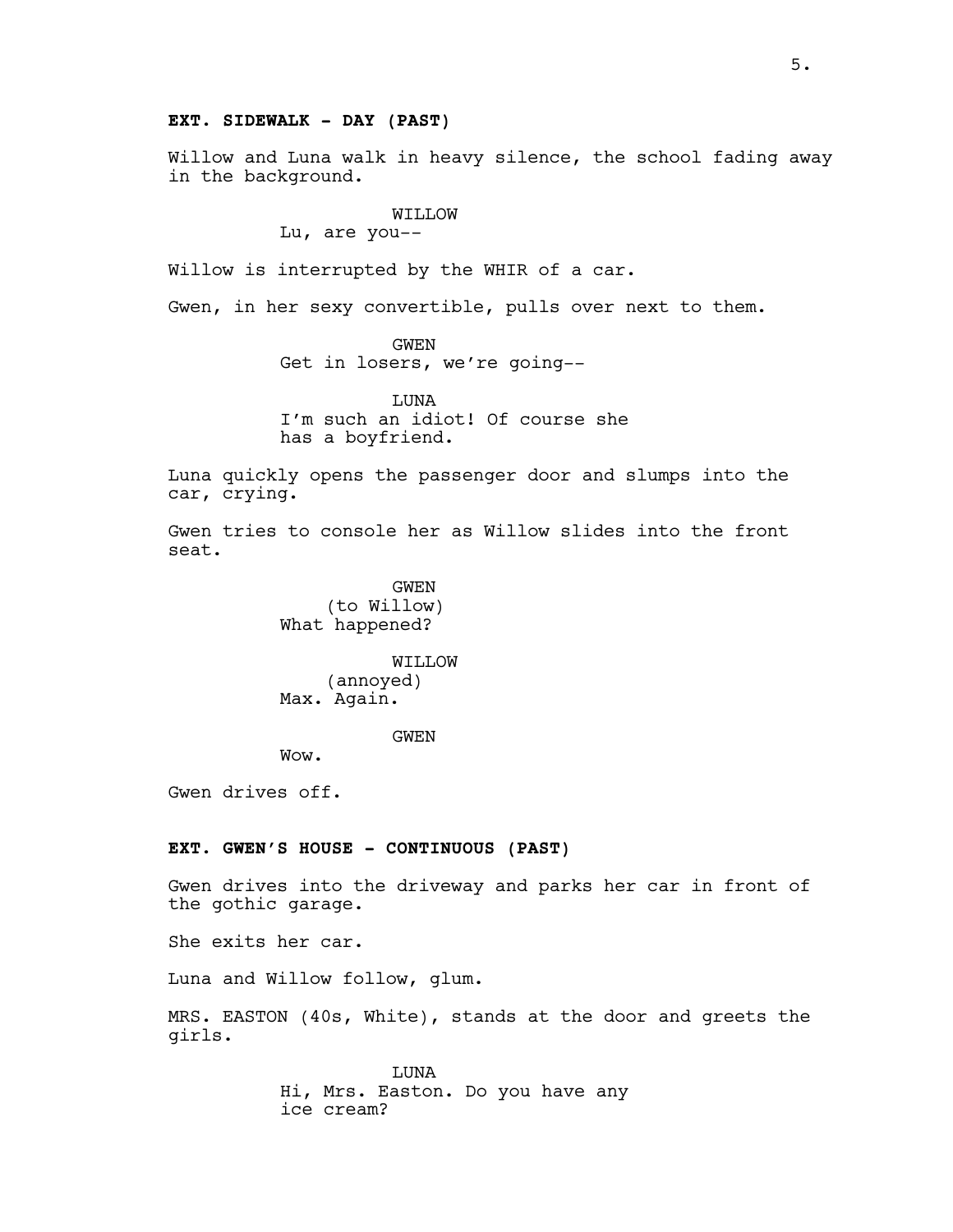Willow and Gwen briefly glance at each other before walking into the house.

The door closes behind them.

# **INT. WILLOW'S BEDROOM - EARLY MORNING (PRESENT)**

Willow quietly closes the door to her room.

Her face, hands and clothes are covered in blood and dirt.

She drops her bag on the ground and slowly slides down to sit on the floor against her door.

She finally lets herself CRY.

And CRY she does.

# **INT. MAX'S HOUSE - BATHROOM - EARLY MORNING (PRESENT)**

Max stands paralyzed in front of her mirror.

She stares blankly at her reflection as she turns on the faucet and cleans her bloody and muddy hands.

There's no emotion in her eyes.

# **INT. LUNA'S BEDROOM - EARLY MORNING (PRESENT)**

Luna's bed is a mess.

WHIMPERS can be hear coming from the closet.

Luna sits inside, wrapped snugly in her comforter.

She rocks back and forth, MUMBLING something to herself.

#### **INT. GWEN'S ROOM - NIGHT (PAST)**

Gwen's room looks taken right out of Pinterest. Simple and clean.

Her bed is in the same mangled way Luna's is, the closet doors open wide.

Luna sits inside the closet, blanket wrapped over her head.

She eats ice cream.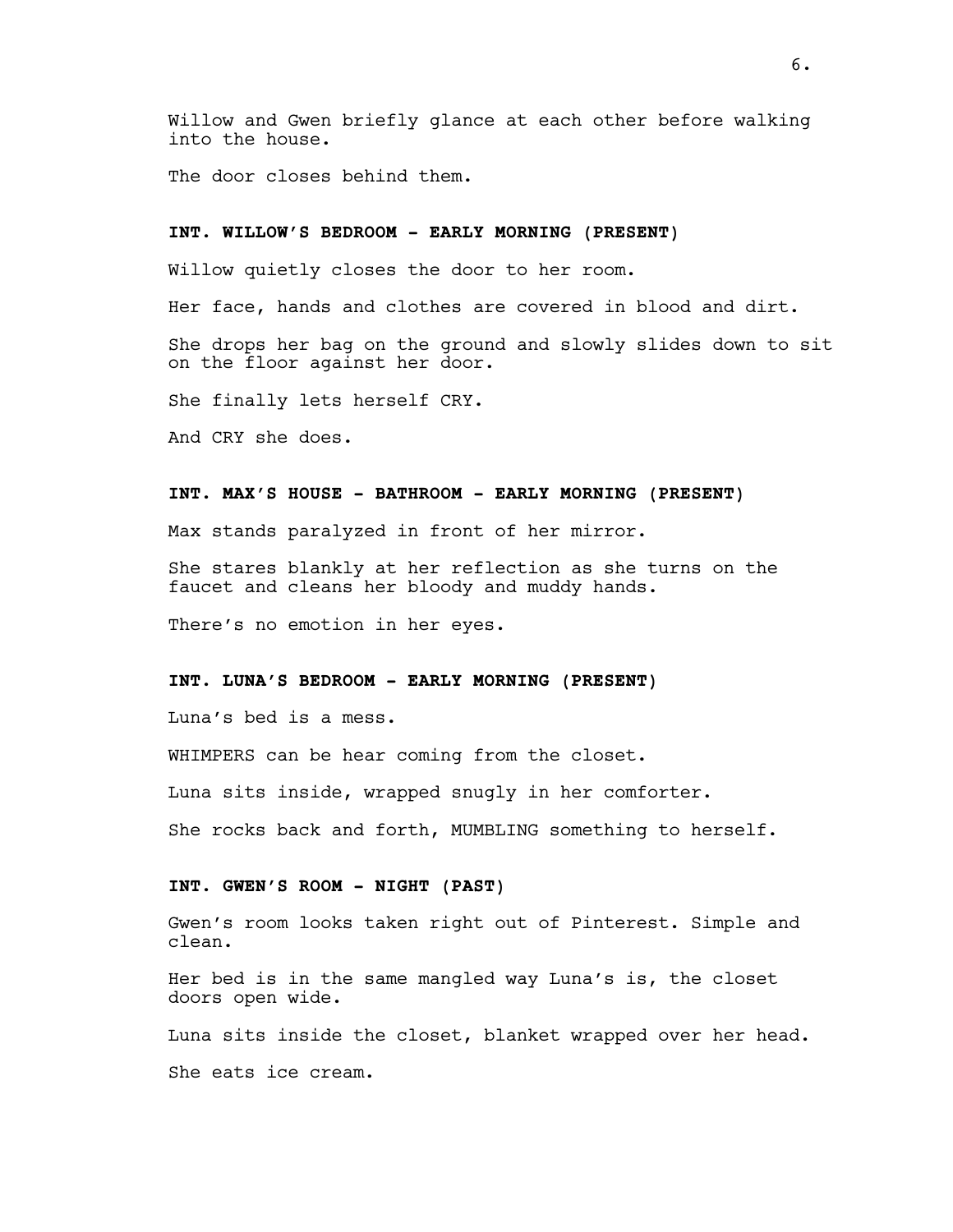# Are you sure you're okay?

Luna barely MUMBLES a response as Gwen walks into the room from the bathroom.

She's completely changed her clothes into a more comfortable look.

> WILLOW (CONT'D) What are we doing tonight?

GWEN Didn't Max tell you about Jason's party?

Luna lets out a hurt WHIMPER.

WILLOW No, she-who-shall-not-be-named didn't let us know.

Gwen pulls out her phone and hands it to Willow. On the screen is the party invite.

Willow looks at it with anger towards being left in the dark.

GWEN His parents are out of town, so it's gonna get pretty wild.

LUNA

I don't want to go to a party and see them suck each other's faces all night.

WILLOW

As much as it doesn't pain me, I agree with Lu. The cops are probably on standby as we speak getting ready to bust the party.

GWEN How could you know that?

LUNA I don't wanna go to a party right now.

GWEN Ugh, come on guys! It's Friday night, we deserve to have a little fun.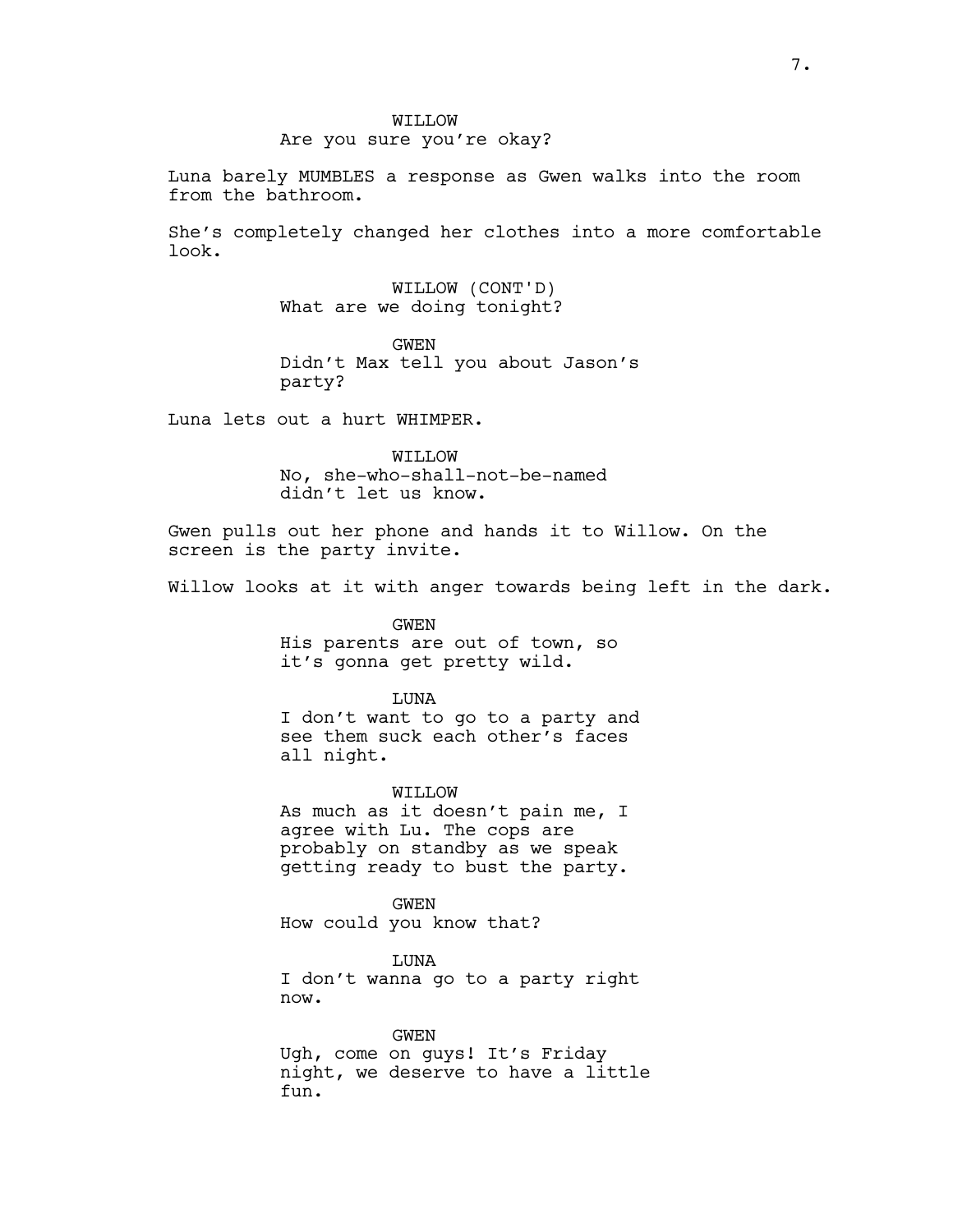The statement rubs Willow the wrong way.

WILLOW (sarcastic) Is this not fun enough for you?

GWEN What is that supposed to mean?

WILLOW It means Luna is having a breakdown and you're concerned about having "fun".

GWEN Oh, forgive me for wanting to enjoy my best years.

LUNA

Guys--

A realization strikes Willow.

WILLOW You're meeting Charlie tonight, aren't you?

Gwen looks guilty.

WILLOW (CONT'D) That's why we're here, isn't it? To cover for you?

LUNA Willow, that's enough.

WILLOW

No, Lu. (turns to Gwen) I've had it with your disrespectful idea of friendship. We don't deserve to be kept a secret and cater to your every whim when *you* need us, but not when *we* need you.

GWEN Oh shut up, Willow--

A KNOCK at the door halts the situation.

Max peeks into the room.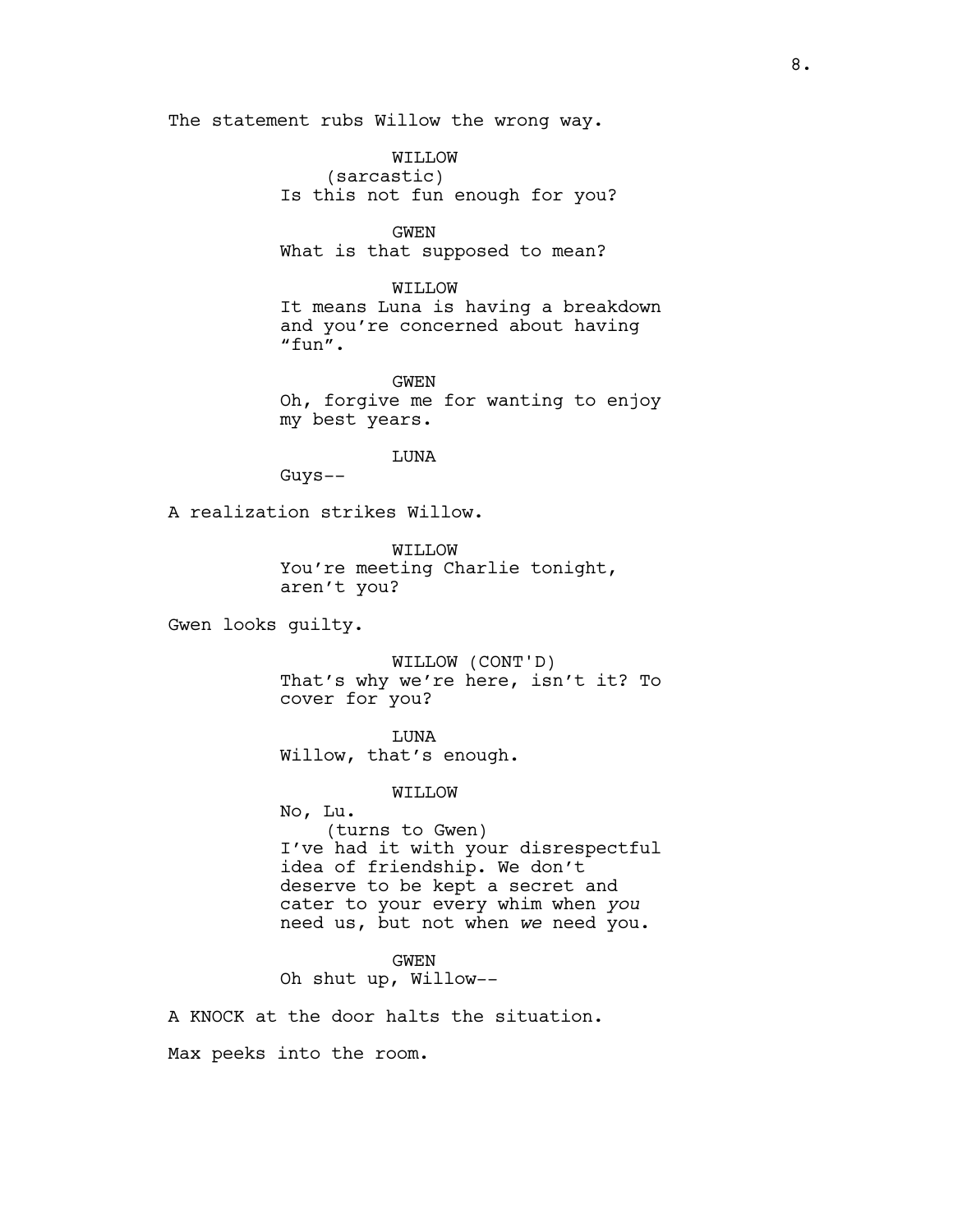MAX Hey, hey, party people! Sorry I'm late--

Max enters the room and closes the door behind her.

Gwen and Willow immediately look away from each other, tension still high.

> LUNA (to herself) Okay Luna, time to act like nothing's wrong.

Max flashes Gwen a OUIJA BOARD.

Gwen drastically changes her demeanor, excited now.

GWEN Wait, you actually brought it?

MAX You thought I'd forget? (beat) Did *you* forget?

Max pulls out a flask from her jacket and takes a swig.

WILLOW Forget what?

All eyes on her, Gwen is forced to tell the truth.

GWEN Max said she could help me make contact with my dad. You know, to say...goodbye.

WILLOW (judgmental) What the fuck?

LUNA Why didn't you tell us?

GWEN Would you have done it if I did?

No.

LUNA

WILLOW

Yes.

Luna shoots Willow an angry look.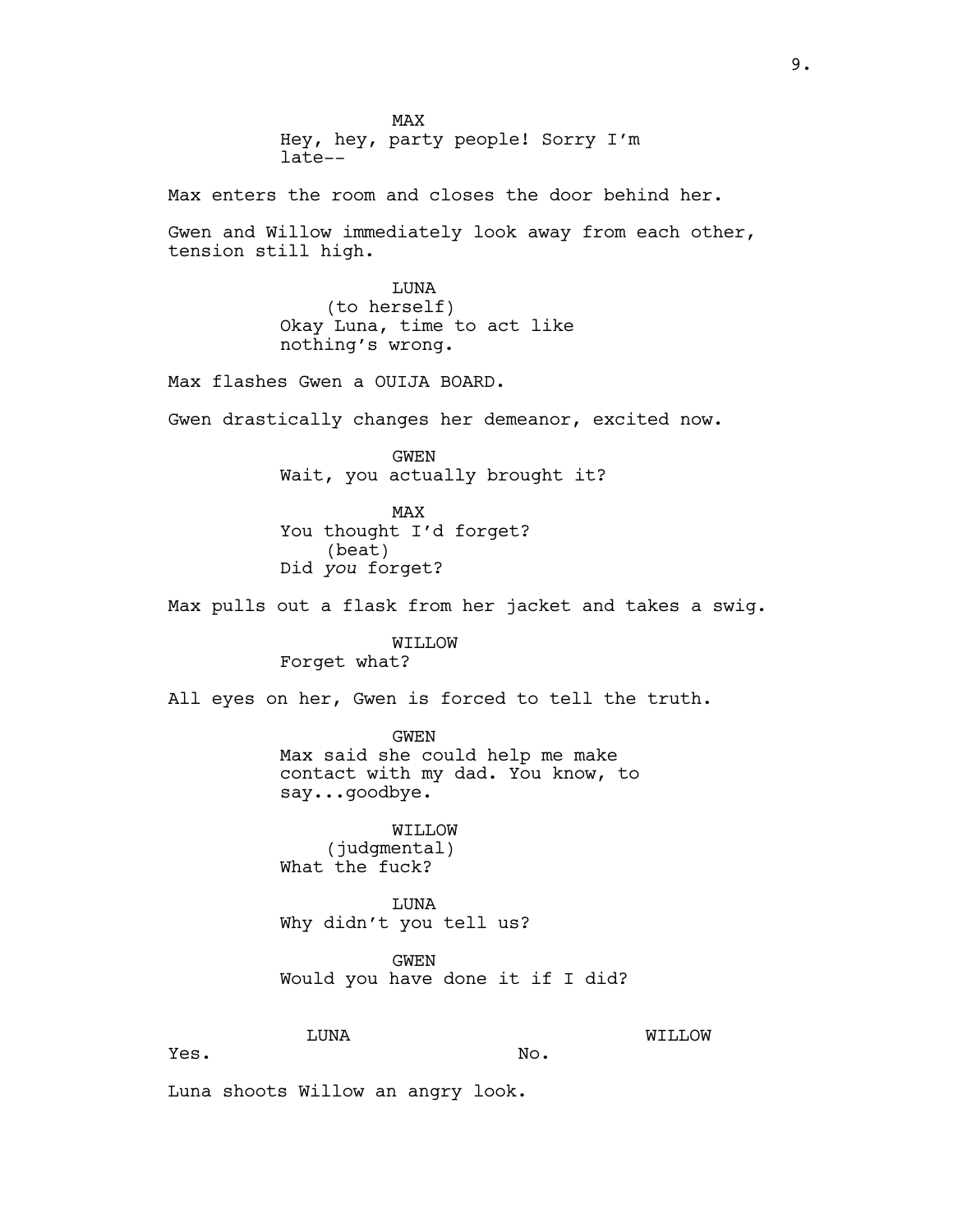WILLOW (CONT'D) What about the party? GWEN I think I'm going to need to blow off some steam after this, don't you? Max sits down on the floor and places the Ouija board on the floor in front of her. Gwen takes out six candles of varying sizes and places them around it. Willow is still defiant. GWEN (CONT'D) All I'm asking is that you...um... MAX Share your energy. GWEN Right. Share your energy with me tonight. (to Willow) Please, I just want to say goodbye. Luna stands up and sits down next to Max. She eyes Max while she fiddles with her hands. GWEN (CONT'D) Thank you, Lu. Willow stands far from the group. Gwen sits down on the opposite side of Max. GWEN (CONT'D) Please, Willow. Just one more favor. Luna looks back at Willow with pleading eyes. Willow concedes, annoyed.

WILLOW

Fine.

Willow completes the circle as Max lights the candles with her motorcycle rider lighter.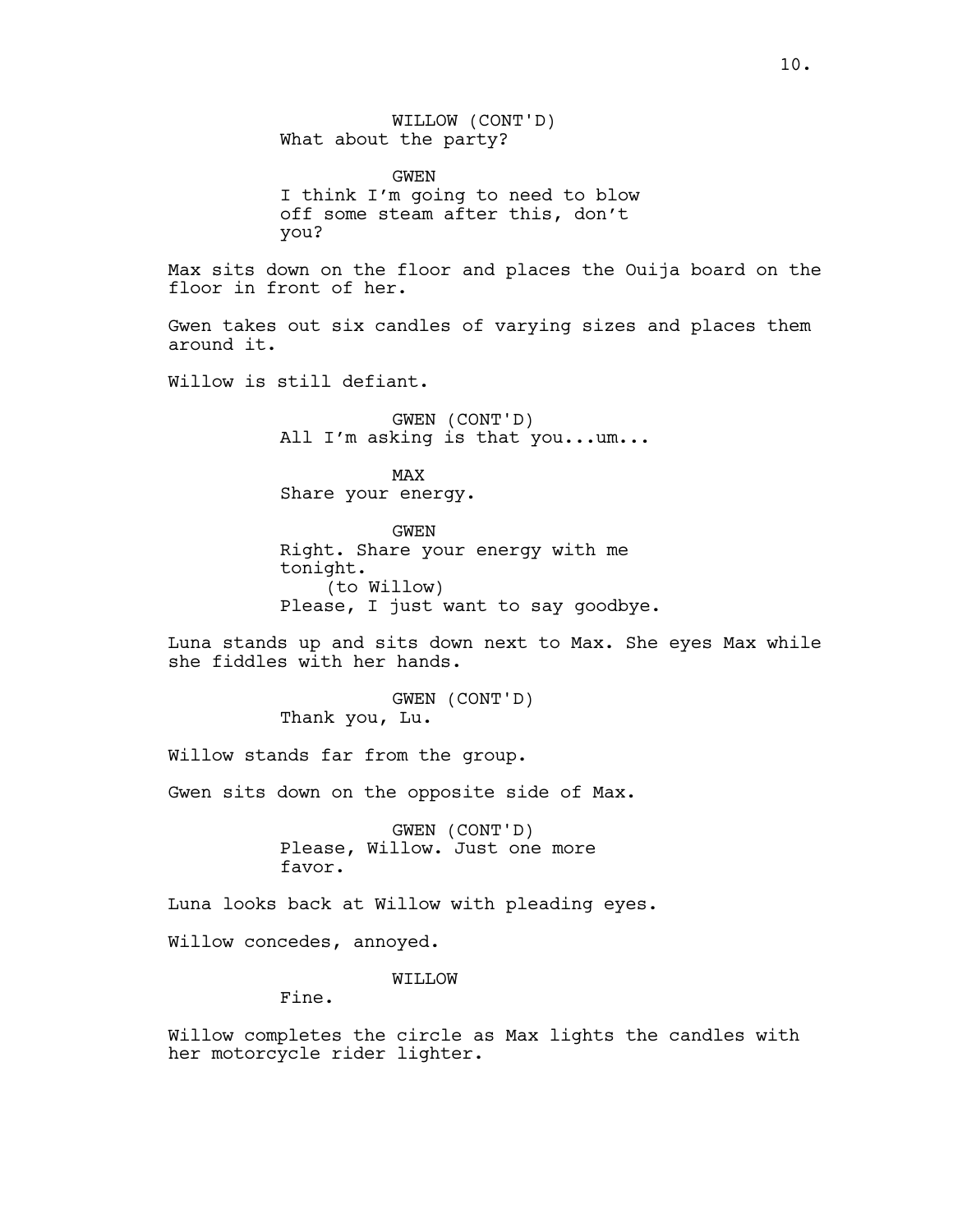# **EXT. GREENLANDS HIGH SCHOOL - DAY (PRESENT)**

Max leans against her car as she lights a cigarette.

The sun shines bright, as if mocking the girls and their mental states.

Max takes a drag, people watching STUDENTS arriving and entering the building.

She finally sees Luna and Willow in the distance.

She puts out her cigarette quickly and joins them.

**INT. GREENLANDS HIGH SCHOOL - CORRIDOR - CONTINUOUS (PRESENT)**

MAX Good morning, ladies.

Willow practically jumps out of her skin.

Luna is completely shut down.

WILLOW Max, what the fuck?

MAX What? It's a beautiful day, I'm with my best friends--

Max drapes her arms over Luna and Willow, and squeezes playfully.

Willow aggressively shoves Max away.

MAX (CONT'D) Aww, come on, Willow. We saved the world last night!

WILLOW Are you out of your fucking mind?

MAX Jeesh, and here I thought you hated Gwen more than me.

Willow doesn't take the bait.

Instead, she turns back to Luna and moves her towards their classroom.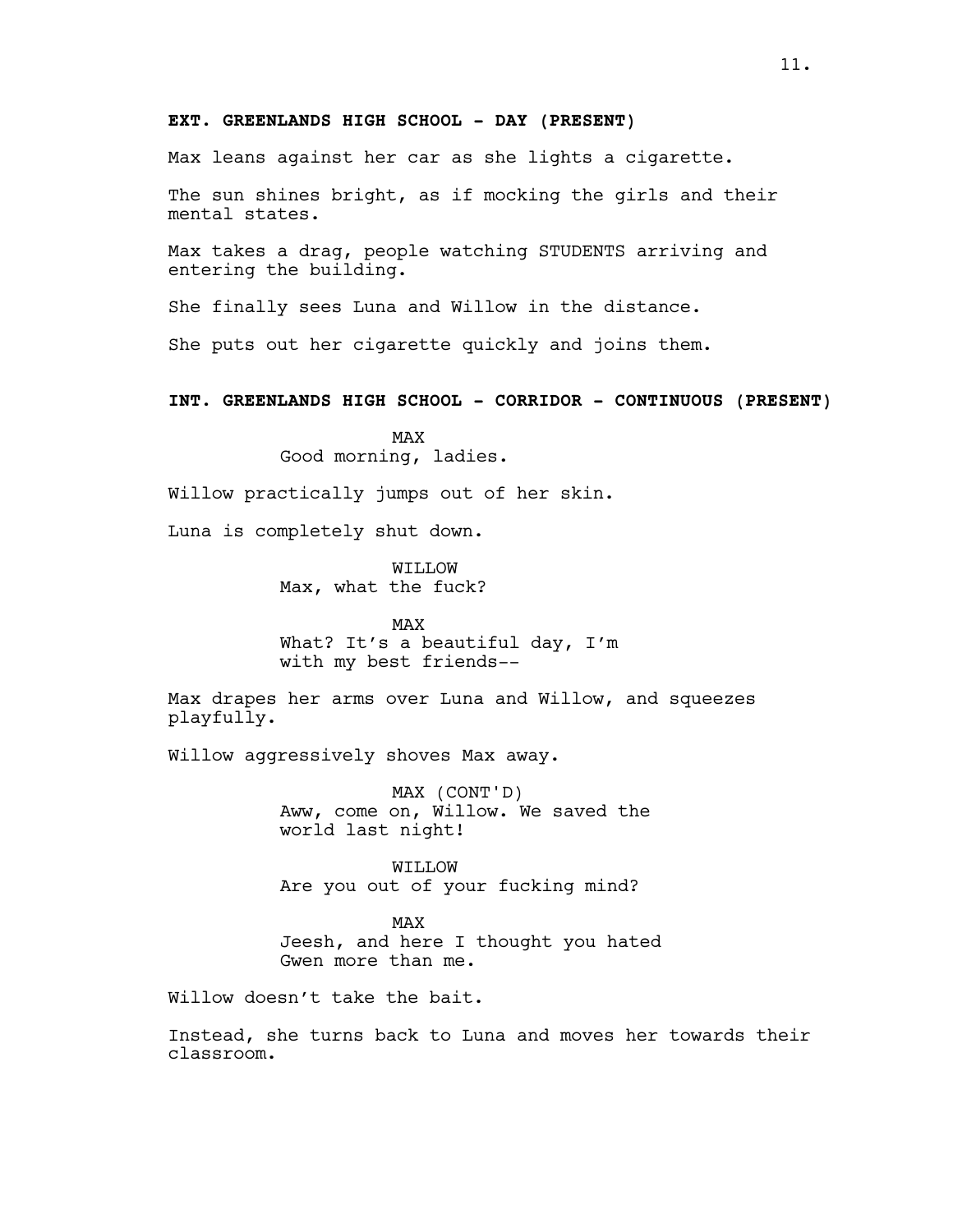# **INT. GREENLANDS HIGH SCHOOL - CLASSROOM - CONTINUOUS (PRESENT)**

Willow and Luna scurry to the back of the class.

Luna slides into her seat, limp. Willow takes the seat next to her.

Max follows them, sits on Luna's desk.

MAX What's with the hurry?

WILLOW

(sarcasm) I don't know, Max. Maybe the fact that I'm being asked to act as if nothing is wrong when literally *everything* is fucked up.

Willow lowers her voice as other STUDENTS shuffle into the classroom.

> MAX Listen, no one is gonna know--

Gwen's GIRL FRIENDS from before enter the room.

They sit on the opposite side of the room, avoiding Willow, Luna and Max like the plague.

Max SCOFFS, throwing them a sarcastic smile.

She's met with middle fingers.

MAX (CONT'D) Even if they did start an investigation today, we're clearly not the first ones they're gonna call. They'd have to go through all of *them* first.

PA (V.O.) Will Willow Zhang, Luna Davis, and Max Bordwell please report to the principal's office?

Max is stunned.

WILLOW You were saying?

MAX

Fuck.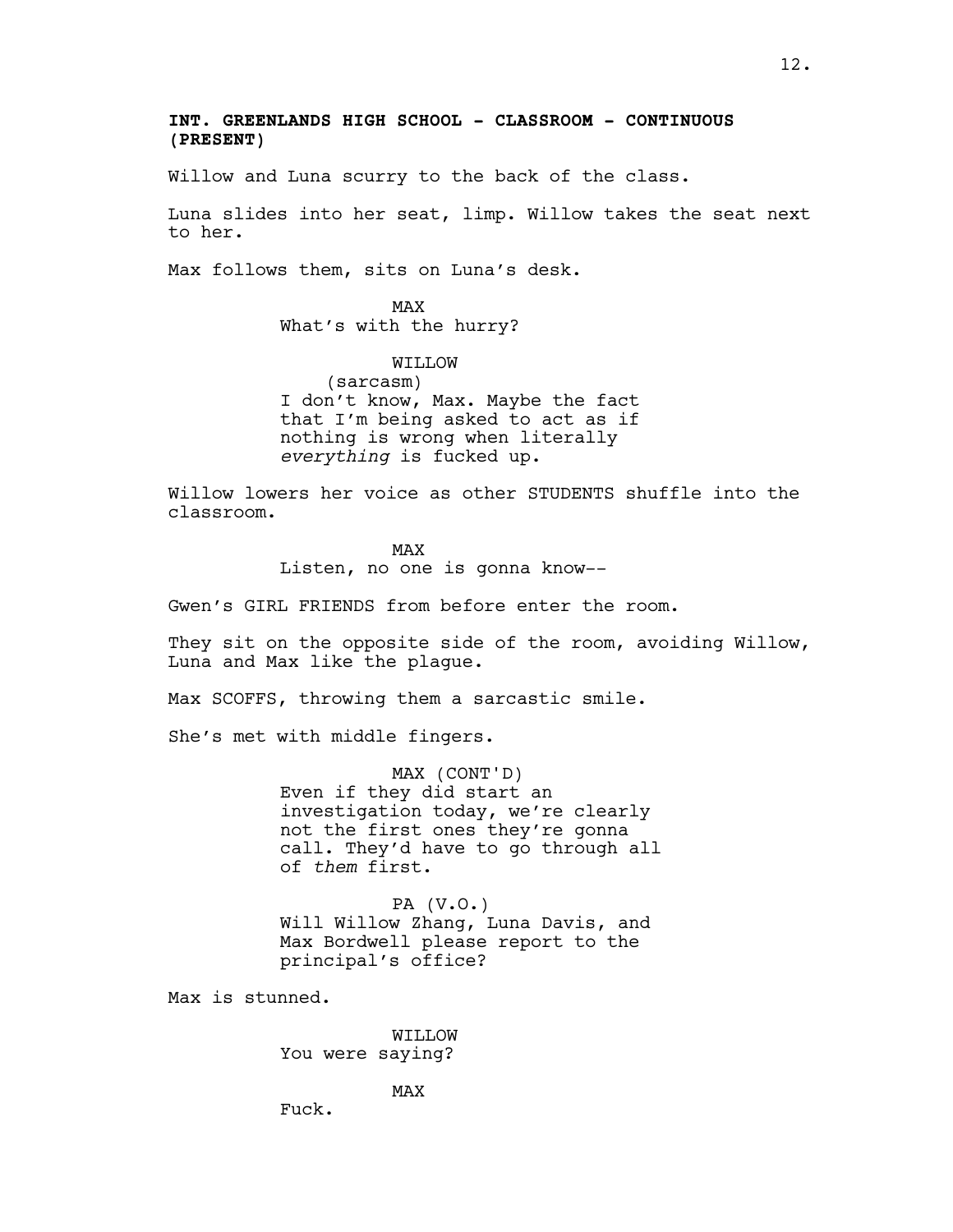# **INT. GWEN'S ROOM - NIGHT (PAST)**

The candles are all lit.

MAX (to Gwen) Did you bring an item that belonged to your dad?

Gwen reaches over to her nightstand and retrieves a FRAMED PICTURE and a basic blue TIE.

She hands them to Max, who places them on the floor in front of her.

It's obvious that Max has no idea what she's doing, but she's pretending like she does.

> MAX (CONT'D) Thank you. (clears throat) Okay, before we begin--fuck, shit. What's your dad's name?

A GIGGLE escapes Luna, making the tension disappear.

Gwen bursts out LAUGHING, followed by Max and eventually Willow.

> GWEN Robert...his name was Robert.

And just like that, the somber mood is back.

Silence engulfs the room.

Max nods, placing her index finger over the planchette.

No one moves.

MAX Come on everyone, we don't have all night.

*Oh*. Everyone springs into action, placing one finger on the planchette with Max.

> MAX (CONT'D) Oh I forgot to mention, don't state your names just in case we summon a demon. And don't remove your fingers until we're done...just in case we summon a demon.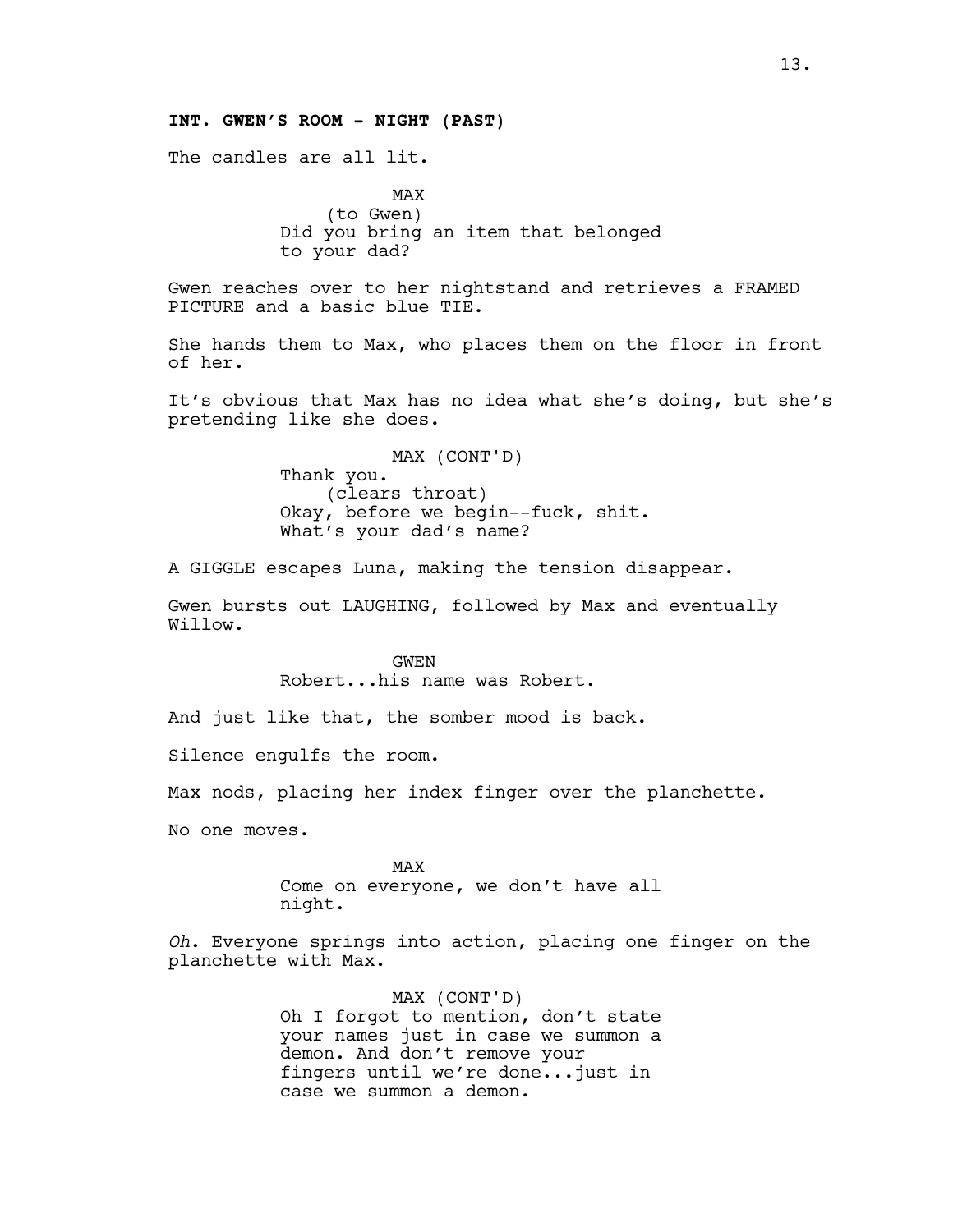Everyone is stunned. But before Willow can protest-- MAX (CONT'D) Okay then. (lower voice) Spirits of the beyond, I call upon thee to heed my call and bring me answers. We are here at the request of our friend. She would like to talk to--fuck, um-- LUNA (whisper) Robert. MAX Robert! We humbly ask to speak with Robert Easton. If you are Robert Easton, please send us a sign. A BEAT. Nothing happens. GWEN Are you sure you did it right? MAX Pretty sure. Have you never seen a horror film where unsuspecting teens try to summon-- Suddenly, the planchette glides over HELLO. MAX (CONT'D) Motherfucker-- GWEN Holy shit. WILLOW Very funny, Max. Are you making it move? MAX Cross my heart it wasn't me. Willow turns to Gwen, who shakes her head. Realization dawns on Willow. *It worked*.

Luna looks like she's going to puke while Willow tries her best to remain cool.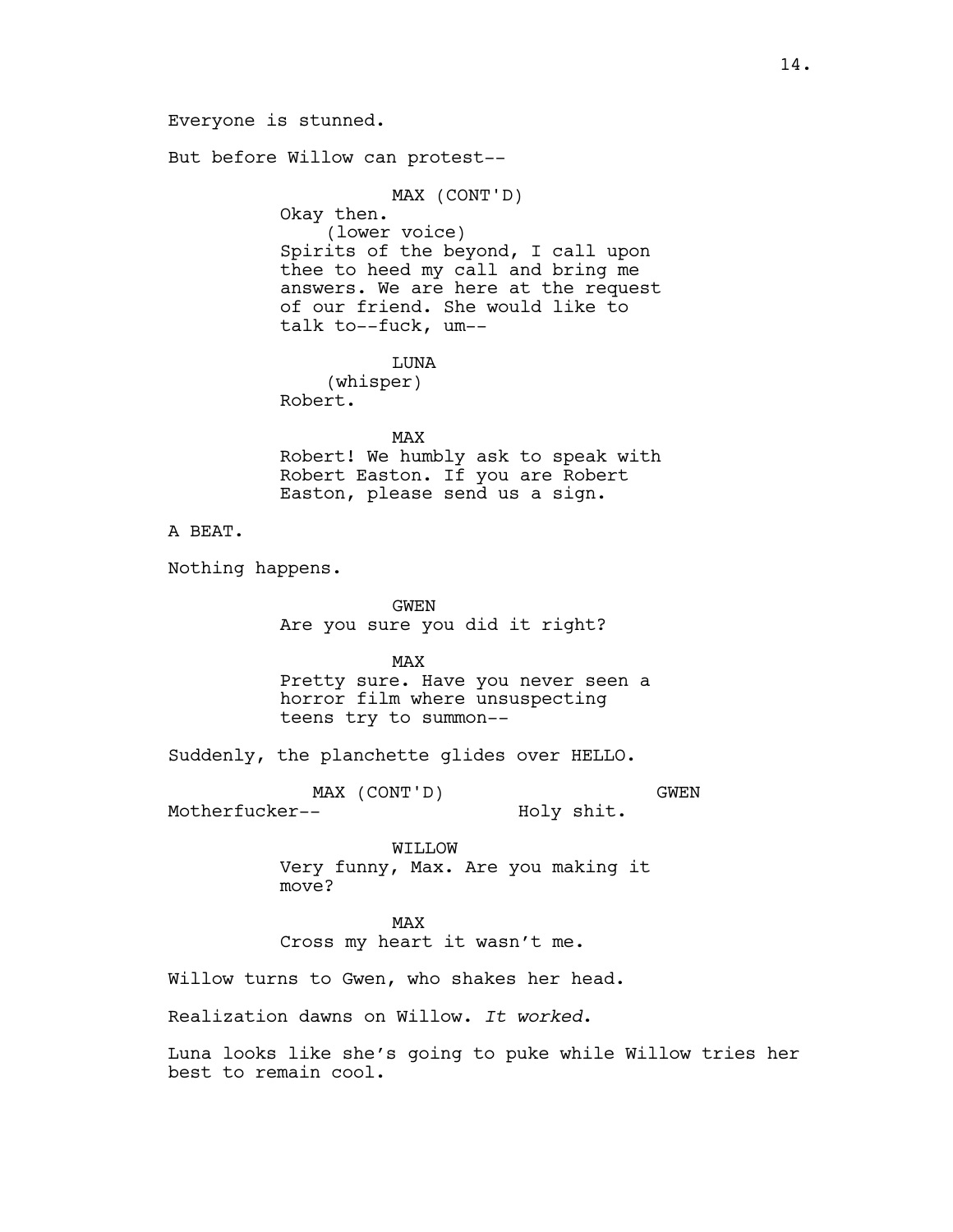MAX (CONT'D) Umm...hello? What's your name? The planchette spells out BOB. MAX (CONT'D) Bob? (to Gwen) Did your dad go by Bob? Gwen, definitely eating way too much into this, nods with tears in her eyes. GWEN Dad? Dad it's me, Gwen-- MAX Don't--Fuck. GWEN (ignoring Max) Are you okay? The planchette moves to YES. Gwen lets out a big SIGH of relief. GWEN (CONT'D) Oh thank God-- ZAP. An electric current ZAPS Gwen's finger. She immediately takes it off the planchette in pain. MAX Gwen what the fuck!? GWEN What the fuck me? What the fuck you! That thing just electrocuted me. WILLOW Put your finger back immediately! Gwen, shocked by Willow, puts her finger back on. GWEN Seriously, no one felt that?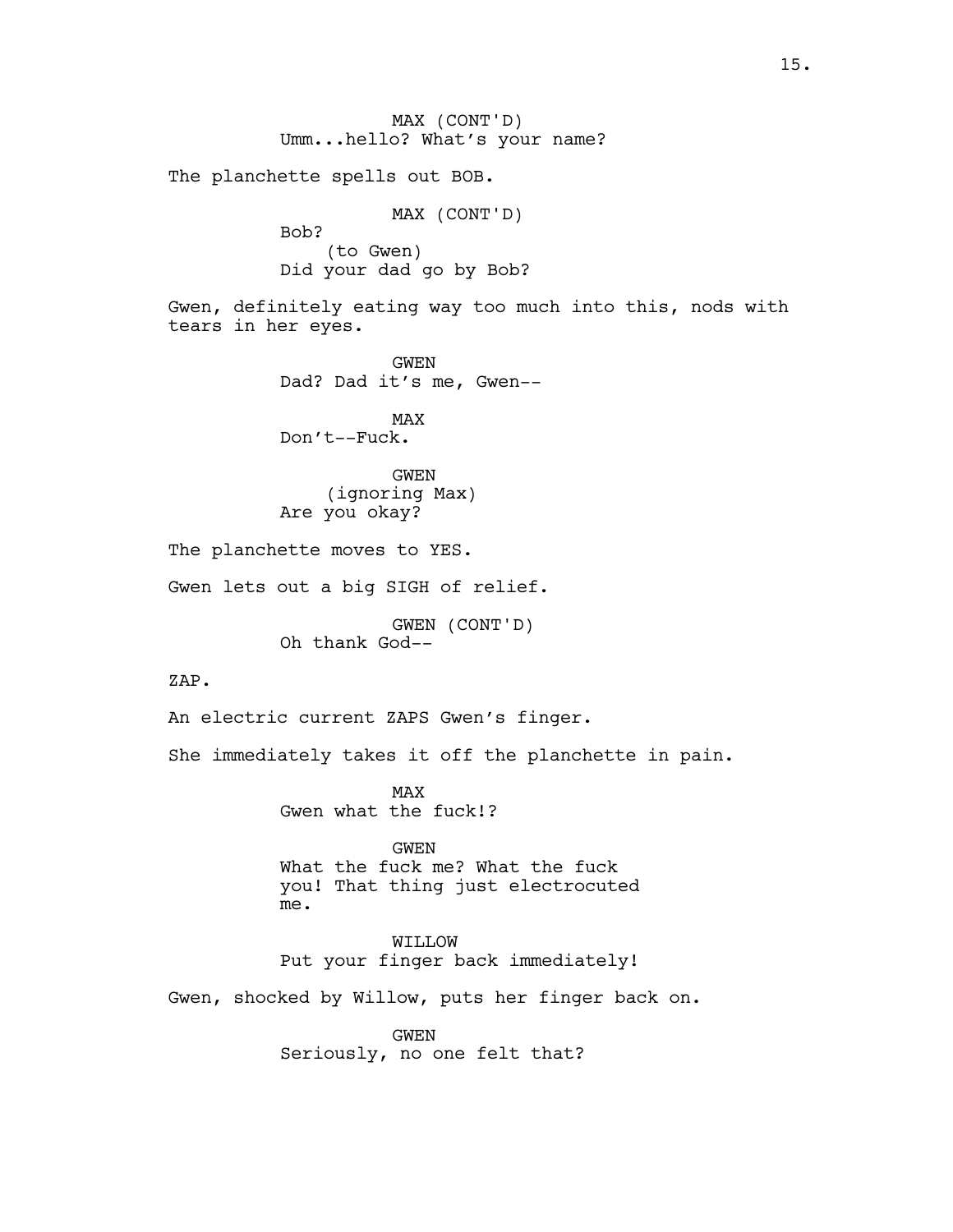WILLOW (to Max) I think it's time we close this session. GWEN What? No! I'm not going to let you ruin this for me. MAX Guys-- WILLOW Max, now. This is clearly not Gwen's dad. GWEN How would you know? The fighting is stopped by the planchette spelling out I AM. GWEN (CONT'D) (under her breath) I am. (defensive) See? Who else could it be? (serious) Dad, I just wanted to tell you that... A heaviness weighs on Gwen. There's something important she wants to say, something she *needs* to say. But as she looks around the room, she can't. GWEN (CONT'D) Dad, I need to know what to do...about-- Something stops her. A *voice* in her head. GWEN (CONT'D) (strange) About how much I miss you. I love you, and I hope to see you soon, in heaven. The planchette spells out I *LIVE* very quickly. Suddenly, a gust of WIND blows out the candles. Silence all around. There's more tension than ever.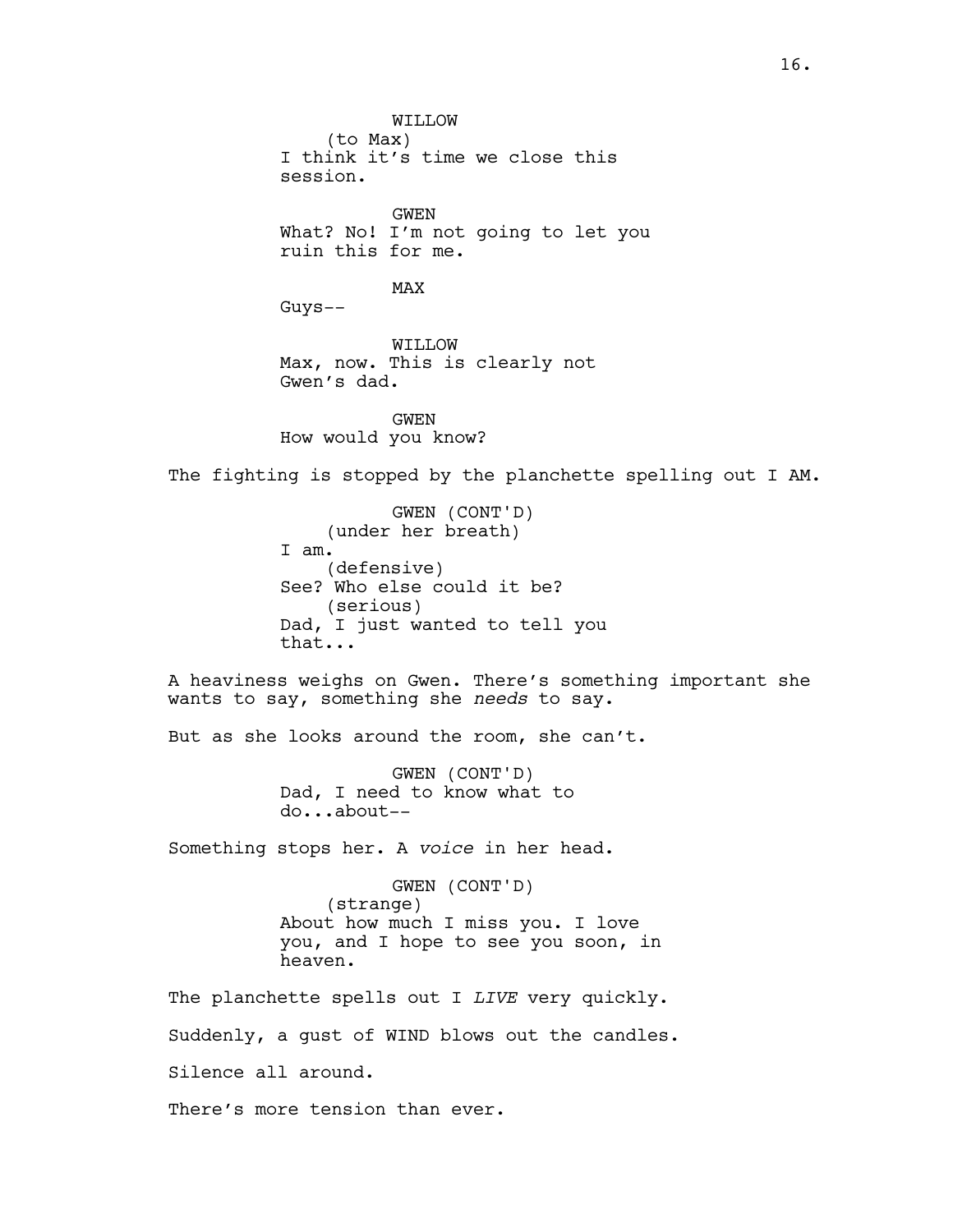Gwen SCREAMS bloody murder, followed by maniacal LAUGHTER.

MAX Gwen what the hell? WILLOW Not funny, Gwen.

With her finger still on the planchette, Max quickly lights up the candles again.

> MAX (CONT'D) We're done here. (serious) Thank you for your help tonight. With humble hearts, it's time we say goodnight.

Max pulls the planchette towards GOODBYE.

The others follow suit.

Gwens phone PINGS beside her.

She picks it up, stands up and moves into the bathroom.

Max, Willow and Luna sit in complete confusion.

# **INT. GREENLANDS HIGH SCHOOL - PRINCIPAL'S OFFICE - DAY (PRESENT)**

Max, Luna and Willow sit down on the couch.

They all look visibly guilty. And a little hungover.

In front of them, two detectives, MARCUS TORRES (40s, Latinx), and his partner ALEX DANIELS (30s, White), stand.

To their left, PRINCIPAL JENNIFER HALL (50s, White), sits. And to their right sit Mrs. Easton, and CHARLES' PARENTS (40s, White).

Charles' Parents are in clear disarray. Their cries are the only sound in the room.

> MAX I'm sorry, are you going to tell us why we're here exactly or...?

MARCUS Hello to you too, Max.

The two have clearly had run ins in the past.

Max puts on a phony smile.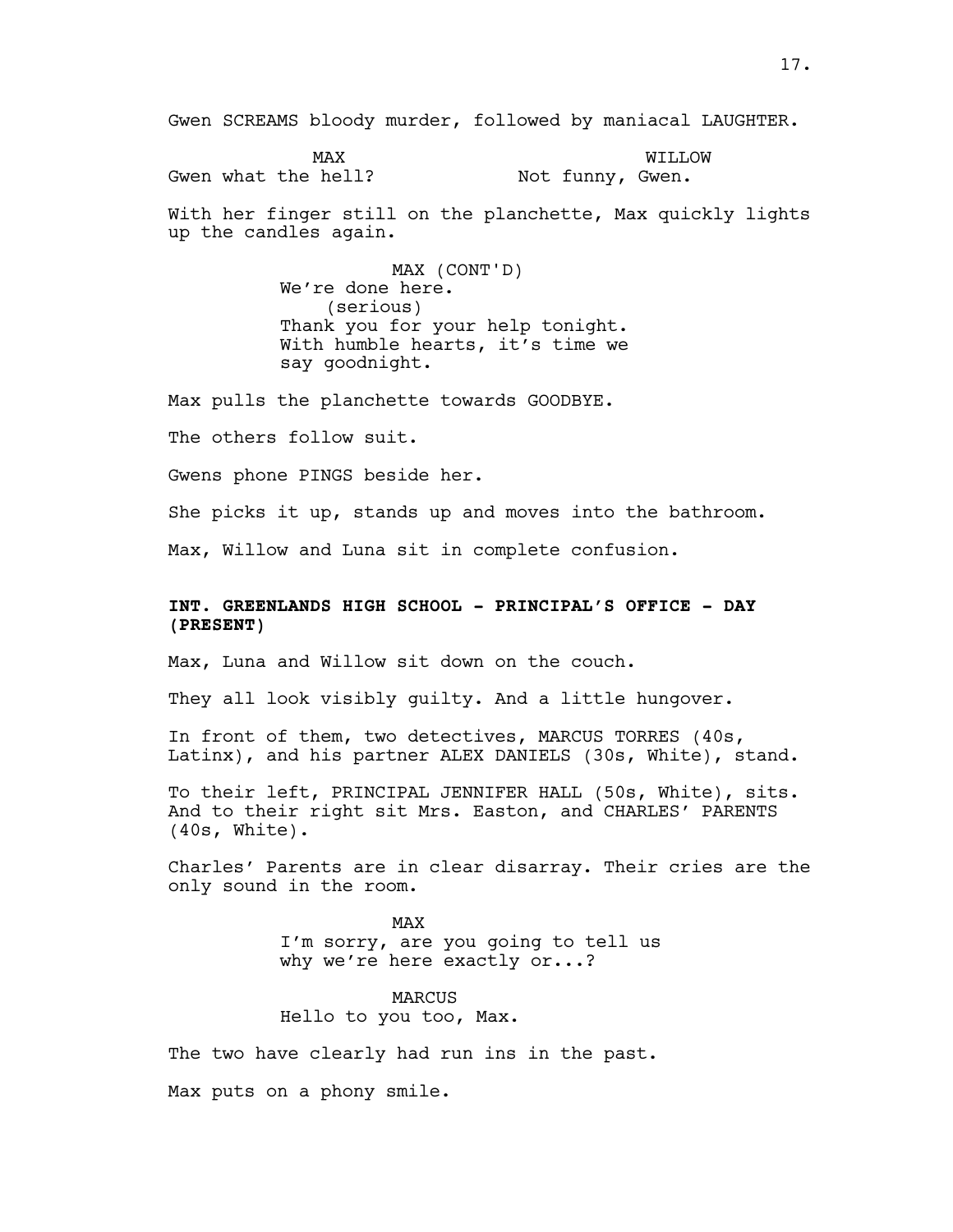MAX Hello detective Torres, how are you? Good? Great! Are you going to tell us why we're here?

# WILLOW

Max.

MAX No, Willow. This is--

ALEX We're all here because we're investigating a murder.

MARCUS (under his breath) Dammit Alex. (stern) Look, girls, we know about the party last night. We know you were there with Gwendolyn Easton. We just want to know--

MAX You think we did something to her? That's insane!

WILLOW Max, please calm down. (beat) The last time we saw her she was on her way to find her boyfriend, Charles. (gulp) We didn't see her after that.

A SOB escapes Charles' Mother.

MARCUS Her boyfriend, Charles Young was found dead last night.

Willow and Max exchange a look.

Luna's demeanor immediately changes. She looks sick.

MARCUS (CONT'D) We just need to know if you've heard from Gwen. She didn't come home last night and isn't answering her phone.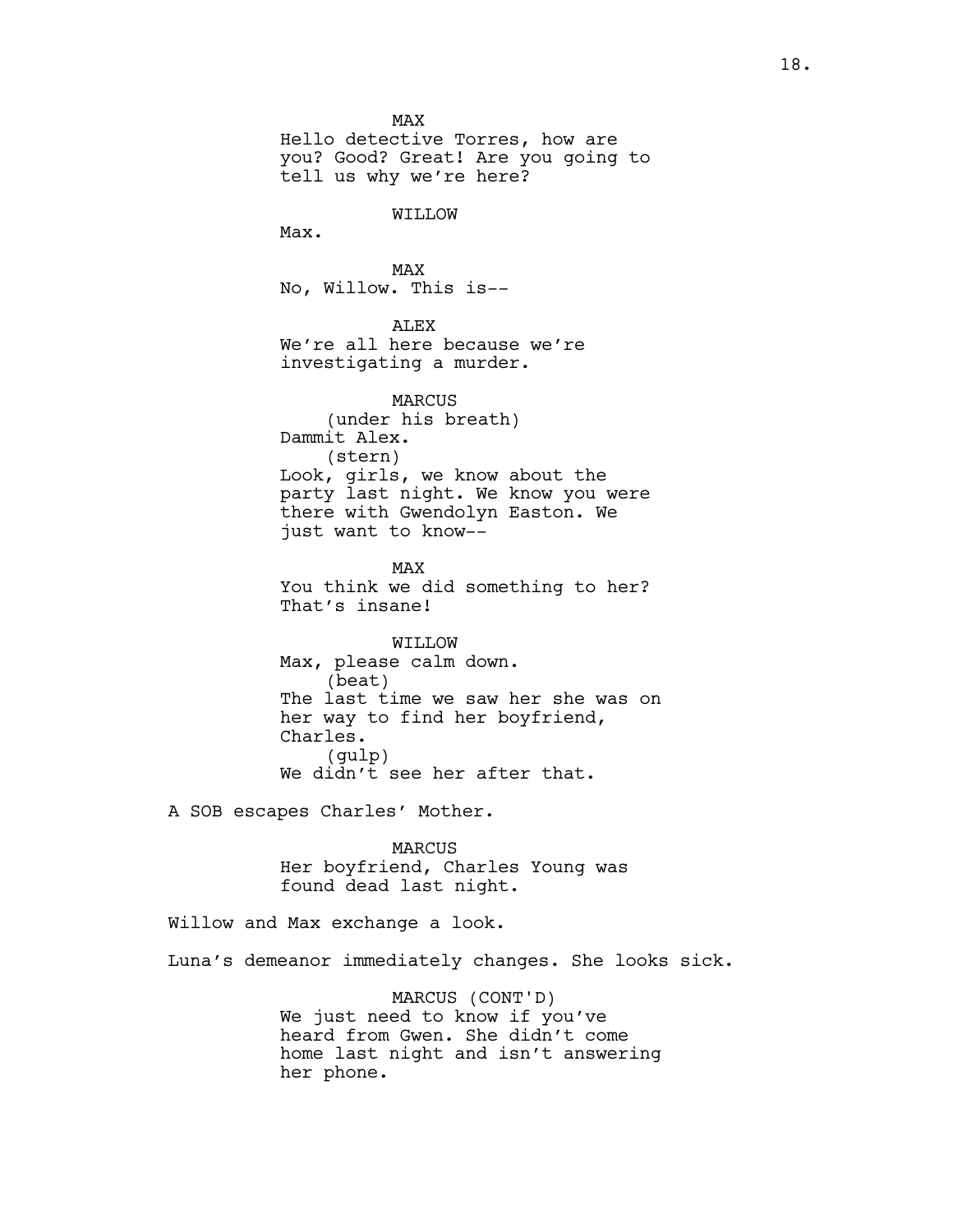# **INSERT:**

## **EXT. WOODS - NIGHT (PAST)**

Willow and Max each grab an end of the rug.

They carry it over to the shallow hole they dug.

They struggle. *Who knew burying a corpse was this much work?*

Luna watches, grossed out.

## **BACK TO SCENE.**

ALEX Are you alright, miss Zhang?

Luna shakes her head as Willow quickly reaches over the armchair and grabs the trash can.

She passes it to Luna who THROWS UP in it.

Willow gently rubs Luna's back as she empties the little she still has in her stomach.

Luna stops.

MARCUS Is there anything else--

Luna throws up again.

Everyone, except the girls, are visibly uncomfortable.

Max smirks slyly.

# **FLASHBACK:**

# **INT. GREENLANDS HIGH SCHOOL - CORRIDOR - EARLIER**

Max, Luna and Willow walk down the hall towards the principal's office.

> (MORE) MAX Here's the plan. I'll be out of control, angry at whatever they throw our way.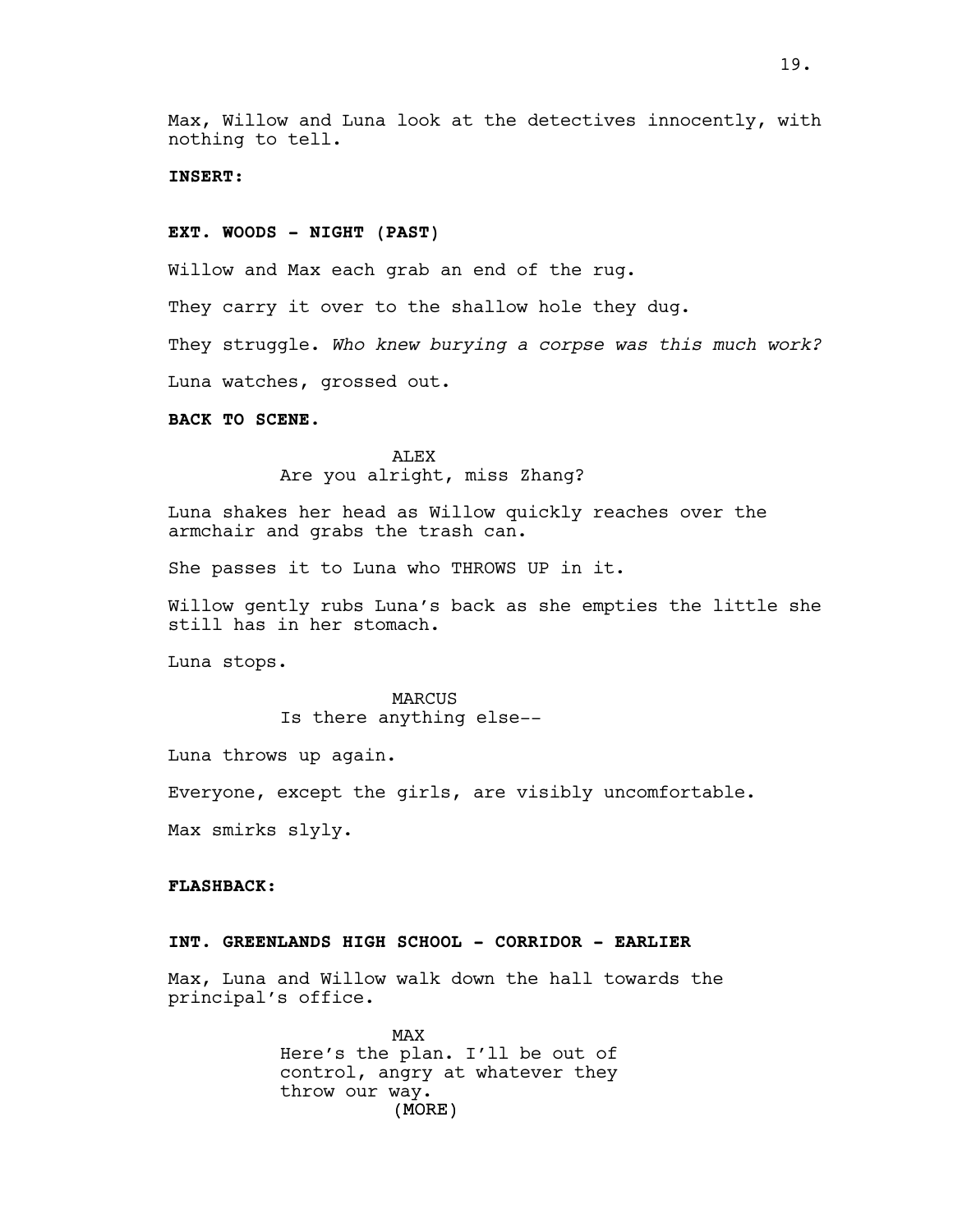#### MAX (CONT'D)

If it's the same cops I've dealt with, it shouldn't be hard to fool them. Willow, you'll be the calm and collected one, tell them the facts. And then hopefully when they tell us what they're investigating. Luna will have...a reaction that'll make everyone uncomfortable and then we'll be free to go.

Willow isn't happy with the plan, but with no other ideas, she nods.

**BACK TO SCENE.**

# **INT. GREENLANDS HIGH SCHOOL - PRINCIPAL'S OFFICE - CONTINUOUS (PRESENT)**

Luna has stopped puking.

The ASSISTANT (30s, White), hands her a box of tissues and takes the garbage can from her and outside of the room.

> **ALEX** If there's anything else you can think of, please don't hesitate to call.

Alex hands Willow a card. She takes it.

Alex goes to hand Luna a card. She looks broken. Willow takes it too.

Alex goes to hand Max a card.

MAX I already have one, thank you. (beat) Can we go now?

# **INT. GREENLANDS HIGH SCHOOL - BATHROOM - DAY (PRESENT)**

SPLASH!

Luna refreshes her face and mouth with water.

Max leans on the wall while Willow FLUSHES a toilet.

MAX (to Luna) That was some great acting you put up in there.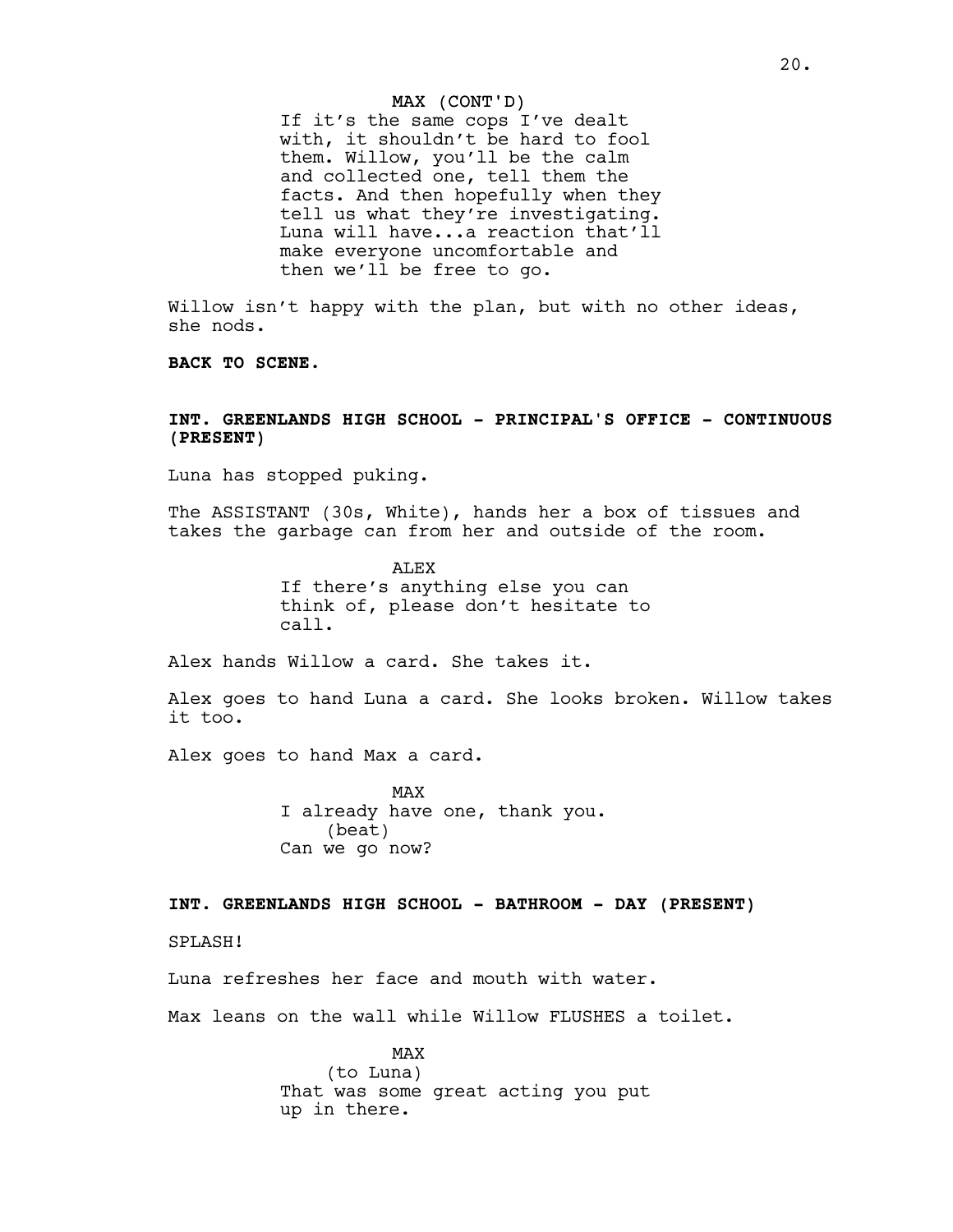Max immediately stiffens, she's never seen this before.

LUNA I wasn't acting.

Luna turns to Max, rage in her eyes.

Luna goes back to WASHING her hands. And just like that, the rage is gone.

Willow exits the cubicle.

Max blinks away the encounter.

WILLOW I can't believe that we forgot about Charles.

MAX

We decided not to go back for him, remember? His stupid guts were all over the bed and walls.

# WILLOW

Right.

MAX But this is good. They're probably thinking Gwen killed Charles and ran away. We should be in the clear.

Willow nods.

WILLOW (to herself, reassuring) We did what we had to do.

# **INT. GWEN'S BEDROOM - NIGHT (PAST)**

Max stands by the window, on the phone with her boyfriend. Luna lies on Gwen's bed, Willow beside her in the background. Max GIGGLES, running her hands over the curtains. She realizes that the window is not open. *There's no way a gust of wind could've blown out the candles*. Concern floods her face as she looks towards the--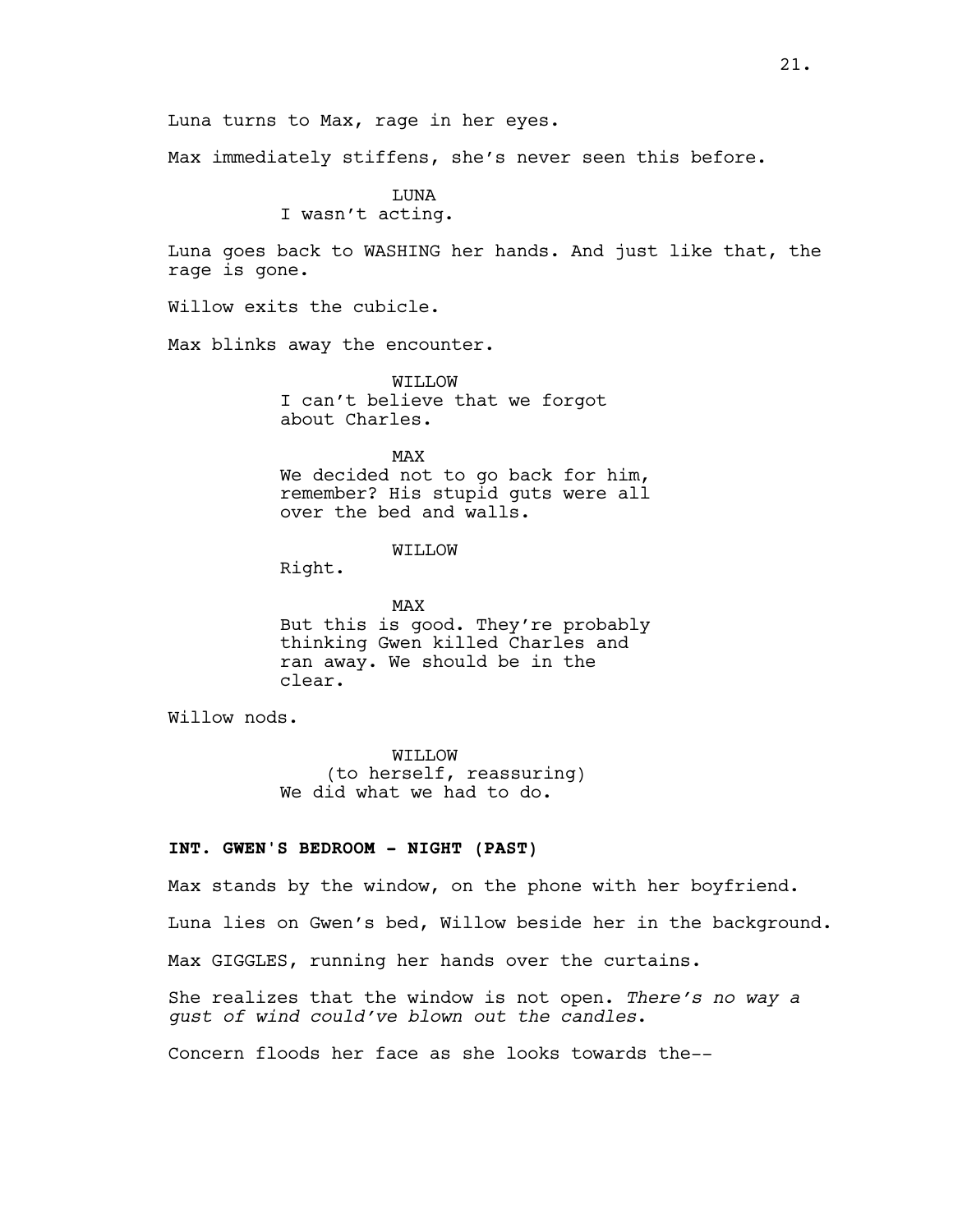# **BATHROOM**

Gwen stands in front of her large mirror as she puts on makeup. Her entire demeanor has changed from before. As she continues to put on makeup, her nose starts to BLEED. She continues on like nothing is wrong. Suddenly, she stops and turns to the doorway. Max stands there, watching. Gwen shoots her a smile, blood running into her mouth. A heavy uncomfortable BEAT. GWEN What's wrong? MAX Umm...your nose is bleeding. Gwen turns back to the mirror, notices. GWEN Oh shit. I didn't even notice. She wipes the blood away. GWEN (CONT'D) Thanks Maxie. Max CHUCKLES uncomfortably. MAX You're welcome. Max exits the bathroom. **INT. GREENLANDS HIGH SCHOOL - CORRIDOR - DAY (PRESENT)** Max exits the bathroom, followed by Willow and Luna. The halls are eerily empty, except for Mrs. Easton, who leans

MRS. EASTON

Girls--

against the lockers, disheveled.

She practically throws herself at them.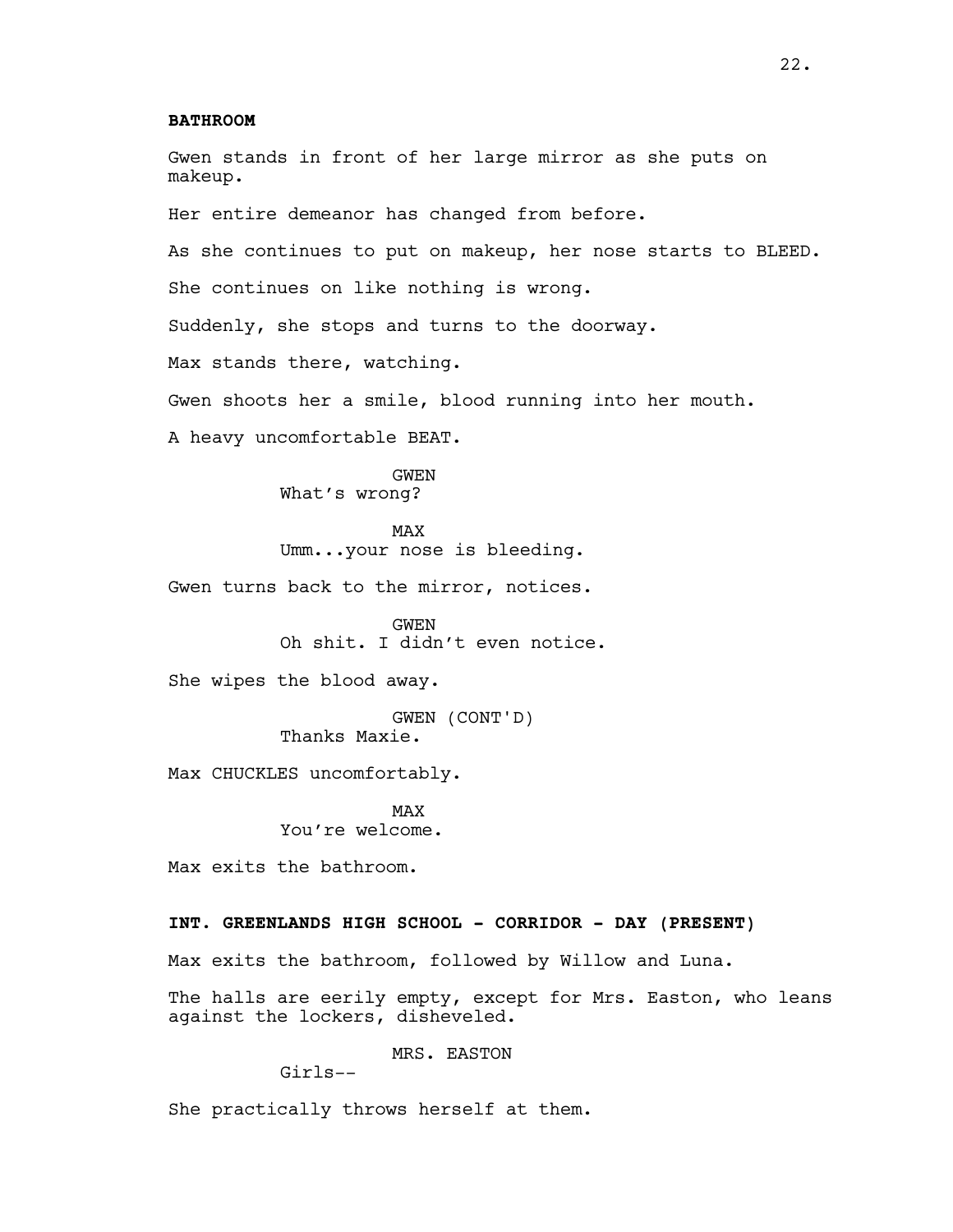Max and Willow jump back, terrified.

MAX Mrs. Easton?

MRS. EASTON I know you think you can lie to the police, but you can't lie to me.

The more she speaks, the clearer it is that this is taking over her entire being.

The girls remain silent for one second too long.

WILLOW (uncomfortable) Look, Mrs. Easton, we really don't know where Gwen is.

**INSERT:**

**EXT. WOODS - NIGHT**

Willow and Max throw the rug into the grave they dug.

They push it in, accidentally revealing Gwen's unnatural purple and already decomposing face.

Willow and Max GAG.

#### **BACK TO SCENE.**

Mrs. Easton grabs Willows shirt.

MRS. EASTON Don't lie to me, Willow! Where is my little girl?

MAX Woah, fuck no! Let her go, Mrs. Easton.

Willow remains petrified.

MRS. EASTON Not until she tells me the truth!

That triggers something in Luna. She steps up and shoves Mrs. Easton off Willow.

Mrs. Easton stumbles backwards, SLAMS against the lockers.

Willow and Max stare in awe and terror.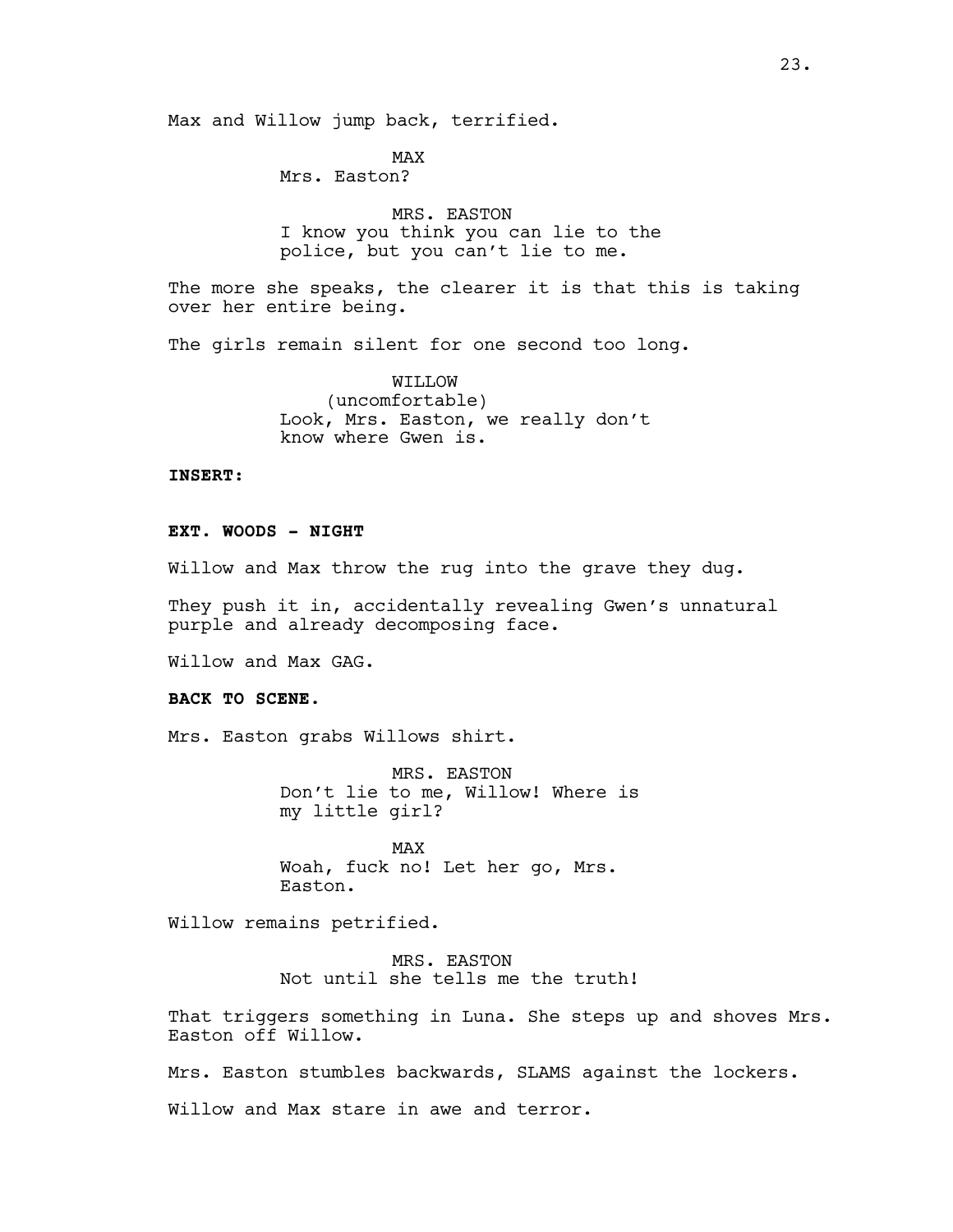**TJUNA** If you ever harass any of us again, we will go to the police.

This time, Luna ushers Willow away.

Max stalls, dread and concern all over her face like before with Gwen.

She watches Mrs. Easton struggle to get up, and goes over to help.

> LUNA (O.S.) (CONT'D) Max, are you coming?

Max runs after Willow and Luna.

#### **EXT. SUBURBAN HOME - NIGHT (PAST)**

Your typical middle class, beige home.

Music BLASTS. Cars litter the driveway and the street.

TEENS and YOUNG ADULTS shuffle into the house, alcohol in hand.

Gwen parks her car a few houses down, back to her "popular girl mentality".

> WILLOW Why can't we just pull up where everyone else is?

GWEN Willow, I honestly don't want to fight with you again. (beat) Look at it this way, we're all walking.

Gwen shoots Willow a condescending smile and gets out of the car.

Luna and Max exit after her. Willow gets out last.

LUNA Don't take it personally Willow...she's just--

WILLOW Just what, Lu? I'm so sick and tired of making excuses for her poor behavior as a "friend".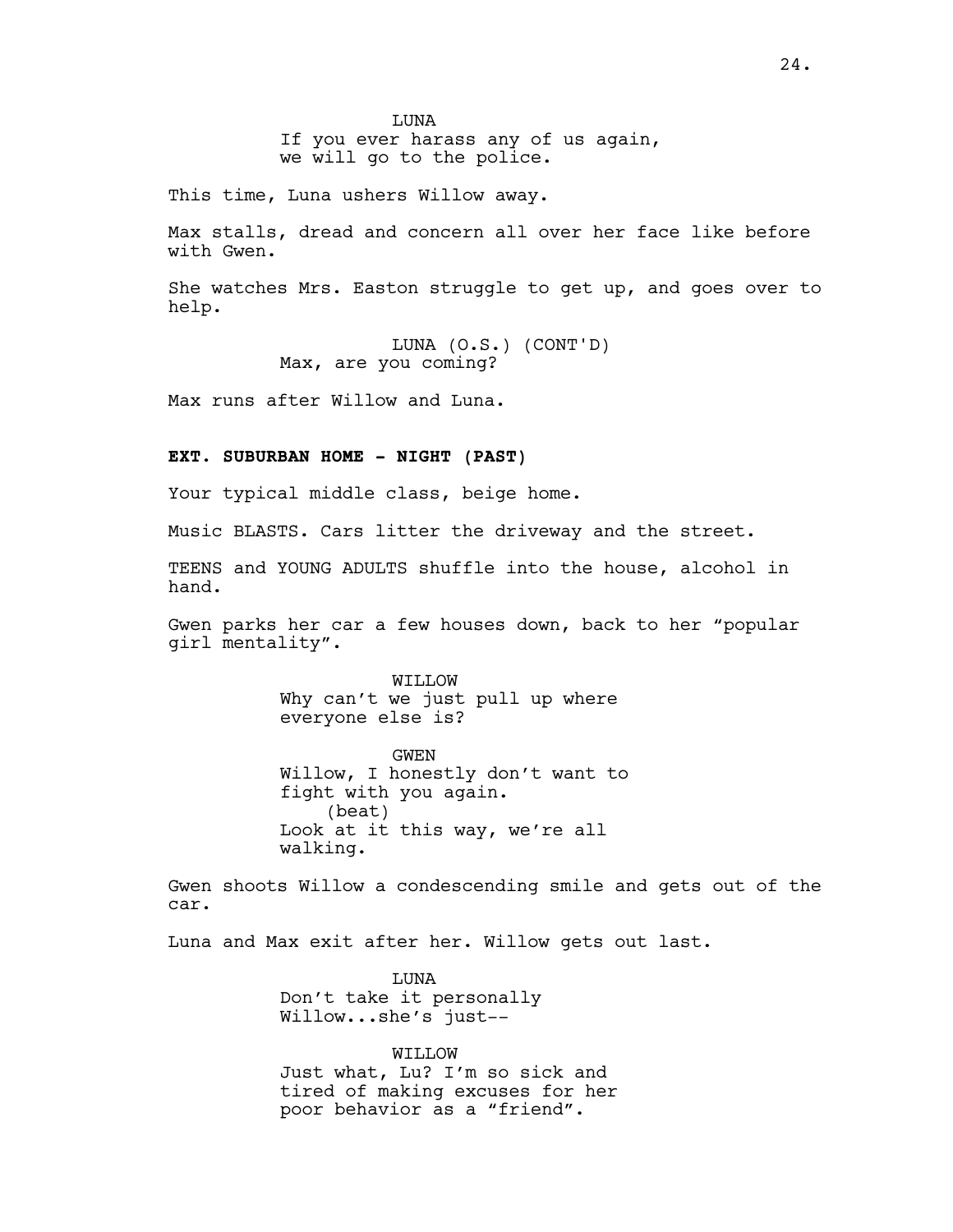MAX Maybe that's the problem.

WILLOW What do you mean? You're her friend too, Max.

MAX No I'm not. I'm no one's friend.

That hits a cord with Luna.

WILLOW

Oh well excuse me for thinking that you were capable of making any kind of meaningful connections.

MAX It's not like that. It's more that if you don't commit to anyone, no one can hurt you.

**TJUNA** Wow...that's really sad.

Max LAUGHS, putting her arm around Luna.

MAX Do I look sad, Lulu?

Luna GIGGLES.

As they approach the house, Max twirls Luna around to face her.

> MAX (CONT'D) Why don't you go ahead and get us some drinks? We'll be right behind you.

Luna looks to Willow.

Intrigued, Willow gives Luna a nod of reassurance.

And as Luna, content as ever rushes towards the house, Max gives her a playful SLAP on the ass.

If Luna could physically burst from elation, she would.

Willow is visibly uncomfortable. She's completely over Max leading Luna on.

Max turns around to face Willow, demeanor completely different. Serious.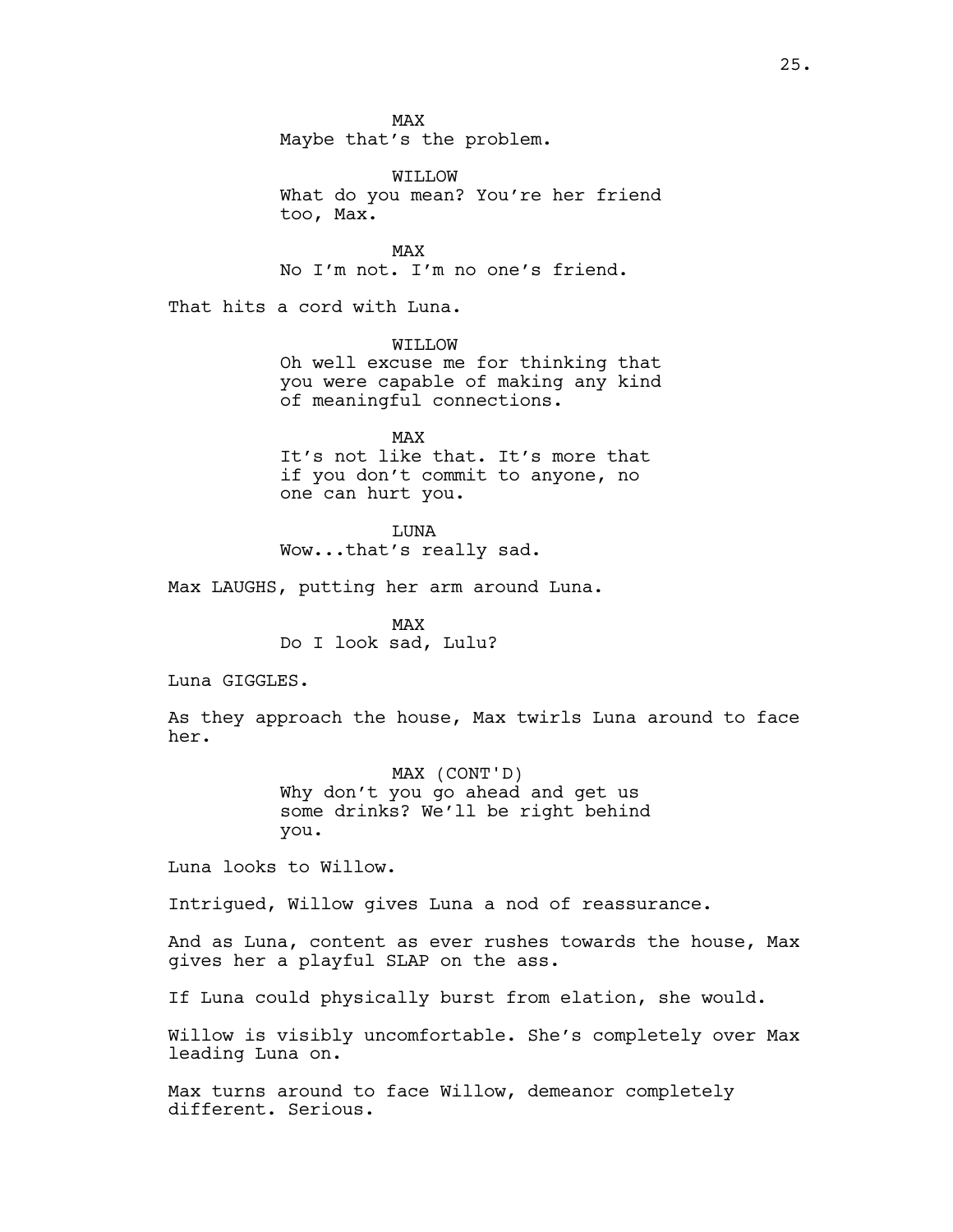MAX (CONT'D) Something is wrong with Gwen.

Willow audibly GROANS. She doesn't want this right now.

# WILLOW

 $Max--$ 

# MAX

No, I'm serious. I wouldn't fuck with you if I wasn't, especially about this.

#### WILLOW

Oh you mean like how you "fuck" with Luna's feelings and string her along just so that she feels obligated to help you?

MAX

I don't--

## WILLOW

Yes, you do. You know exactly what you're doing and I've had enough. She was *crying* earlier today because of you.

Max bursts out LAUGHING.

MAX

My God, Willow, are you fucking jealous, or something? Not everything is about you, you know.

#### WILLOW

Fuck you, Max.

#### MAX

I will, but I need you to keep an eye out for Gwen while I get us some backup.

Willow walks away, throws Max the middle finger over her head.

> MAX (CONT'D) This is important, Willow! Code Ragnarök *important*.

Willow stops dead in her tracks.

WILLOW What the fuck did you just say?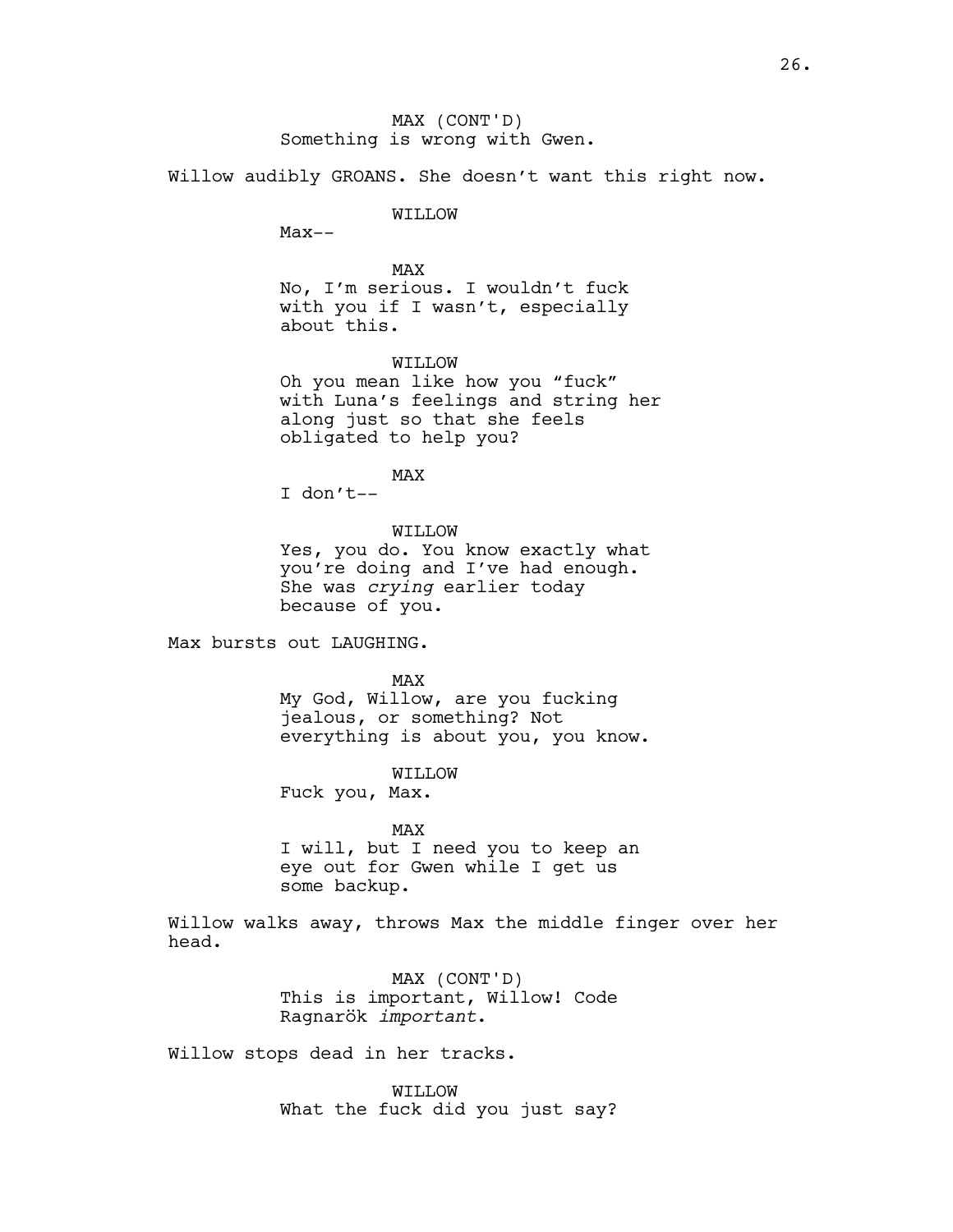MAX I think I fucked up, Willow.

Willow turns to face her.

MAX (CONT'D) I think...I think we summoned a demon and Gwen is now possessed.

# **INT. GREENLANDS HIGH SCHOOL - CANTEEN - DAY (PRESENT)**

Willow and Luna sit in the back of the room, silent and with no appetite.

Max watches Luna intently, with the same fire as before.

There's something truly wrong, but it's unclear if it's with Luna or Max.

She grabs her bag and moves over to Willow and Luna's table.

As she moves, Jacob and his friends, AARON (17, Black), and DAISY (17, White), watch her every move. Intently. Terrified. A complete shift from the day before.

Max sits down beside Luna and Willow.

WILLOW What do you want?

MAX

(suspicious) Me? Nothing...nothing at all. I'm just hanging out with my friends.

LUNA I thought you didn't have friends.

MAX

Oh come on Lulu. After what we've been through? We're practically family now.

Willow and Luna are both incredibly disinterested.

MAX (CONT'D) Anyway...Lulu, have you been feeling off? Overly tired? Had your nose bleed in the last-- (checks imaginary watch) Six hours?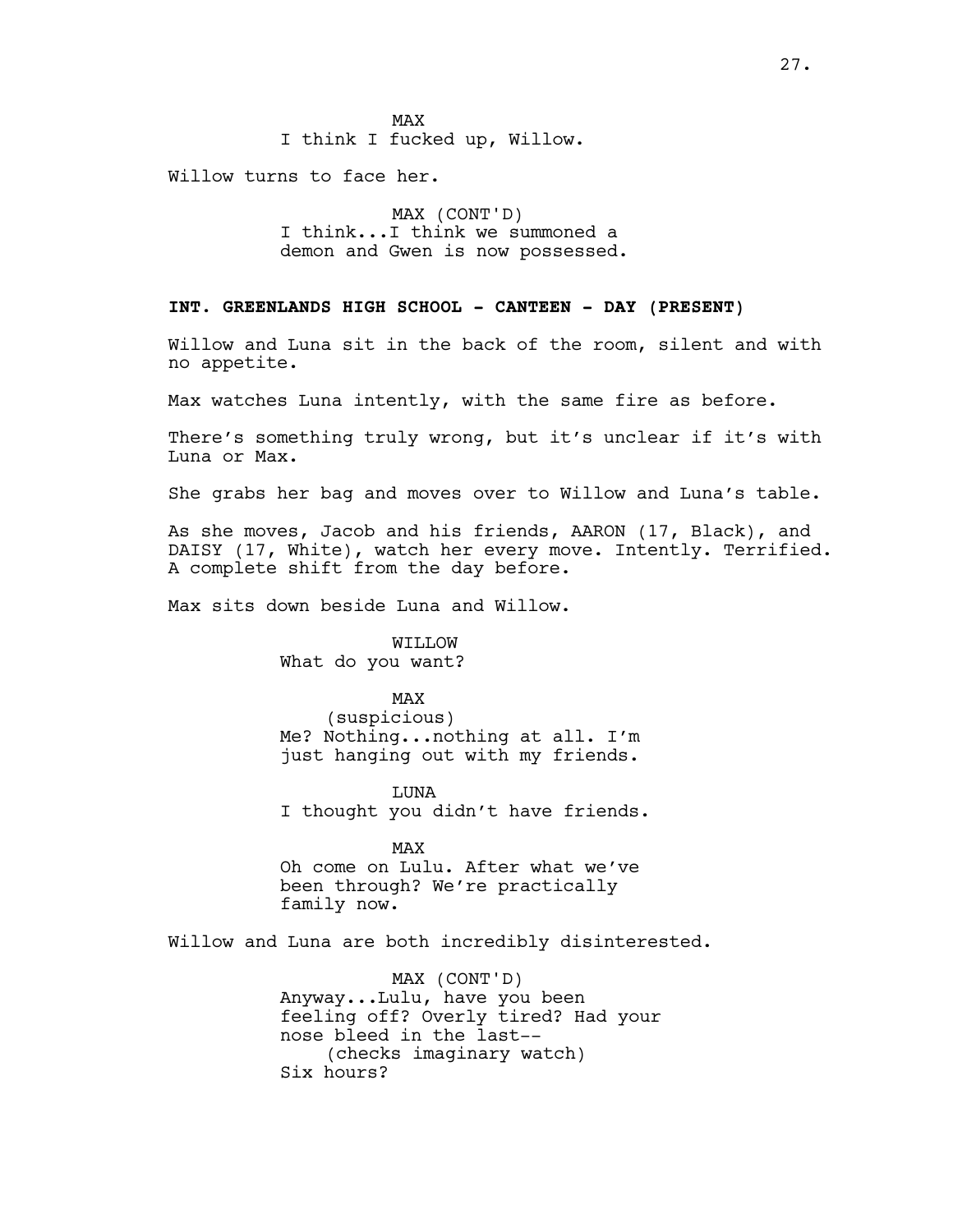WILLOW Stop messing around, Max.

MAX I'm not! I'm just...concerned for my friend.

Willow is not convinced.

MAX (CONT'D) So, any weird headaches? The urge to rip us all apart with your bare fingers?

Luna snaps.

LUNA

I'm not fine, Max. I don't know if you haven't noticed, but the only one who's not completely in shock is you. And that's terrifying.

MAX

I'm not--

LUNA I know we're *supposed* to pretend like nothing has changed, but everything has. And it's *your* fault.

Luna picks up her tray and bag, leaves the table.

Willow stays behind.

MAX I thought you were going to go after her like a lost puppy.

WILLOW Oh I will, right after I punch you in the face.

MAX Very funny. (serious) Listen--

Willow lifts her arm, ready to punch Max.

MAX (CONT'D) (scared and quick) Oh my God, please don't punch me I thought you were lying.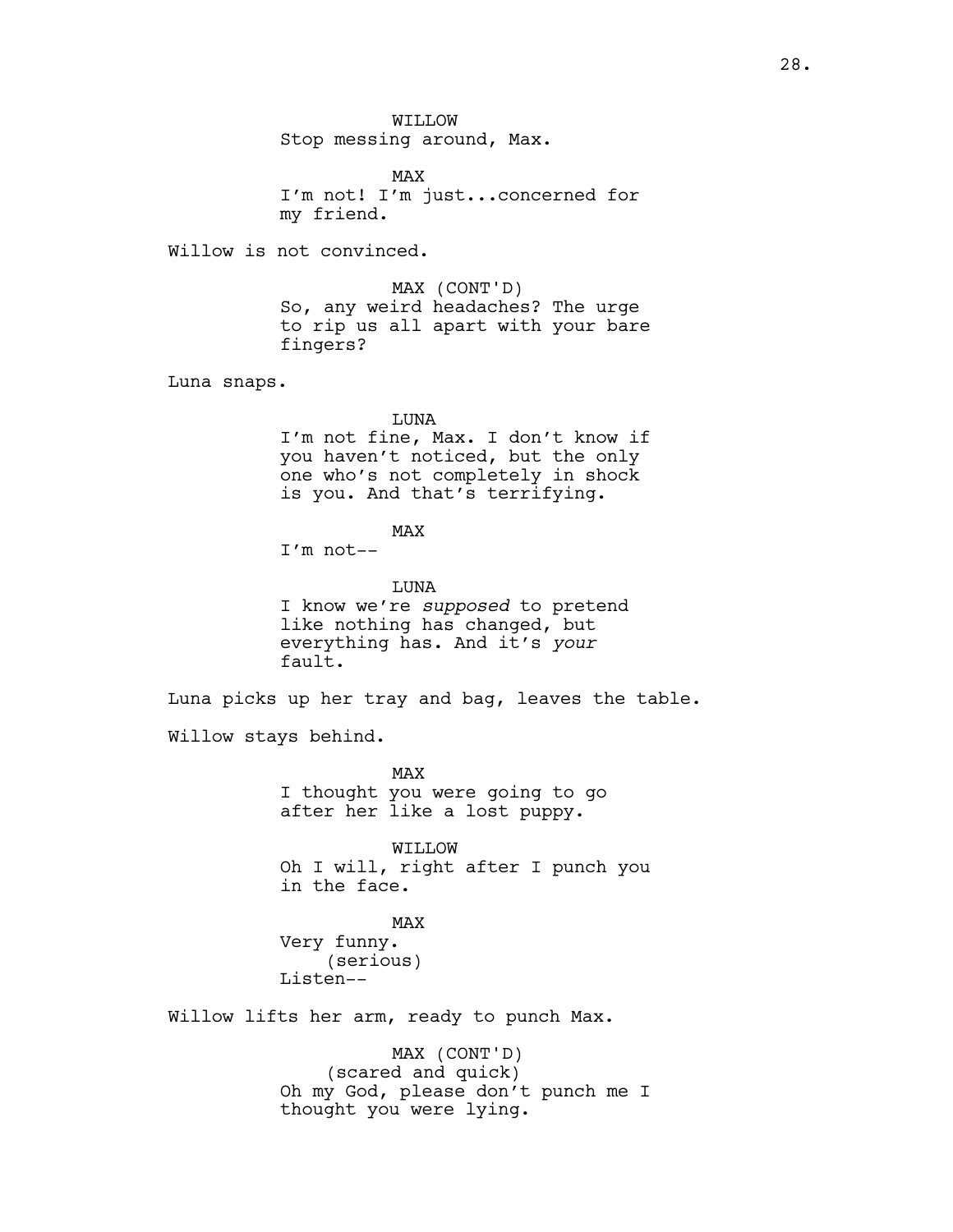Willow lowers her arm.

WILLOW I wouldn't do it here.

MAX I'd prefer it you didn't do it anywhere, but this might just do it and if it's any consolation, I'm sorry.

Willow gets impatient.

MAX (CONT'D) Oh, right. Haven't said anything. (beat) I think Luna's the demon's new host.

Willow can't take any more of this.

She picks up her bag and gets up.

But Max pulls her back down to her seat.

MAX (CONT'D) I'm being serious. Have I ever been wrong?

#### WILLOW

No, Max, but given the fact that it's technically only happened *once*, there's not enough data to be one hundred percent sure.

MAX We can do things differently now, though. We caught it early, we can stop it before--

Willow stands up, defiant.

Max gets ready to drag her down again.

WILLOW I swear on my grandmother Max, if you touch me again, I will kick you.

Max slowly retracts her arms.

(MORE) WILLOW (CONT'D) (poisonous) Luna is fine.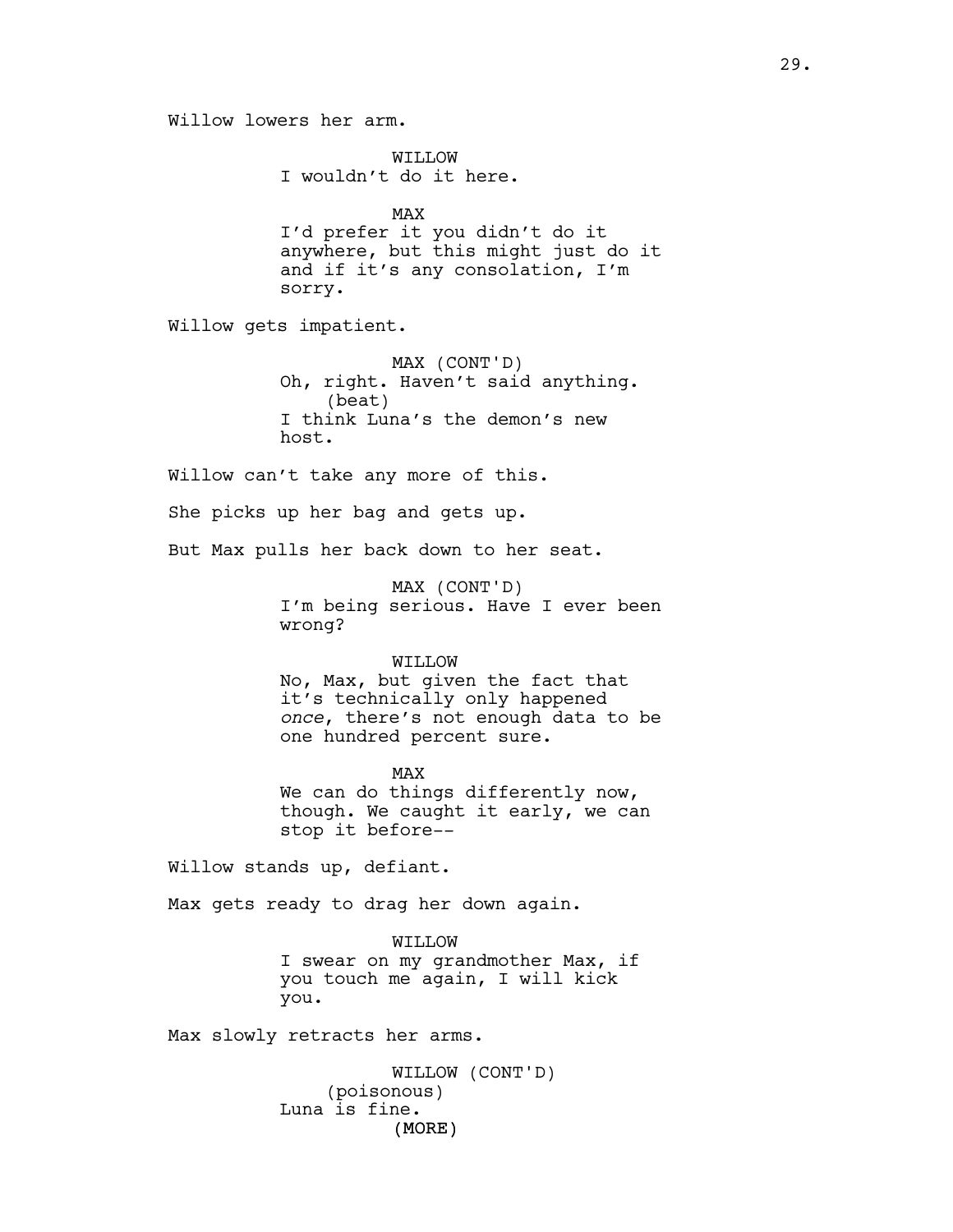## WILLOW (CONT'D)

She just went through something incredibly traumatic, and you just think there's something wrong with her because she's finally seeing you for the backstabbing leech that you are, and wants nothing to do with you anymore. (beat) So, do me a favor, and leave us the fuck alone.

Willow leaves after Luna, leaving Max stunned.

# **INT. SUBURBAN HOME - LIVING ROOM - NIGHT (PAST)**

The house is PACKED. There's barely any room to move around.

The MUSIC is almost overwhelming now.

Willow struggles her way into the house, looking for Luna.

She finds Luna talking to Jacob at the drinks table.

**TJUNA** 

Willow!

Luna motions Willow over.

Willow puts on her extrovert face, joins them.

WILLOW Hey Jacob! How are you?

JACOB I'm doing fantastic. How are you?

Willow hesitates.

LUNA Willow's actually writing a novel!

JACOB Woah, cool! What's it about?

Willow is grateful for her friend.

WILLOW Yeah, I am. It's a romance between two monster hunters--

Max arrives.

Jacob immediately stops paying attention to Willow.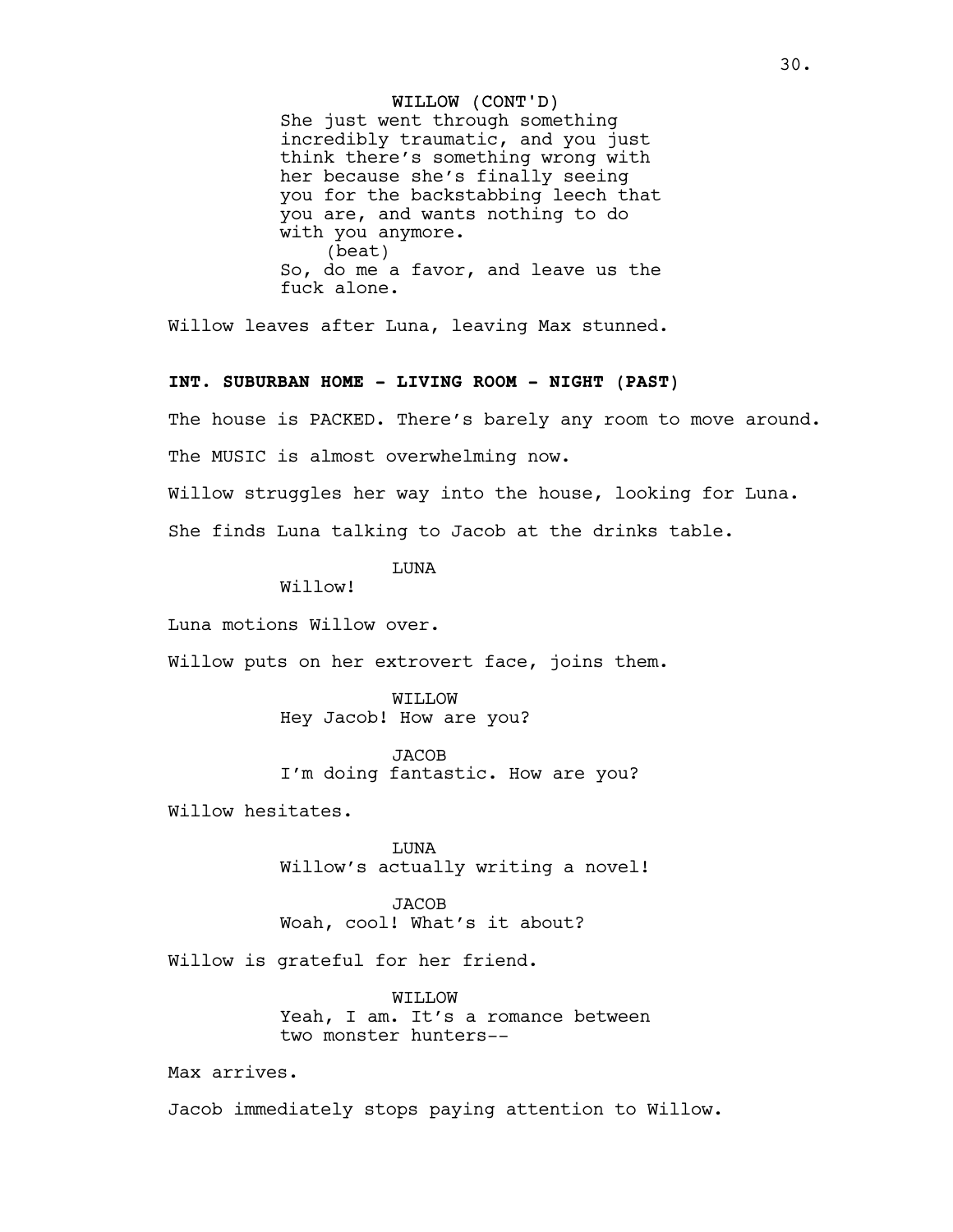# JACOB Babe! What took you so long?

Max goes up to him.

They embrace and make out.

Luna looks away, uncomfortable. She takes a sip of her drink. This is the first time Max notices. She feels bad.

> JACOB (CONT'D) (to Max) Do you wanna go upstairs?

## MAX

Now?

Max nods, clearly faking it.

Jacob, overly confident, leads her up the stairs.

Luna and Willow are left alone with Aaron and Daisy.

Luna easily gets into conversation with them.

Willow watches her friend easily talk her way through an awkward pause, when her phone RINGS.

Willow quickly excuses herself, motioning to Luna she'll be outside.

# **EXT. SUBURBAN HOME - BACKYARD - CONTINUOUS (PAST)**

TEENS party in the backyard. They play drinking games and smoke.

Willow picks up her phone.

WILLOW

Hello?

FRAN (V.O.) Is this Willow?

WILLOW Um...yes? Who are--

FRAN (V.O.) Good. Good. Max texted me. She said you might have a possession problem.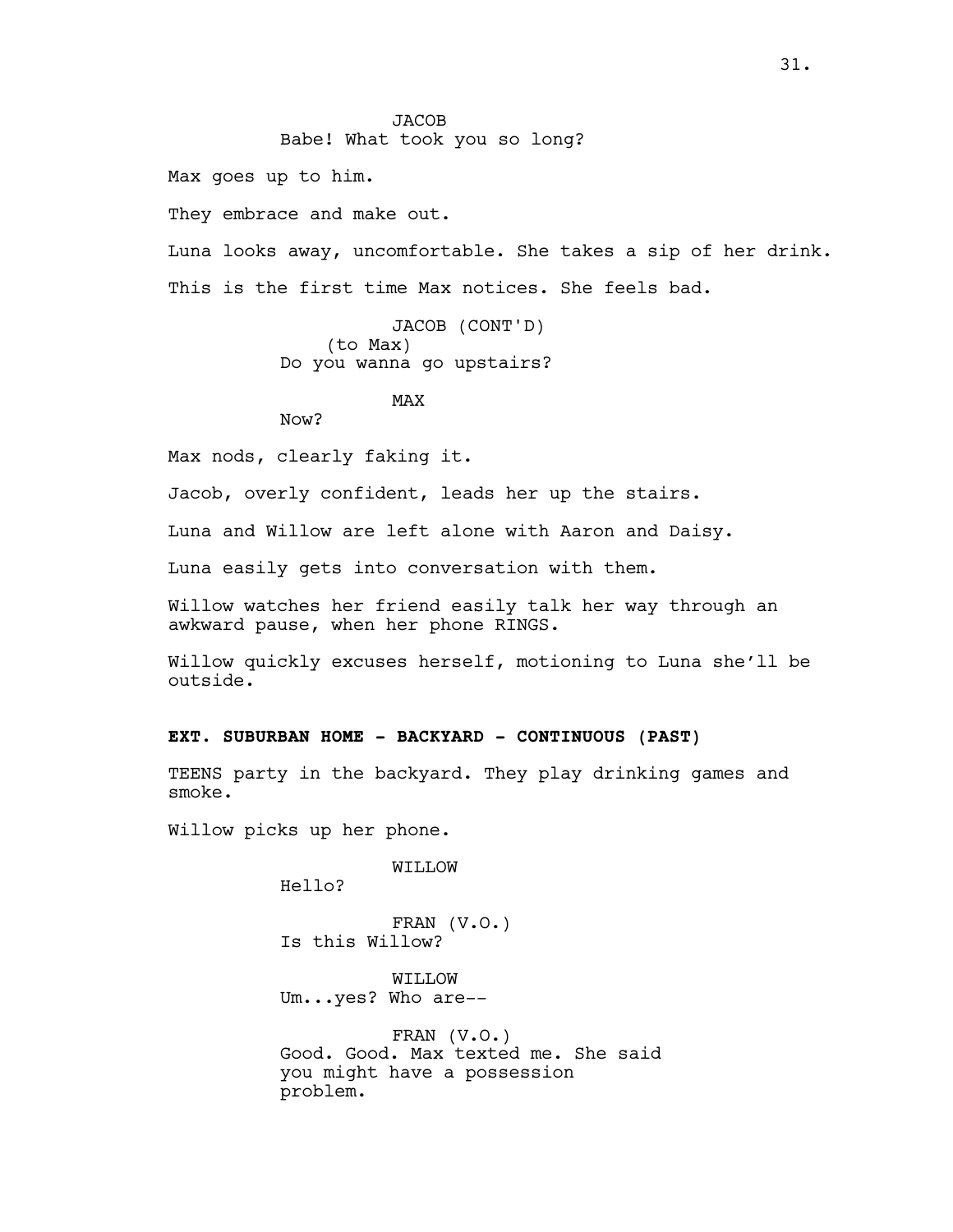Willow rolls her eyes. This is insane.

WILLOW (annoyed) Okay, it was great talking to you. Bye--

Willow goes to hang up, aggressively.

FRAN (V.O.) Wait! I just need you to tell me where you are.

Willow puts her phone back against her ear.

FRAN (V.O.) You won't even have to do anything. I'll be in and out -- no charge.

WILLOW Why would we pay-- never mind. We're at...

## **INT. LUNA'S BEDROOM - DAY (PRESENT)**

Luna's room is dark, a single bedside lamp illuminates Willow at Luna's desk.

Luna lies in bed in the back, motionless.

WILLOW (on her phone) Yes, mom. Luna and I are okay. It's just been a weird day. (beat) I know. I might stay with her tonight. (beat) Well, you wouldn't want me walking home after dark...and it's already kinda dark. (beat) Okay. I know. I love you too. Bye.

Willow quickly hangs up.

She turns to look at Luna, who faces away from her.

MAX (V.O.) *I think Luna's the demon's new host*.

For a moment, Max's words fill Willow's head with doubt.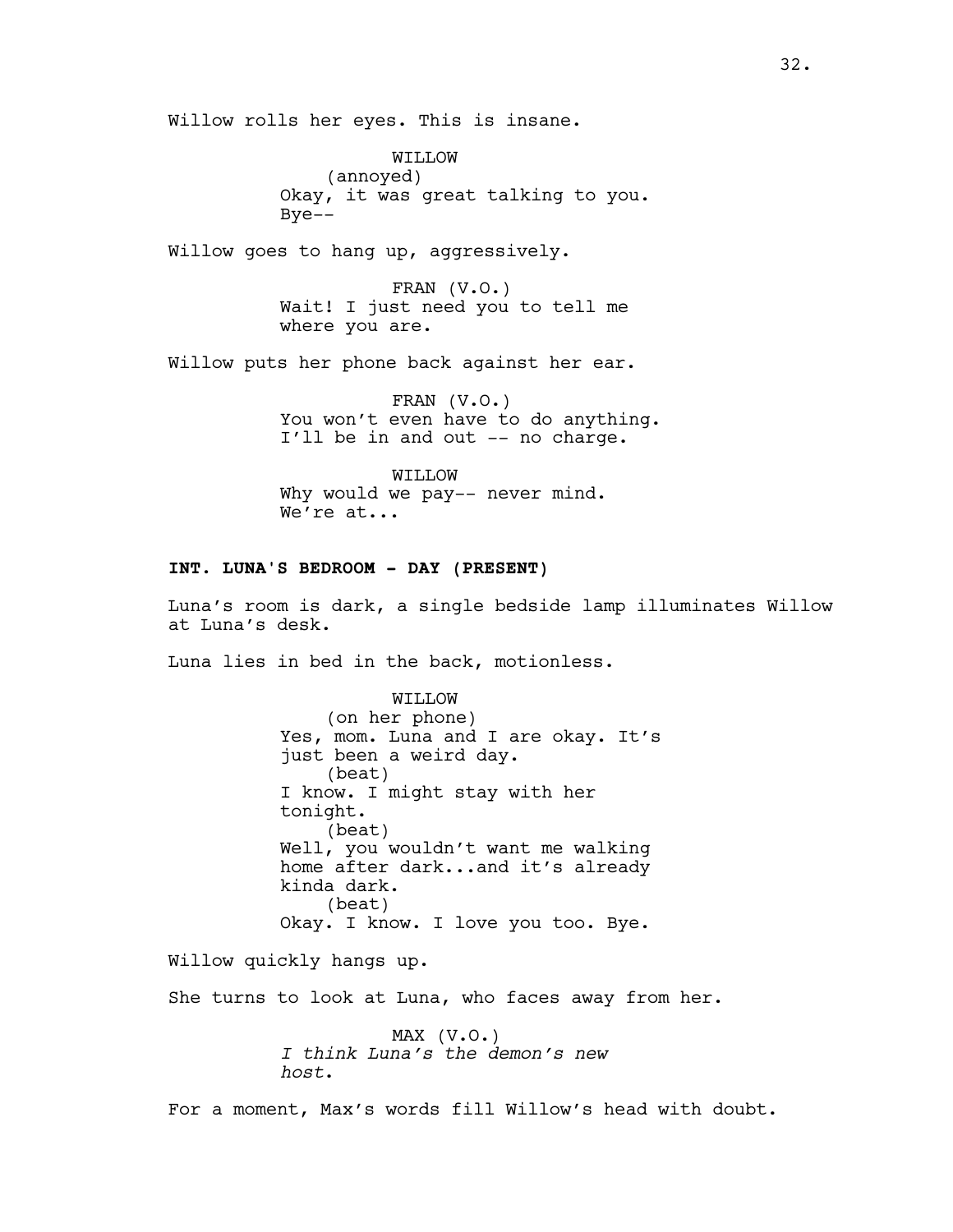She shakes it off, trusting her gut. Willow walks over to Luna, lies down next to her.

A BEAT.

LUNA Did you say something to Max last night?

Willow stiffens.

WILLOW (bad liar) What do you mean?

Luna turns around to face Willow.

Their faces close, *close*.

Willow can't help but look down at Luna's lips.

LUNA After you left...she came downstairs and was acting all weird. Like she finally *knew*, you know?

That snaps Willow out of it. *How could she have been so careless?*

> LUNA (CONT'D) And you were the last to speak with her, so...

> > WILLOW

I didn't--

LUNA

Lie.

WILLOW

 $Lu--$ 

LUNA The truth please.

Willow SIGHS. *Part* of the truth won't hurt.

WILLOW *She* talked to me because she thought...Gwen was possessed.

Luna is shocked.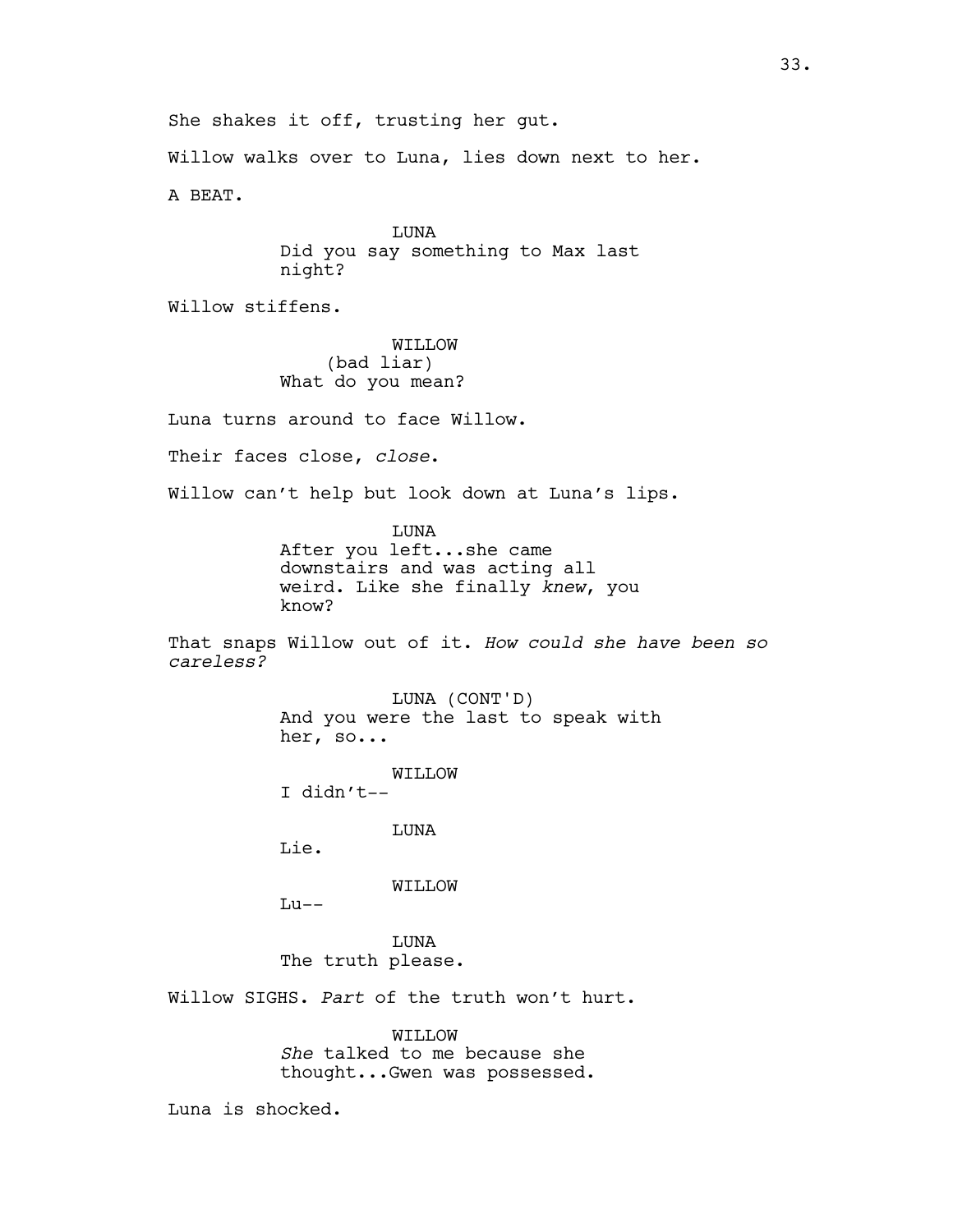**TJUNA** Why didn't you tell me?

WILLOW Lu, demons didn't exist until twenty minutes later!

LUNA Your grandma is always going on and on about the supernatural!

WILLOW My grandma is just an old superstitious Asian lady.

That one hurts to say, but Willow takes one for the team.

WILLOW (CONT'D) Look, I listened to Max. Her friend, Fran, she was there because of me.

Luna is even angrier now.

**TJUNA** She *killed* Gwen, Willow. What were you--?

*DRIP*.

A drop of blood falls from Luna's head onto her sheets.

Luna calmly tips her head back and gets up.

She walks into her bathroom, not noticing Willow's terrified face.

In a moment of fear, Willow pulls out her phone and TEXTS someone.

## **EXT. SUBURBAN HOME - FRONT LAWN - NIGHT (PAST)**

Willow walks around in a circle, distracting herself with the ground.

Behind her, Jacob runs out of the house, pulling his pants up. Willow doesn't notice.

FRAN (O.S.)

Willow?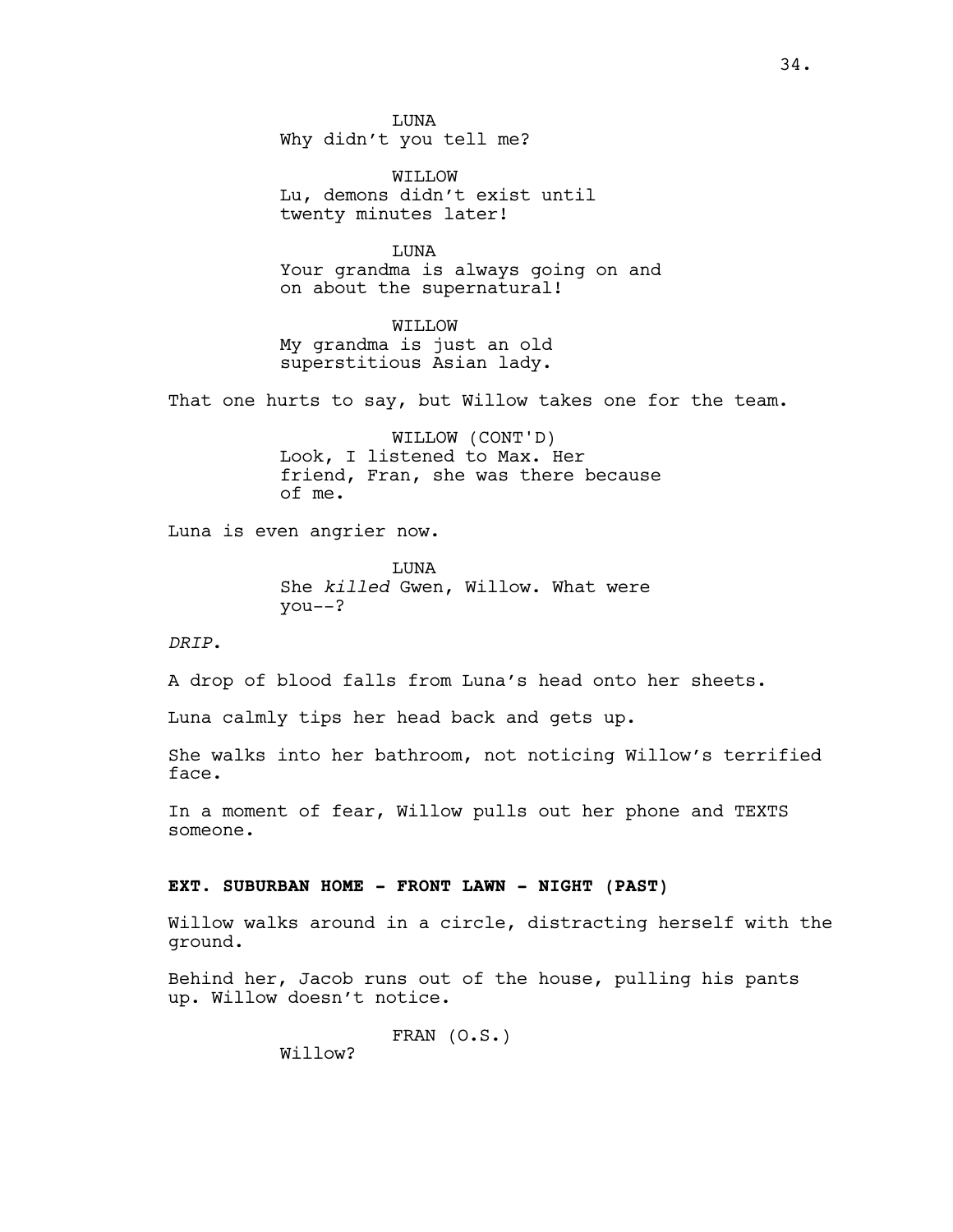Willow looks up to find FRANCISCA "FRAN" LOPEZ (18, Latinx), a "I'm not like other girls" girl, whose need for attention is even as big as her God-complex.

Fran carries a bag, and looks like she just woke up cool.

WILLOW

Yeah?

FRAN Hi, I'm Fran. Where's the demon?

## **INT. SUBURBAN HOME - LIVING ROOM - NIGHT (PAST)**

Luna continues to talk with Aaron and Daisy.

DAISY I know! Wasn't it insane?

LUNA I still have nightmares about it.

The two girls LAUGH.

DATSY Do you want another drink?

Luna nods, flirty, and hands Daisy her cup.

Aaron leans into her.

AARON Hey. Um...would you like to go out with me sometime? You seem really cool and we've been vibin' all night--

MAX (O.S.) Leave her alone, Aaron.

Max stumbles behind Luna, drapes her arm around Luna's shoulders.

There's something obviously wrong with her.

AARON Why are you always such a buzzkill, Max. I thought Jacob fucked the bitch out of you already.

That makes Luna incredibly angry.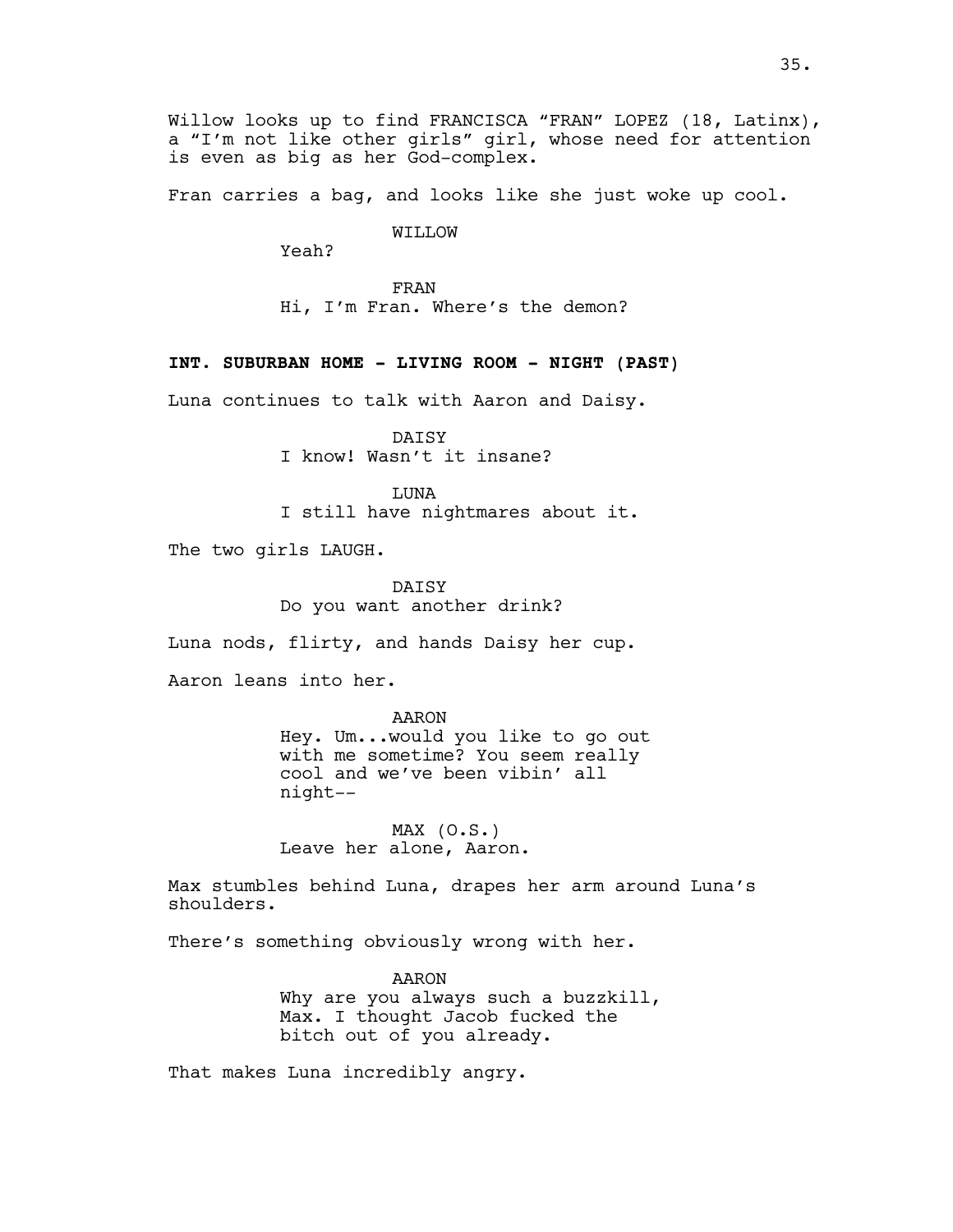LUNA I'm sorry, did you *mean* to say that about my friend? Aaron is taken aback, he's embarrassed. AARON What? No...I...I didn't--I'm sorry--LUNA No. I won't go out with you. You can leave now. Luna motions for Aaron to leave them alone. He shuffles away, humiliated. MAX But also because you're-- (whispers loudly) Into women, right? Max winks. Luna tenses up. She looks at Daisy. DAISY Don't worry. Your secret is safe with me. She gives Luna a smile and hands her a piece of paper with her number on it. DAISY (CONT'D) Good luck with her. Daisy walks away, leaving Luna smitten. MAX Awwwww. You got a girl's number! (beat) Maybe now you'll crush on someone else. Max LAUGHS, unaware of how much that hurt Luna. Luna aggressively drags Max down on a chair. LUNA Max, are you okay? Max GIGGLES, and plays with Luna's hair.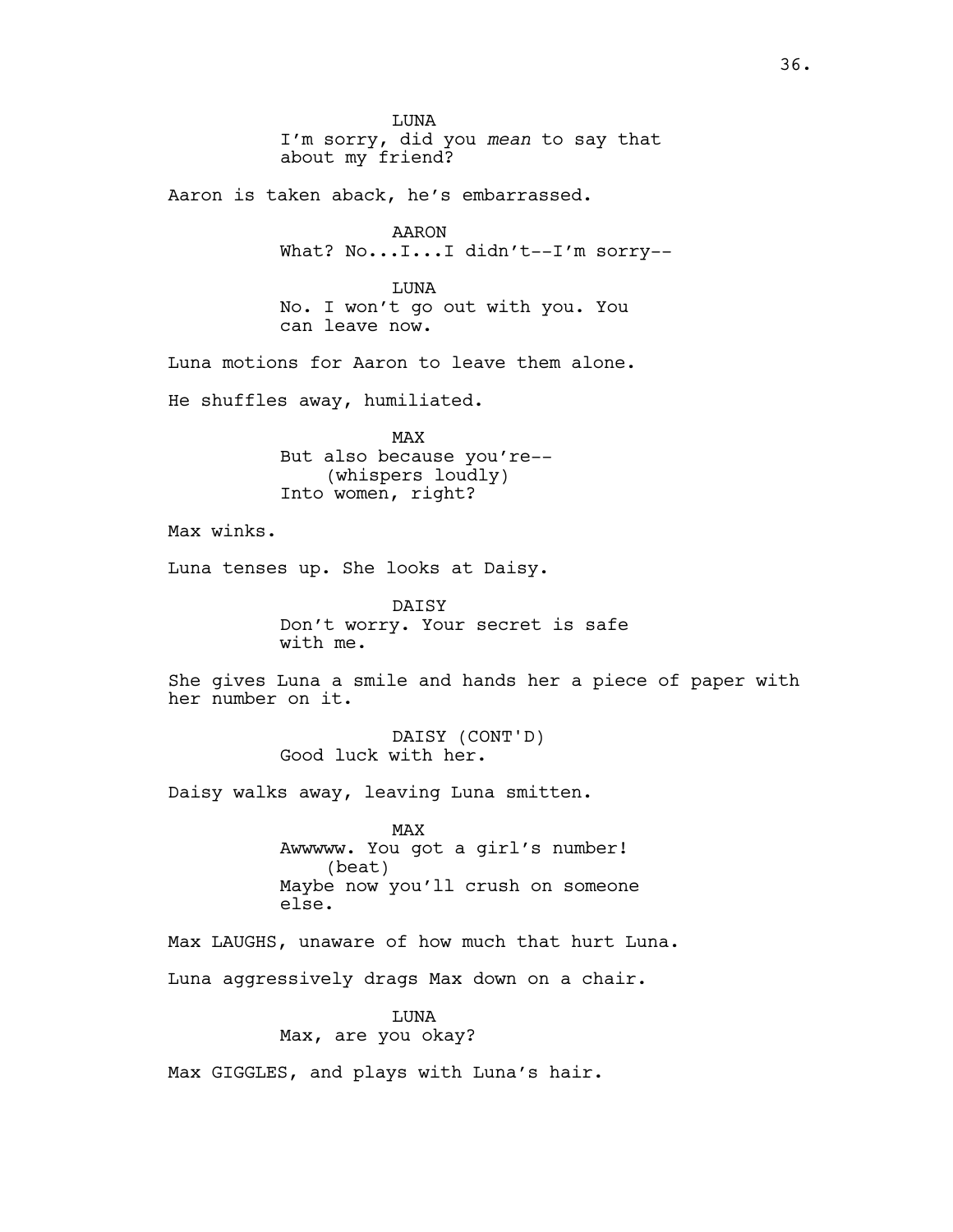LUNA (CONT'D) Where's Jacob? MAX Max LAUGHS as if she told the funniest joke in the world. LUNA (stern) MAX He left! Jeez, who made you the fun LUNA When did he leave? MAX Right after he tried to roofie me, but I don't think he did it right because I feel totally fine. **TJUNA** Oh no...where's Willow? Willow! A few TEENS look at her, confused. Luna smiles apologetically. MAX

No! Don't call her. She's mad at me already, I don't want to give her another reason to yell at me.

Suddenly, Gwen walks past them, dragging her boyfriend Charles behind her.

Luna stops her.

Who?

Max.

police?

LUNA Gwen, could you take us home? Max was--

GWEN I'm sorry, who are you?

LUNA Gwen, this is serious, please.

CHARLES Is she bothering you, babe?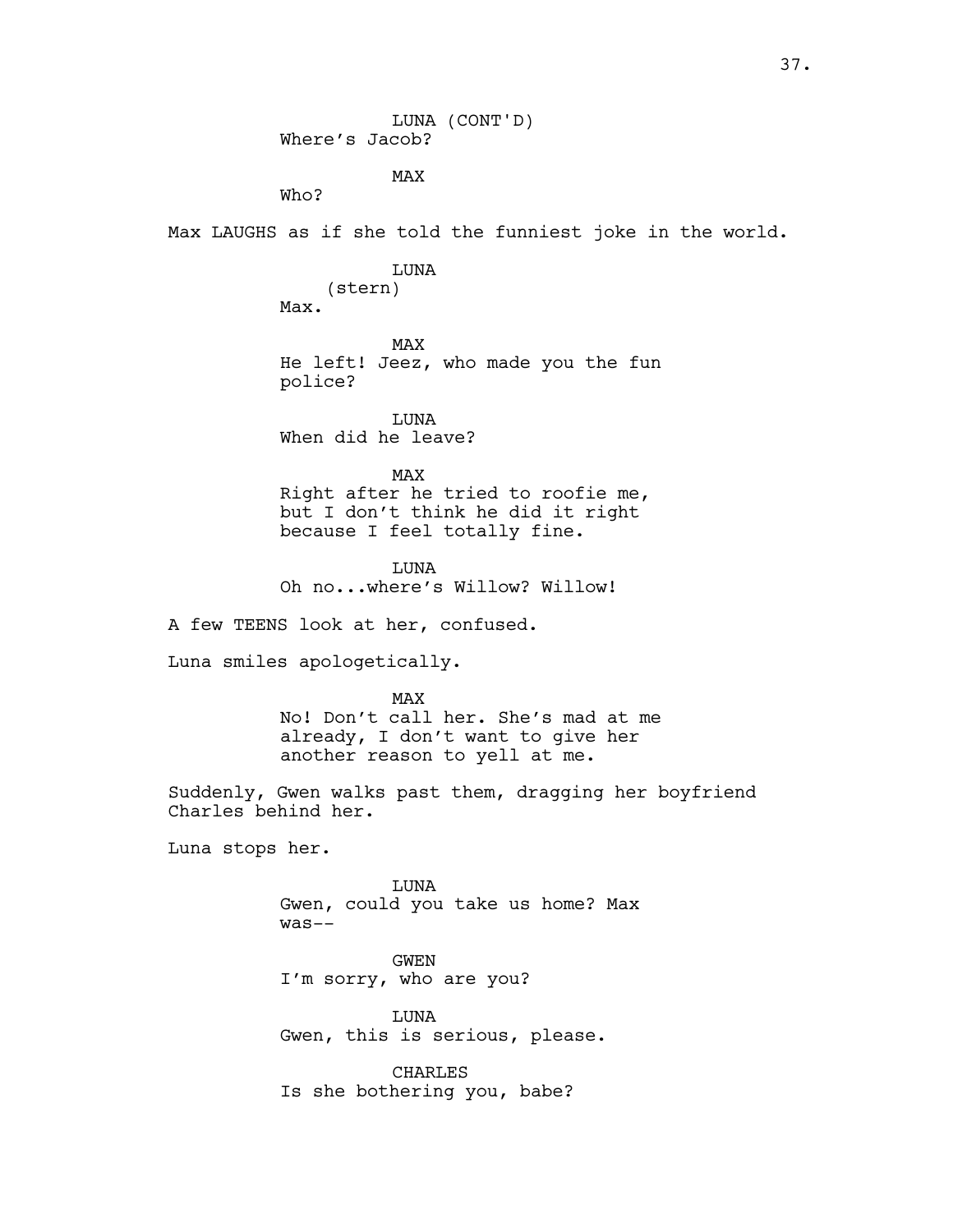GWEN

Who?

Gwen GIGGLES meanly, and walks away, Charles behind her like a lost puppy.

Luna tries to keep it together as she begins to cry.

MAX Willow's right. She is such a bitch.

# **INT. SUBURBAN HOME - ENTRANCE - CONTINUOUS (PAST)**

Fran makes her way into the house, Willow follows close behind.

> WILLOW Um...so, what exactly do you do?

FRAN I get rid of demons.

WILLOW You say that like you do this for fun.

FRAN Sometimes.

WILLOW (creeped out) Okay...

## **INT. SUBURBAN HOME - LIVING ROOM - CONTINUOUS (PAST)**

Willow enters into the living room first.

She immediately notices Luna and Max.

She rushes to them.

WILLOW What happened?

LUNA Max got drugged.

WILLOW What? I was only gone for five seconds.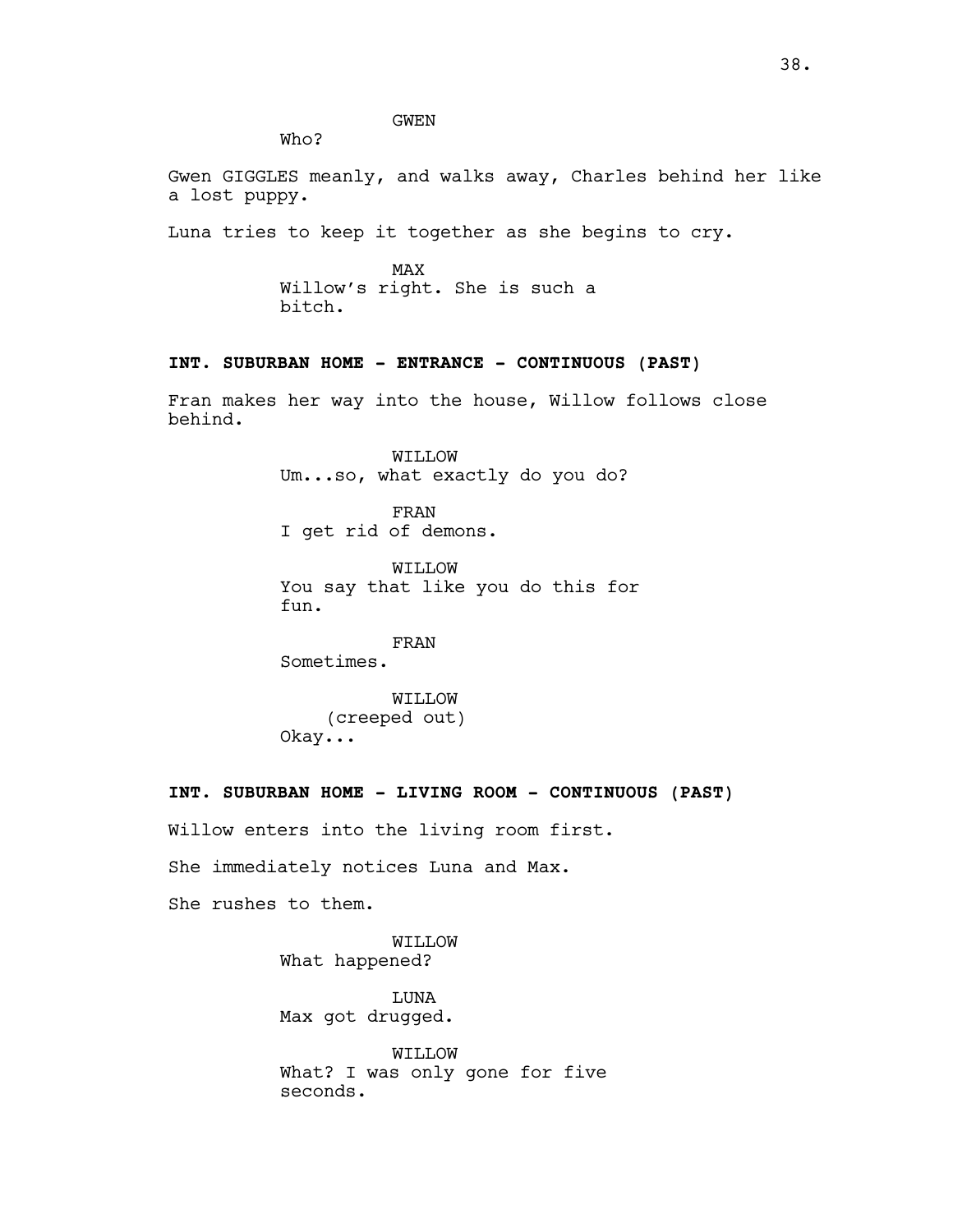MAX See? I told you she'd blame me.

Willow rolls her eyes.

WILLOW Where is he?

LUNA

Gone.

MAX Ran away with his pants down.

WILLOW Where the fuck is Gwen? We need to get Max to the hospital.

MAX No hospital! I don't like needles.

WILLOW You have like two tattoos. Not important--

LUNA Gwen...she's not going to take us anywhere.

Willow curses under her breath.

FRAN So, is Gwen the infected one, or--?

WILLOW Not now, Fran.

LUNA

Fran?

FRAN Hi, nice to meet you.

Fran shakes Luna's hand.

LUNA Luna...wait, infected?

WILLOW Lu, help me get Max back upstairs. We'll call my mom to come get us.

MAX

Buzzkill.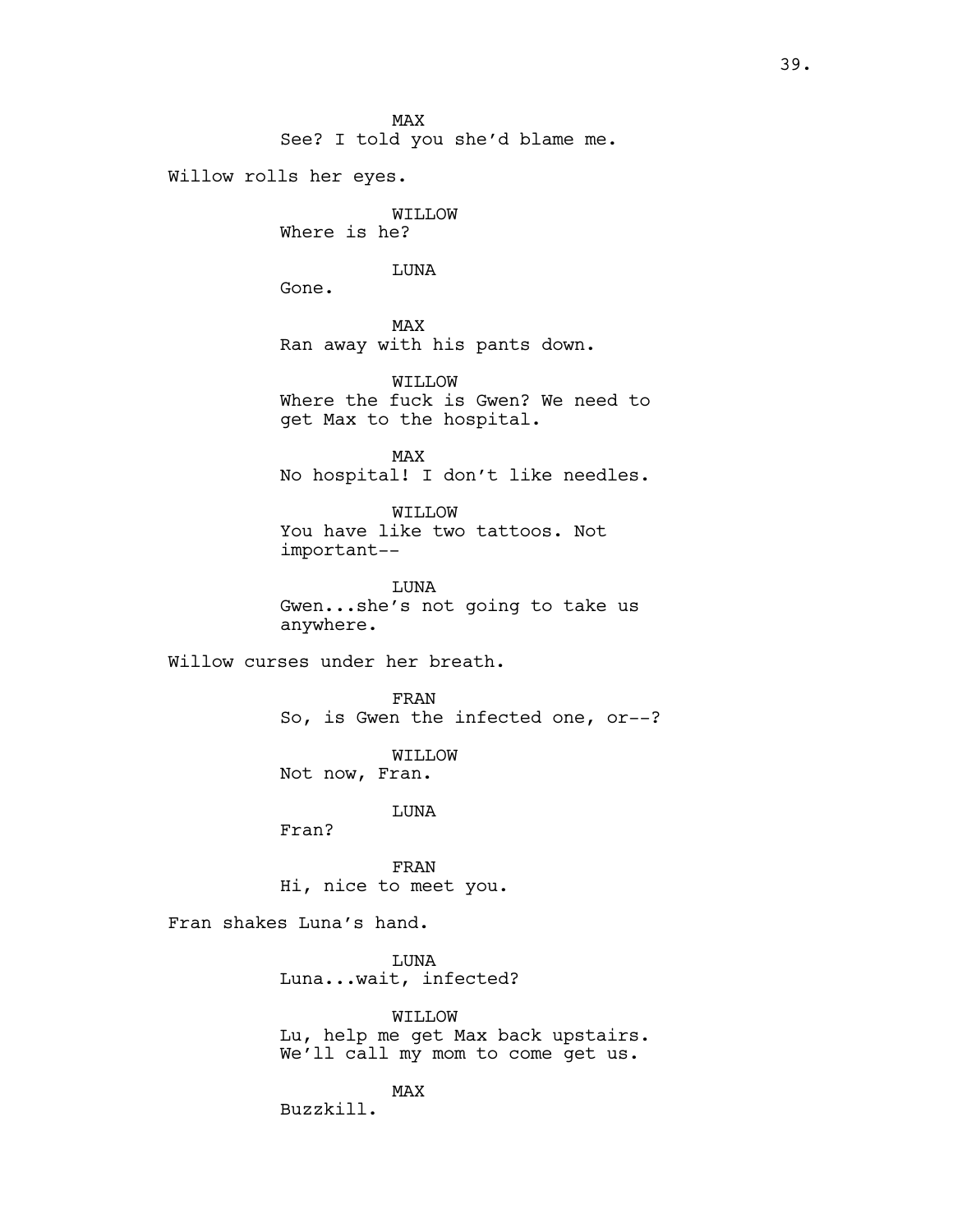She lifts Max off the chair.

Luna and Willow hold Max up, walk up the stairs.

Fran follows, annoyed.

# **INT. SUBURBAN HOME - UPSTAIRS - CONTINUOUS (PAST)**

The second floor is a dystopian wasteland of teenagers having sex.

Each side of the hallway is lined with doors, all with a sock on the handle.

Luna looks incredibly uncomfortable as they can hear the FAINT SOUNDS of teens MOANING.

They move down the hall to the master bedroom, the only room off limits.

When they arrive, there's no sock on the handle.

#### WILLOW Oh thank fuck.

Willow opens the door, relieved, to--

## **INT. SUBURBAN HOME - MASTER BEDROOM - CONTINUOUS (PAST)**

On the king size bed, Charles lies dead, gutted.

His blood seeps into the white silk as Gwen sits on top of him, drenched in his blood.

Her hands dig into Charles like a buffet, starving.

She devours him. Literally.

WILLOW What in the Jennifer's Body...?

FRAN Just a wild guess, but yeah, she's possessed.

Gwen hears them and turns around to face them, feral. Her eyes shine yellow, inhuman.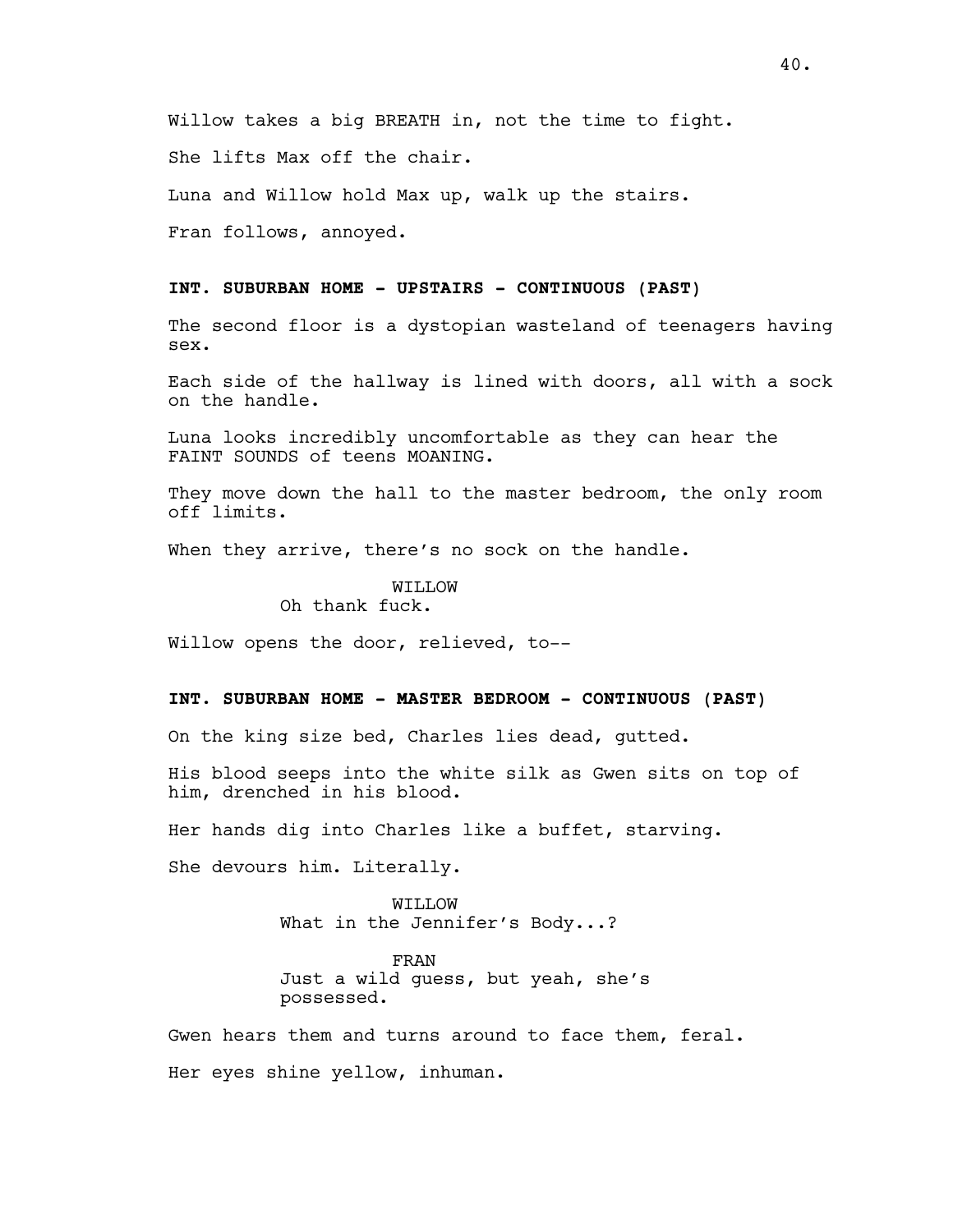Detective Torres sits behind his desk, admiring a case board.

Laid out in front of him is a singular picture of Charles, dead in his parents' bedroom.

Around him, organized in a circle, are all the girls (except Fran).

He knows they all have something to do with this case, he just can't prove it.

He sits back, spent from all the thinking.

And suddenly, his phone RINGS.

He picks it up.

MARCUS Detective Torres speaking, how may  $I--?$ 

MAX  $(V.O.)$ (different voice) I have information about the girl you're looking for.

MARCUS Who is this?

MAX  $(V.O.)$ (different voice) I know where they burried her.

Marcus listens intently, his eyes growing wide.

Marcus continues to listen to the person on the phone, as he stands up from his desk and walks over to the door.

He opens the door and covers the bottom of the phone with his hand.

> MARCUS Alex! We've got a lead!

#### **INT. SUBURBAN HOME - MASTER BEDROOM - NIGHT (PAST)**

Gwen SNARLS at the girls.

She gives Max a fright, who SCREAMS back, the adrenaline from the insanity giving her clarity.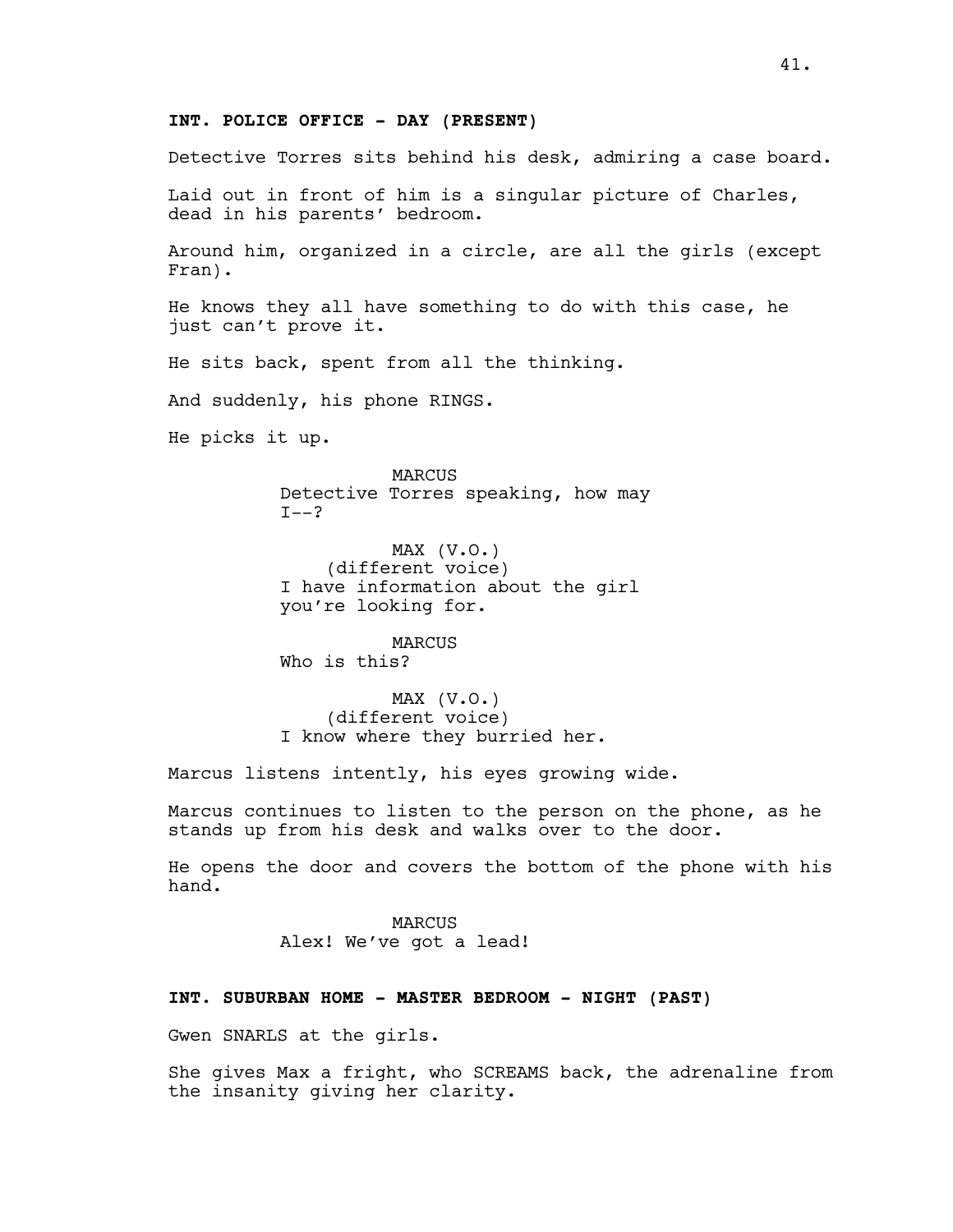Willow and Luna quickly cover Max's mouth with their hands to stop her.

At the same time, Fran steps in front of them, holding a BIG WOOD CROSS.

> MAX (muffled) Motherfucker!

WILLOW Do you just keep those on you all the time or--

FRAN Not the time for jokes, Willow!

Willow and Luna remove their hands from Max's mouth.

MAX I fucking told you--

FRAN Also not the time to be right.

An echoing CHUCKLE fills the room.

The demon speaks in a low, male voice.

GWEN

(demon) I underestimated you, Maxine. I never thought it would be you who would give me life again.

MAX Why do I feel like I'm melting?

GWEN (demon) And you brought Francisca too. Such a pleasure to meet the one who bested my brother.

Fran is petrified.

FRAN Max, what the fuck did you do?

GWEN

(demon) She finally set me free! Now, if you'll excuse me, I still have the rest of this mortal to consume.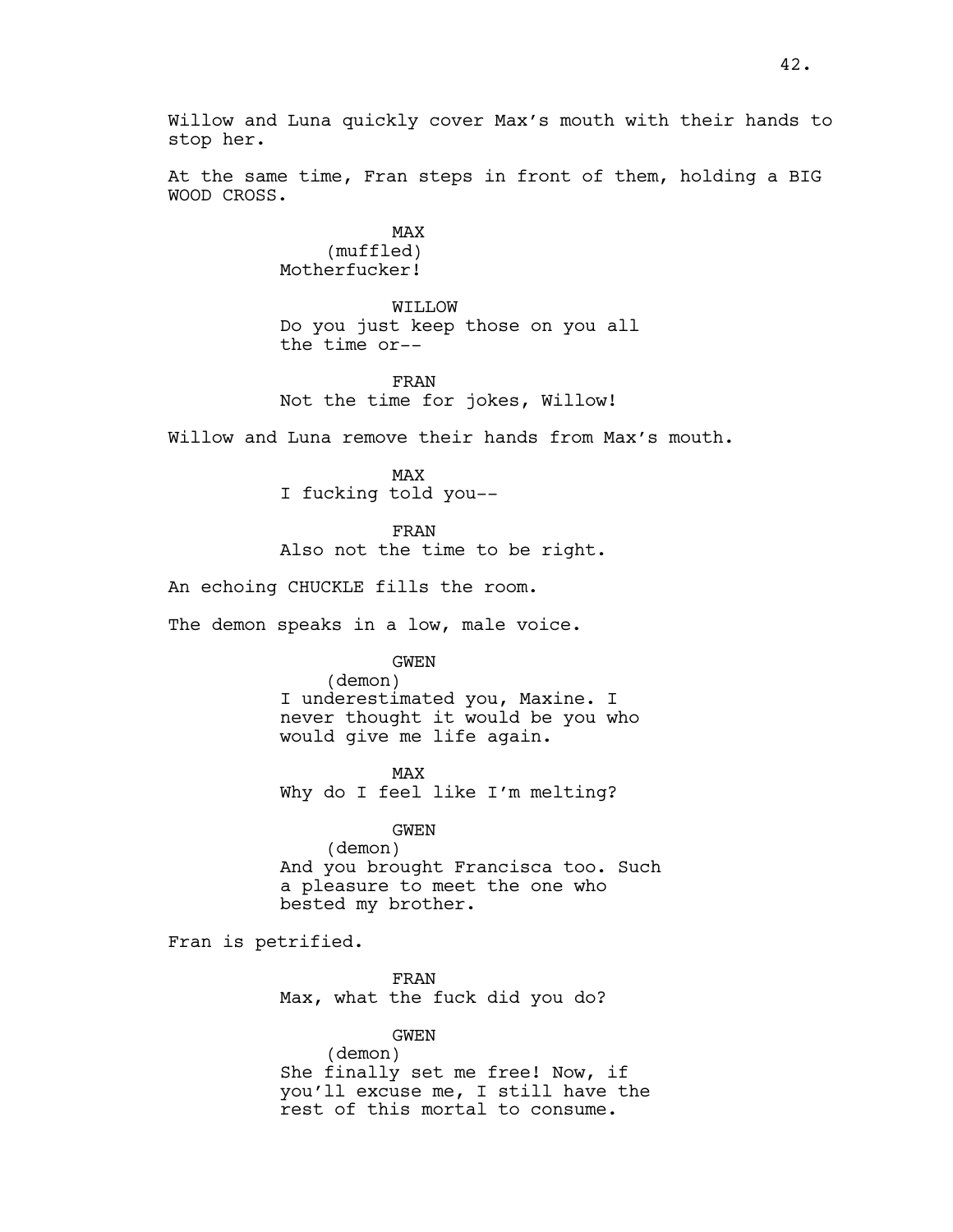Gwen turns back towards Charles' body.

Her nails extend, turning into talons; and her mouth unhinges, showing rows and rows of teeth.

But before she can dig in, Willow throws a vase at her.

It shatters against her head, causing no physical damage.

WILLOW

Hey, Gwen!

Gwen doesn't even flinch.

Willow scrambles to come up with a plan.

WILLOW (CONT'D) When you go to hell, say hi to your dad for me!

This time, Gwen turns around to face Willow.

Her face contorts in anger, forcing Gwen's eyes back to their normal color.

Max and Luna GASP.

Gwen writhes in agony.

GWEN (through the pain) Take that back!

Willow approaches her.

WILLOW Gwen, what the fuck is going on?

GWEN (crying) I don't know. He won't let me go.

WILLOW When did this happen?

GWEN I don't know. He told me she could help me--he could *avenge* me. So, I let him in.

FRAN

Fuck.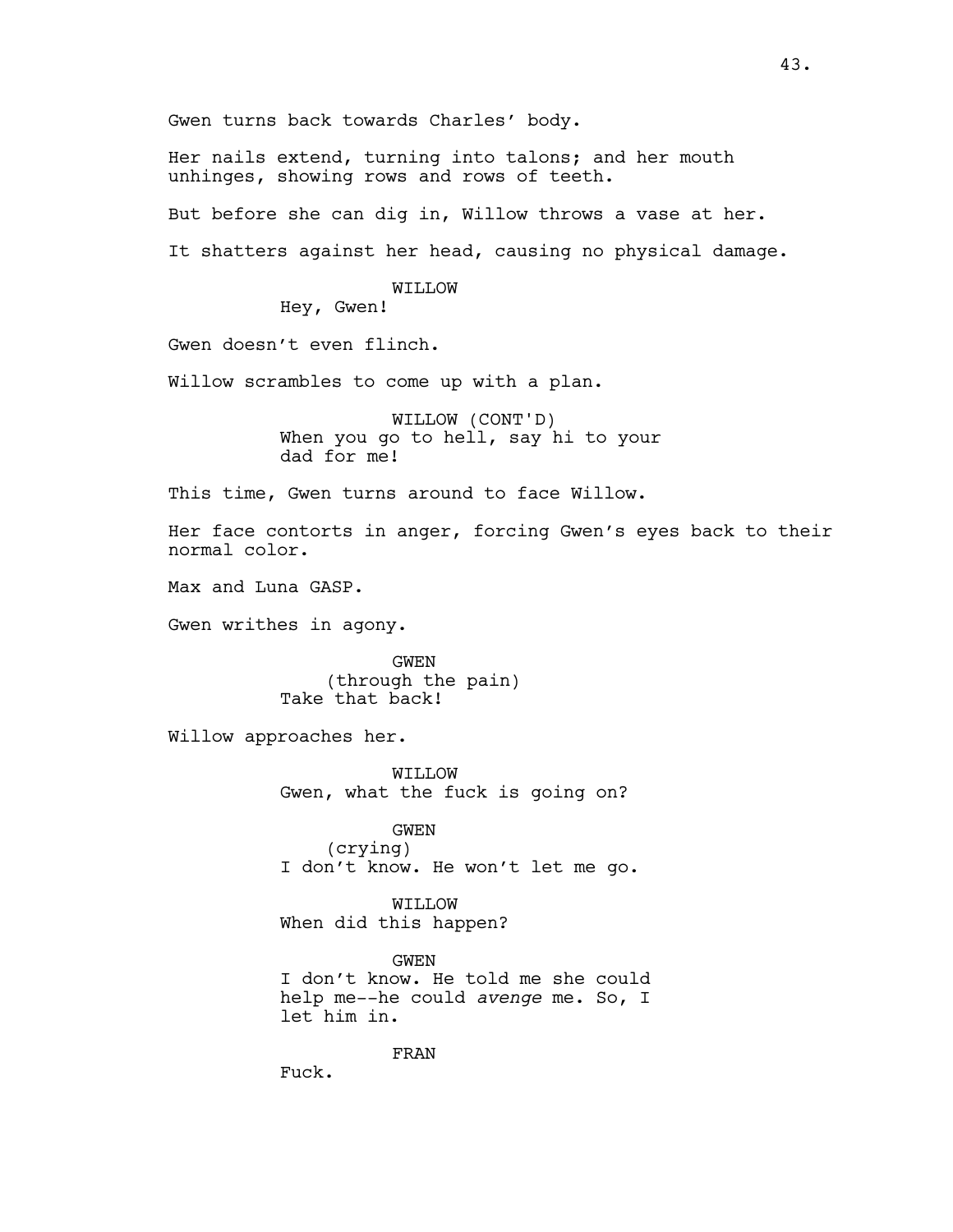#### GWEN

I didn't mean it! I didn't want--

Gwen suddenly feels the blood.

She's confused, and looks down at her hands.

At Charles.

She SCREAMS. Petrified.

Willow launches over Gwen and places her hands on Gwen's mouth.

The MUSIC outside stops for a second.

Everyone freezes.

Gwen shoots Willow a distressed look.

Willow's expression is deeply hurt.

The MUSIC resumes, giving them their privacy back.

Willow slowly removes her hands.

Gwen immediately goes into shock.

GWEN (CONT'D) Willow, I'm scared.

Willow doesn't know what to say.

FRAN Don't worry, we can fix this. (beat) Well, not all of it but most of it?

WILLOW Fran, just tell us what to do.

FRAN Ok, cool. (to Max) Max, there's chalk in my bag, draw us a pentagram. (to Luna) You, the cute one, there's some candles in there too. Set them up and light 'em up. (to Willow) Get ready to fight.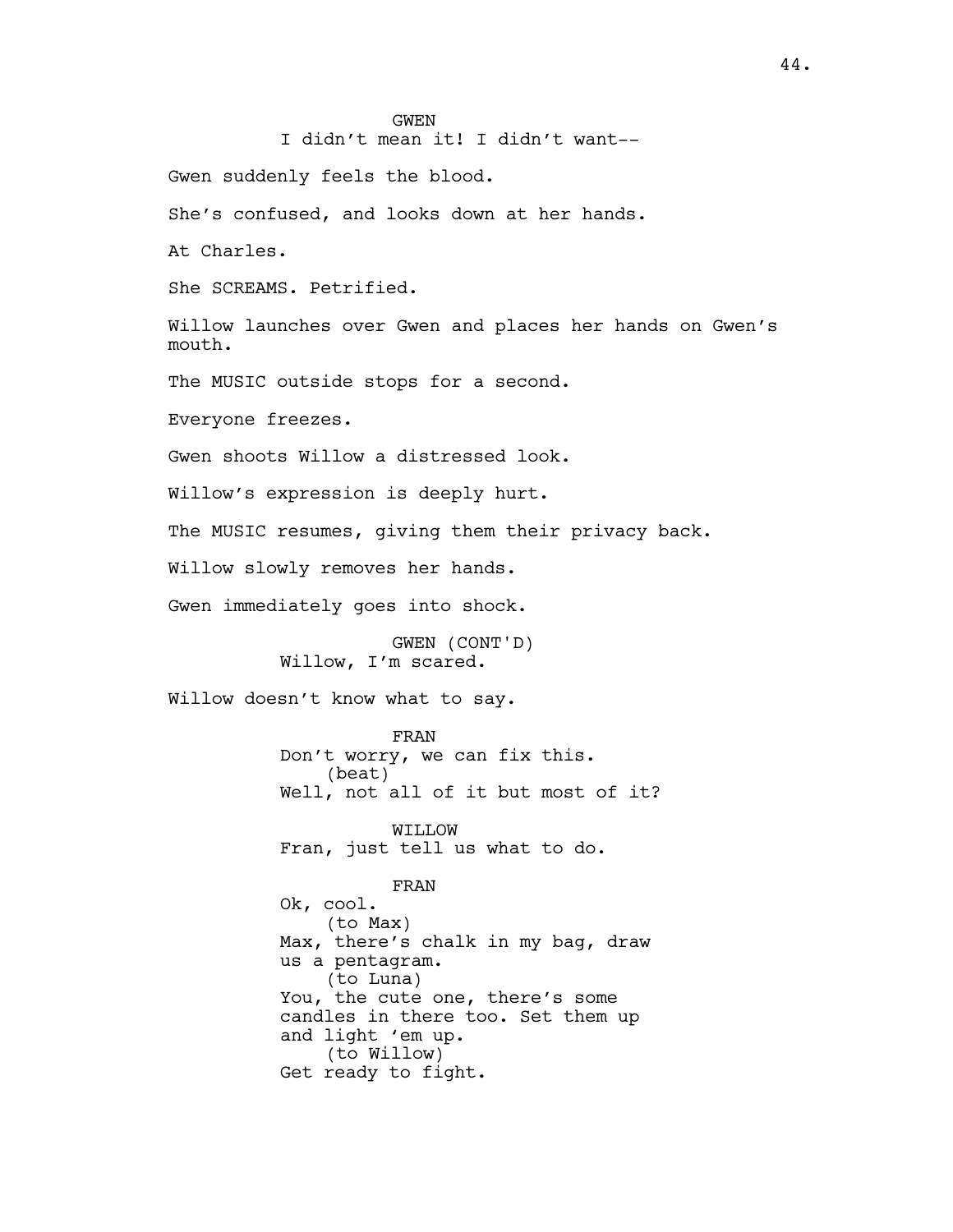WILLOW

Fight?

FRAN

Yeah, we need to get the demon's name if we're going to get him out of Gwen and it will get ugly.

And just as she says it, Gwen loses control of her body.

The yellow eyes are back, and so is the super strength.

Gwen pushes Willow and Fran off her easily.

She moves towards Max and Luna, but Fran gets up just as easily and throws herself on top of Gwen.

Willow gets up, pushes through the pain.

*Anything to keep Luna safe*.

Willow tackles Gwen and Fran to the ground right in front of Max, who scrambles to draw a pentagram.

> FRAN (CONT'D) It doesn't have to be pretty for fucks sake!

MAX You do it then!

FRAN Sure, do you want to switch?

Gwen SNARLS, showing her teeth to Max.

MAX

Never mind.

FRAN That's what I fucking thought!

Fran shoves Gwen's face away from Max, and against the floor.

Max draws a very, very shitty pentagram.

Luna tosses some matches and candles her way.

Luna and Max both light candles and place them on the star points.

Gwen ROARS, thrashing and cutting Willow on the arm with her claws.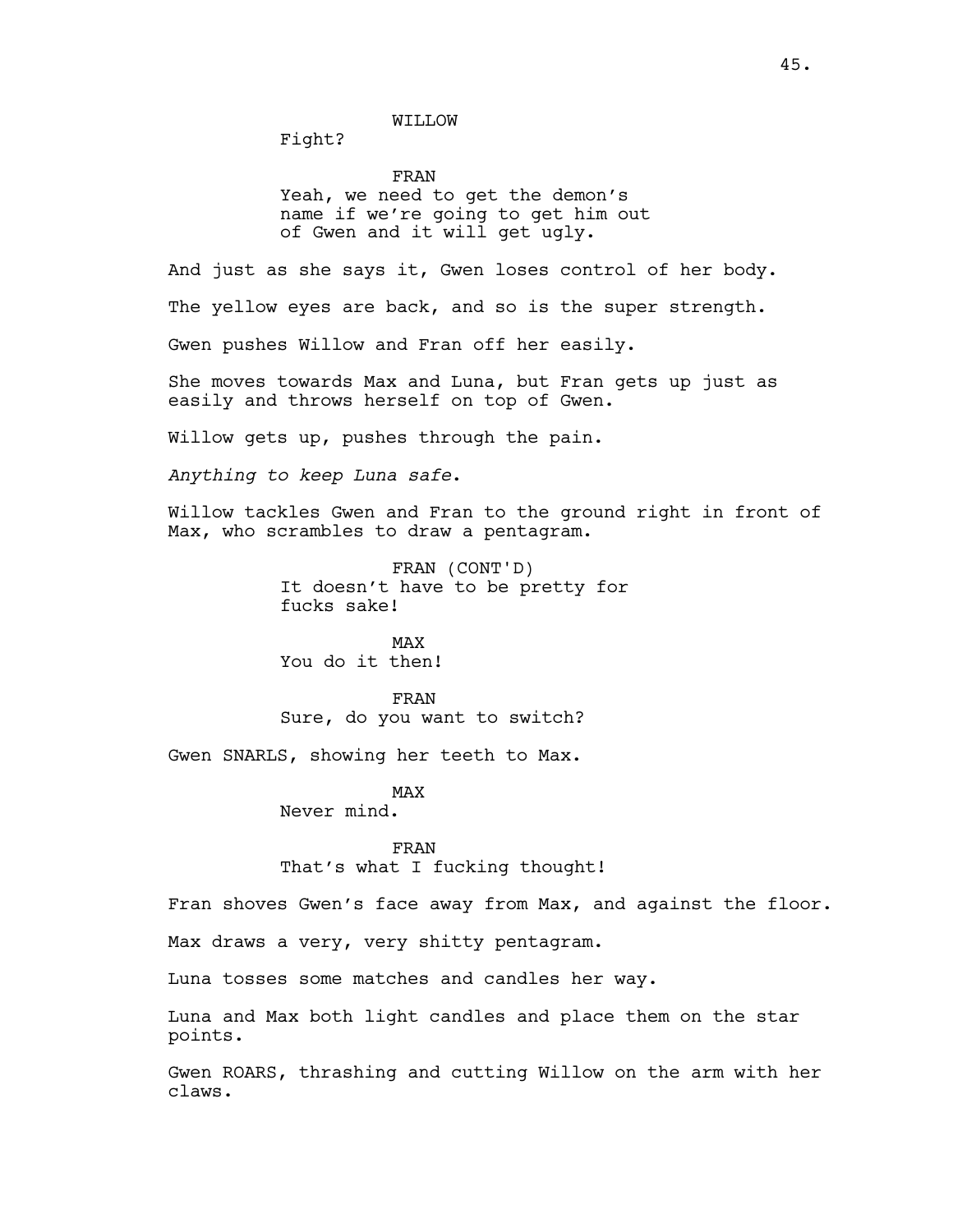Willow CRIES in pain. FRAN (CONT'D) Are you okay? Willow shakes her head. FRAN (CONT'D) Fine, plan b it is. (to Max) Max, bag! Max grabs Fran's bag and throws it over. FRAN (CONT'D) (to Luna) Switch! Fran rolls away, but Luna hesitates. Willow is quickly overpowered. Gwen punches Willow across the face. Willow falls on the floor, spent.

Gwen turns to Max and Luna.

MAX Fran do something!

GWEN

(demon) Oh, poor, poor Francisca. I thought our message was clear after we killed your little girlfriend, but apparently we weren't loud enough.

Fran freezes, anger boiling.

## **EXT. WOODS - NIGHT (PRESENT)**

Police SIRENS fill the night air.

MAX (V.O.) (different voice) She's buried by the old apple tree over the stream.

Led by Marcus and Alex, the entire crime scene team arrive where the girls buried Gwen.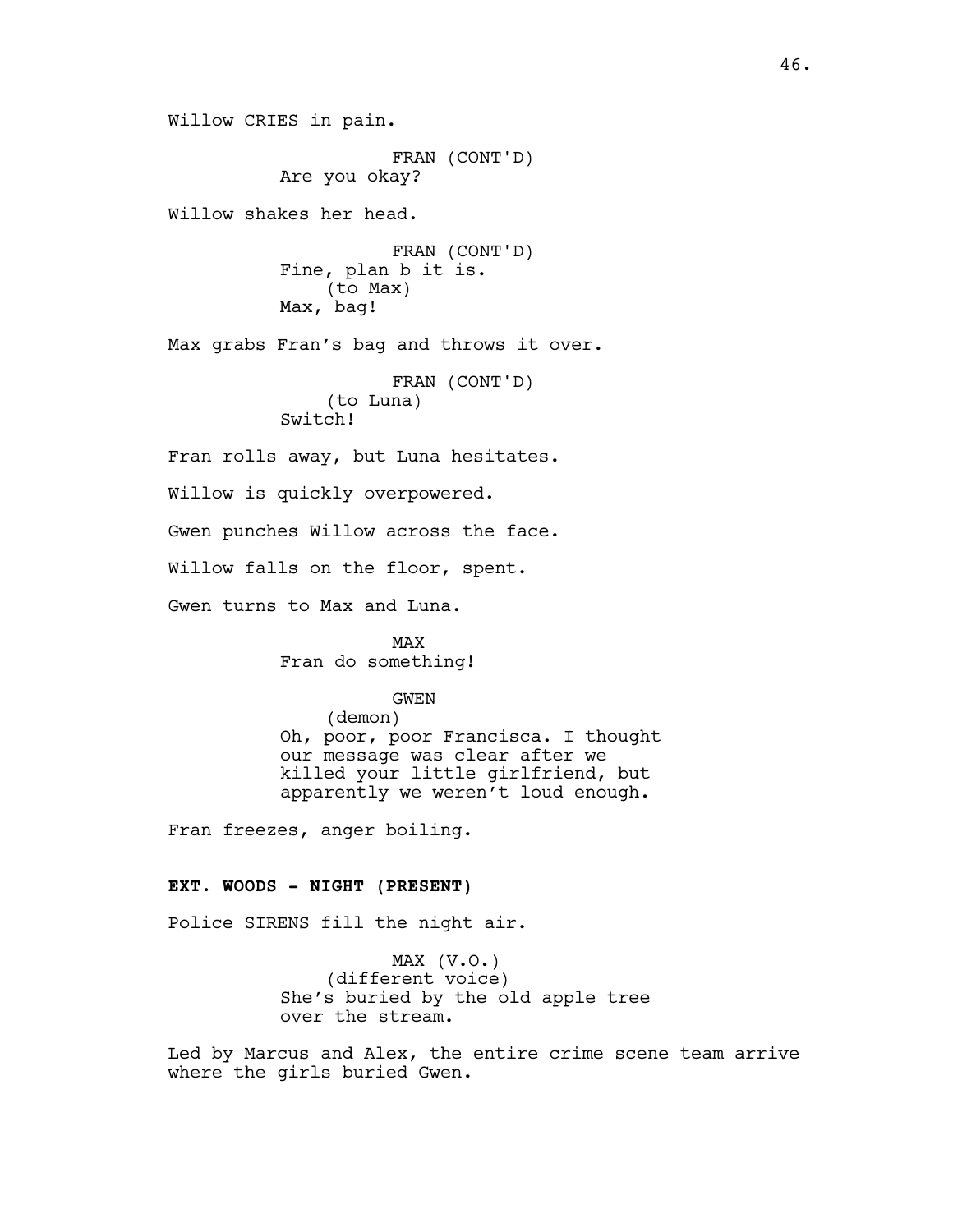They're putting on their best show, even if there's no one around to witness it.

OFFICERS with dogs jump out of vans, crime scene TECHS follow close behind with Marcus and Alex staying out of their way.

The dogs start to BARK.

Everyone on high alert. They all rush towards the sound.

## **INT. SUBURBAN HOME - MASTER BEDROOM - NIGHT (PAST)**

Gwen is trained on Fran, practically salivating.

Luna takes the opportunity and slowly moves away. Gwen doesn't even notice her.

> MAX That's it? I thought this was going to be a lot more elaborate. I mean, I thought you were the almighty and all powerful...?

Gwen LAUGHS.

GWEN (demon) If you thought I'd give you my name that easily, you're gravely mistaken.

MAX Worth a shot.

Luna makes it to Willow, who is moving in and out of consciousness.

She props Willow's head up and tends to her wound.

GWEN

(demon) Anyway--

MAX Wait, I'm sorry, I'm still confused, why are you here?

GWEN (demon) Isn't it obvious?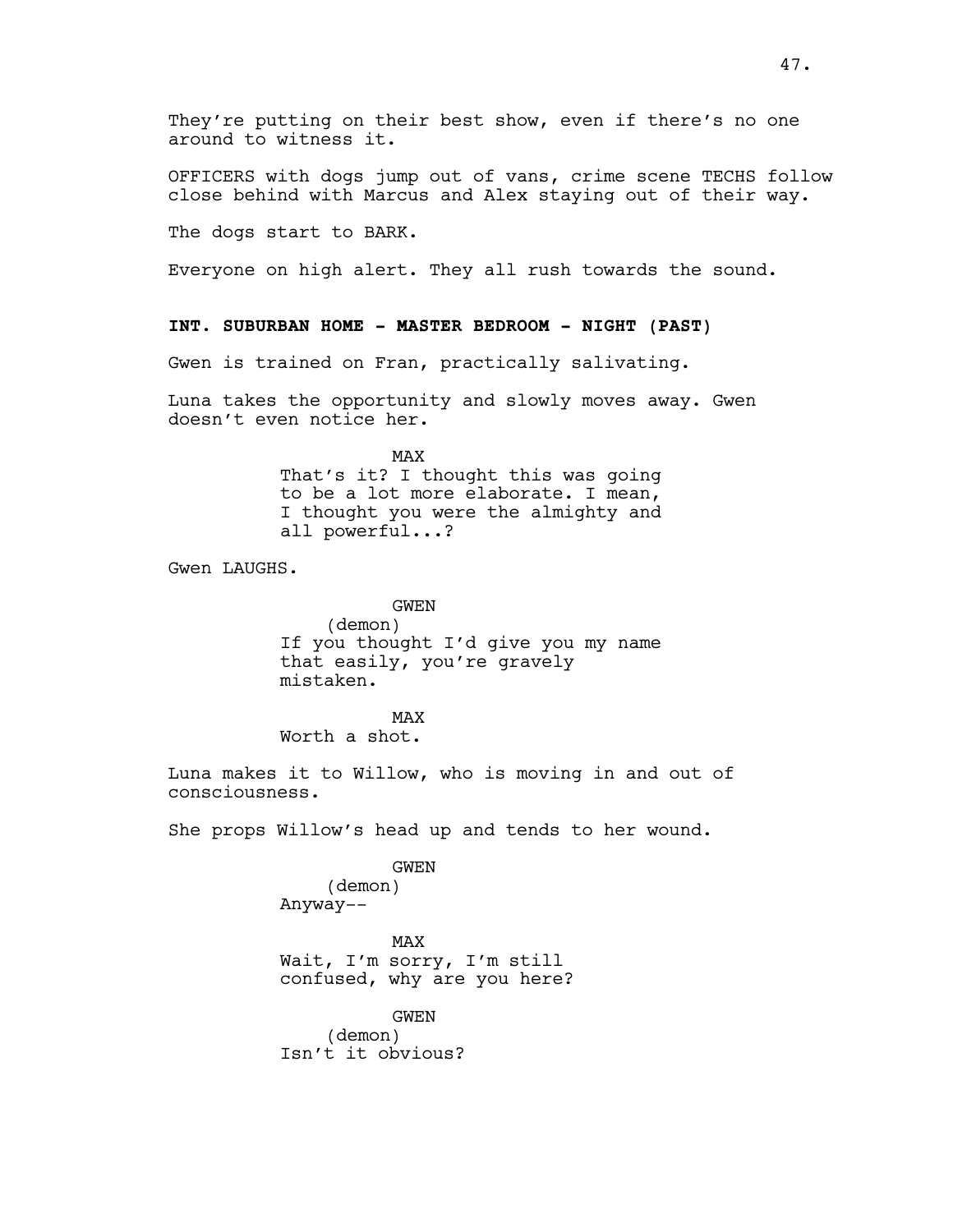MAX No, sorry, maybe Fran understands, because it's her fault, but no one else does. I sure don't.

Fran understands what Max is doing, even if she wants to punch her.

Fran slowly reaches into her bag.

Gwen is taken aback.

She turns to Max, gives her a once over and SNIFFS the air around her.

> GWEN (demon) You're strong.

MAX Thank you?

GWEN (demon) There's poison in your veins. You should be on the ground, like her, and yet here you are.

Gwen points back to Willow.

MAX Well there's nothing like finding out that demons are real to sober you up, you know?

Something clicks in Gwen's brain.

GWEN (demon) I'll devour you last.

Max GULPS.

FRAN No, you won't!

Fran pulls out an intricate KNIFE from her bag.

GWEN (demon) You don't have the courage to kill me, Francisca. Only your better half had the strength.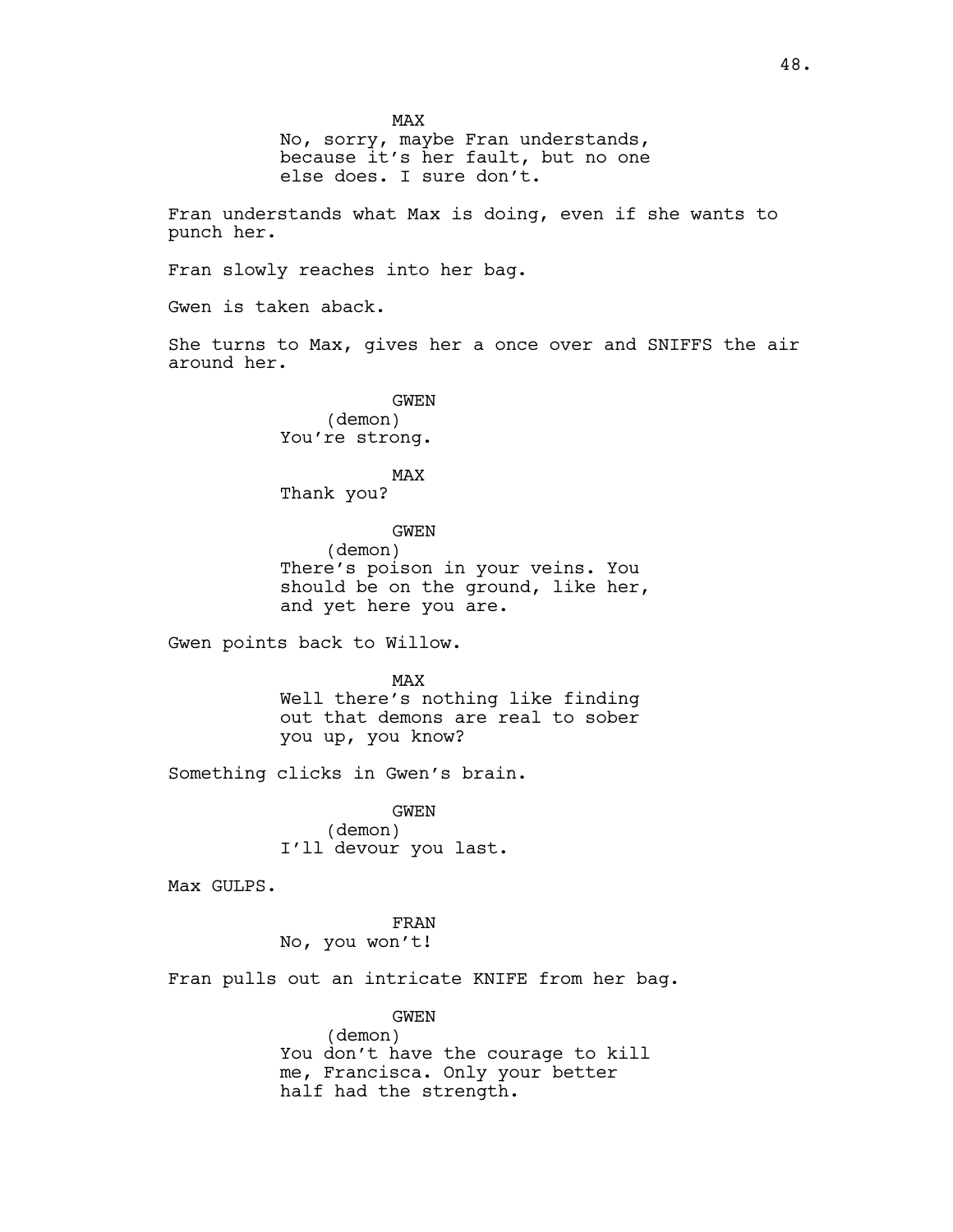FRAN We'll see about that. (louder) I do not grant you passage into this world, spirit from below. I do what I must to protect my sisters and send you back to where the sun doesn't shine. GWEN (demon) No! Fran nods at Max. FRAN AND MAX I do not grant you passage into this world, spirit from below. I do what I must to protect my sisters and send you back to where the sun doesn't shine. As they chant, Gwen slowly sinks to the floor, immobilized. Luna and Willow move back. Max and Fran walk up to Gwen. Gwen is back. Fran and Gwen lock eyes. GWEN Do it. Please, do it. Fran raises the knife up. LUNA Wait! What are you doing? MAX What needs to be done! A beat. MAX (CONT'D) Do it, Fran. FRAN I...I can't. Fran lowers the knife. The demon is back.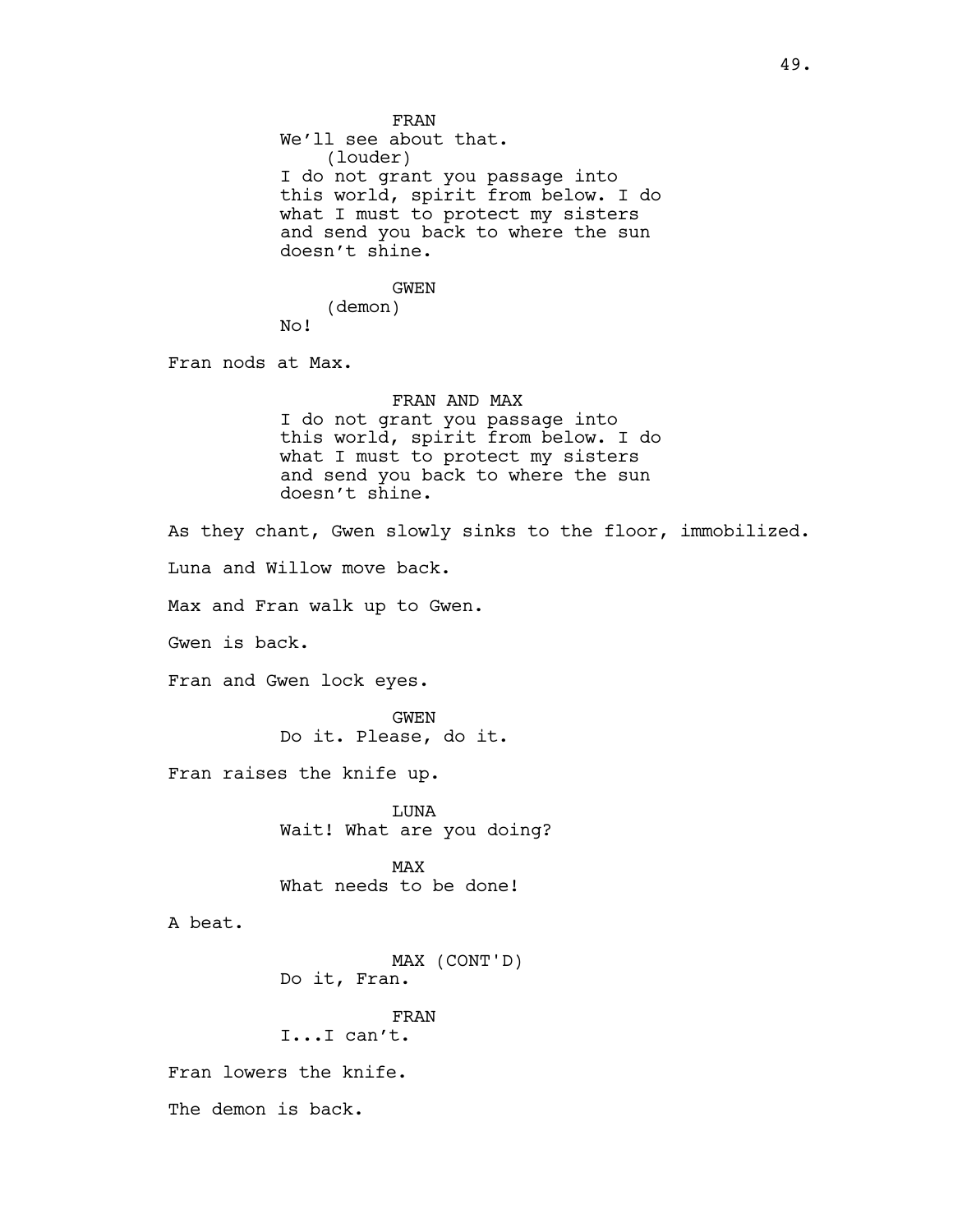She SNARLES at Fran, hungry.

Max reacts.

She grabs Fran's hands, reactive, and forces Fran to stab Gwen right in the forehead.

*CRACK!*

The sound of Gwen's skull fills the room.

Luna and Willow watch in complete shock.

Max breathes QUICKLY. She lets go of Fran.

Fran steps back, she drops the knife.

CLANK.

The sound snaps Fran out of it.

She runs out of the room, covering her mouth.

Gwen's body drops to the floor. Blood already destroying the rug.

# **EXT. WOODS - NIGHT (PRESENT)**

Crime scene techs dig into the badly hidden grave.

They uncover Gwen's body.

Alex takes out a handkerchief and places it over his nose. Marcus looks distressed.

# **INT. FRAN'S ROOM - DAY (PRESENT)**

Fran's room is messy, her walls decorated like a fangirl would.

In the far end of the room, Fran has a messily arranged altar, with a few candles and crystals.

She's a baby bruja.

Fran sits on her bed, in total shock and darkness. She rocks back and forth, completely traumatized. Her phone lights up.